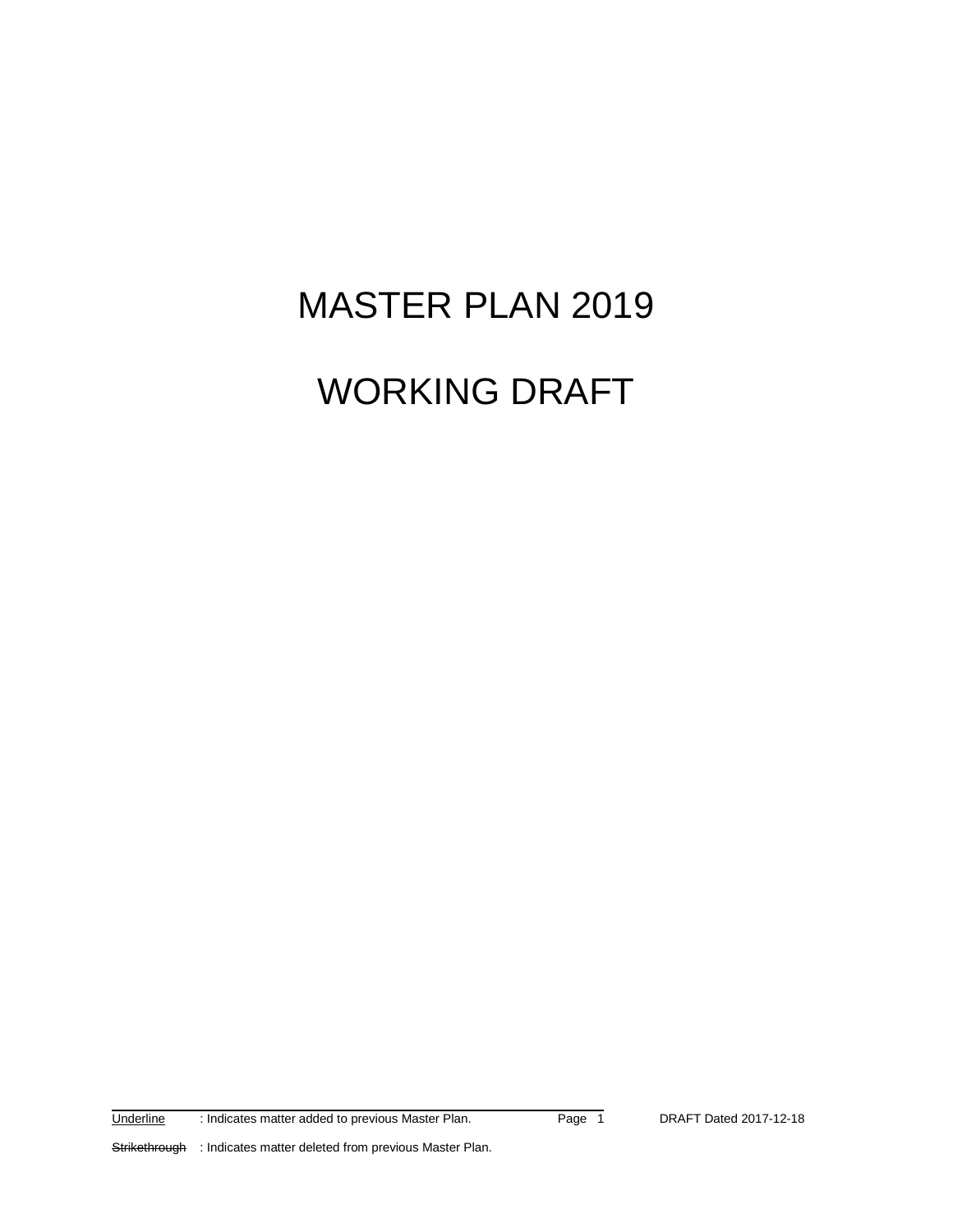# TOWN OF WASHINGTON GROVE MASTER PLAN

Introduction; Purposes of the Plan

- Exhibit A Current Zoning and Growth Areas
- Exhibit B Town Buildings, Parks, Community Facilities
- 1. Land Use and Zoning
	- 1.1 Residential Zones
	- 1.2 Commercial Zone
	- 1.3 Forests, Parks, and Other Town-Owned Land
	- 1.4 Creation of Industrial and/or Service Zones Upon Future Annexation
- 2. Municipal Growth and Boundary Enhancements
	- 2.1 Growth Within Town
	- 2.2 Municipal Growth Areas
	- 2.3 Boundary Enhancements
- 3. Transportation
	- 3.1 Walkways
	- 3.2 Streetlights, Walkway Lights, and Utilities
	- 3.3 Parking Policy
	- 3.4 Walkway/Bikeway Connection
	- 3.5 Railroad Corridor
	- 3.6 Washington Grove Lane
	- 3.7 Humpback Bridge/Railroad Street
	- 3.8 Ridge Road
	- 3.9 McCauley Street and Maple Road
	- 3.10 Center Street
	- 3.11 Cherry Avenue
	- 3.12 Brown Street
	- 3.13 I-370 / InterCounty Connector (ICC)
- 4. Community Facilities
	- 4.1 McCathran Hall<br>4.2 Town Maintenar
	- Town Maintenance Shop

- 4.3 Gazebo
- 4.4 Recreation Shed
- 4.5 Walkway Lighting
- 4.6 Incidental Structures
- 5. Recreation and Parks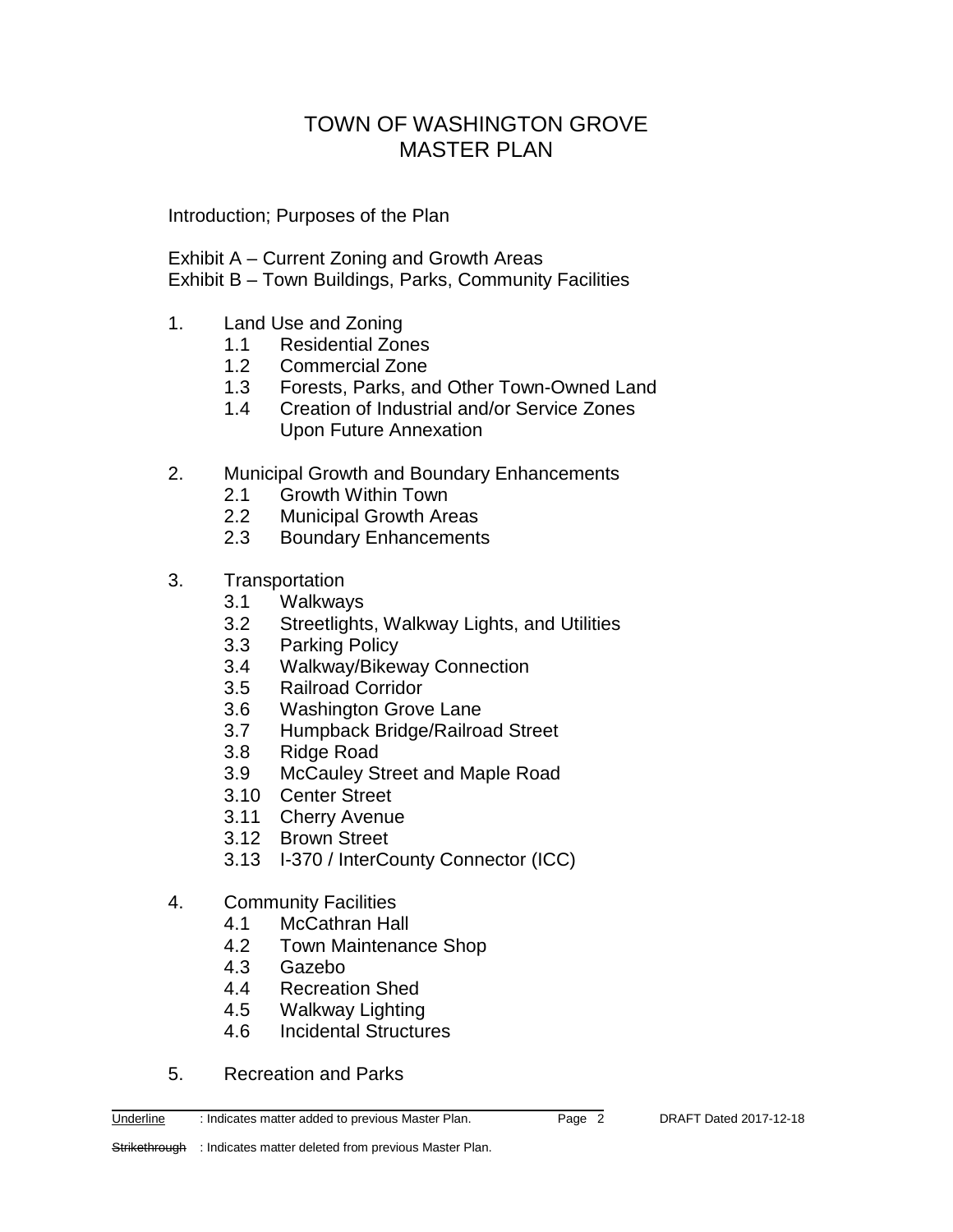- 5.1 Designated Parks and Green Space
- 5.2 Maple Lake
- 6. Environmental Concerns
	- 6.1 Forest Conservation
	- 6.2 Sensitive Areas
- 7. Water Resources Element
	- 7.1 Water Supply System
	- 7.2 Wastewater System
	- 7.3 Stormwater Management and Pollution Reduction
- 8. Commercial Corner
	- 8.1 Long-term Vision for Commercial Corner
	- 8.2 Zoning Issues
	- 8.3 Beautification and Safety Issues
- 9. Development and Preservation Strategies
	- 9.1 Infill Development and Re-development
	- 9.2 Historic Character
	- 9.3 Overall Layout and Walkways
	- 9.4 Structures and Special Venues
	- 9.5 Scale and Character of Homes
	- 9.6 Neighborhoods
	- 9.7 Financial Incentives
	- 9.8 Connections with Neighbors and Viewsheds
- 10. Interjurisdictional Issues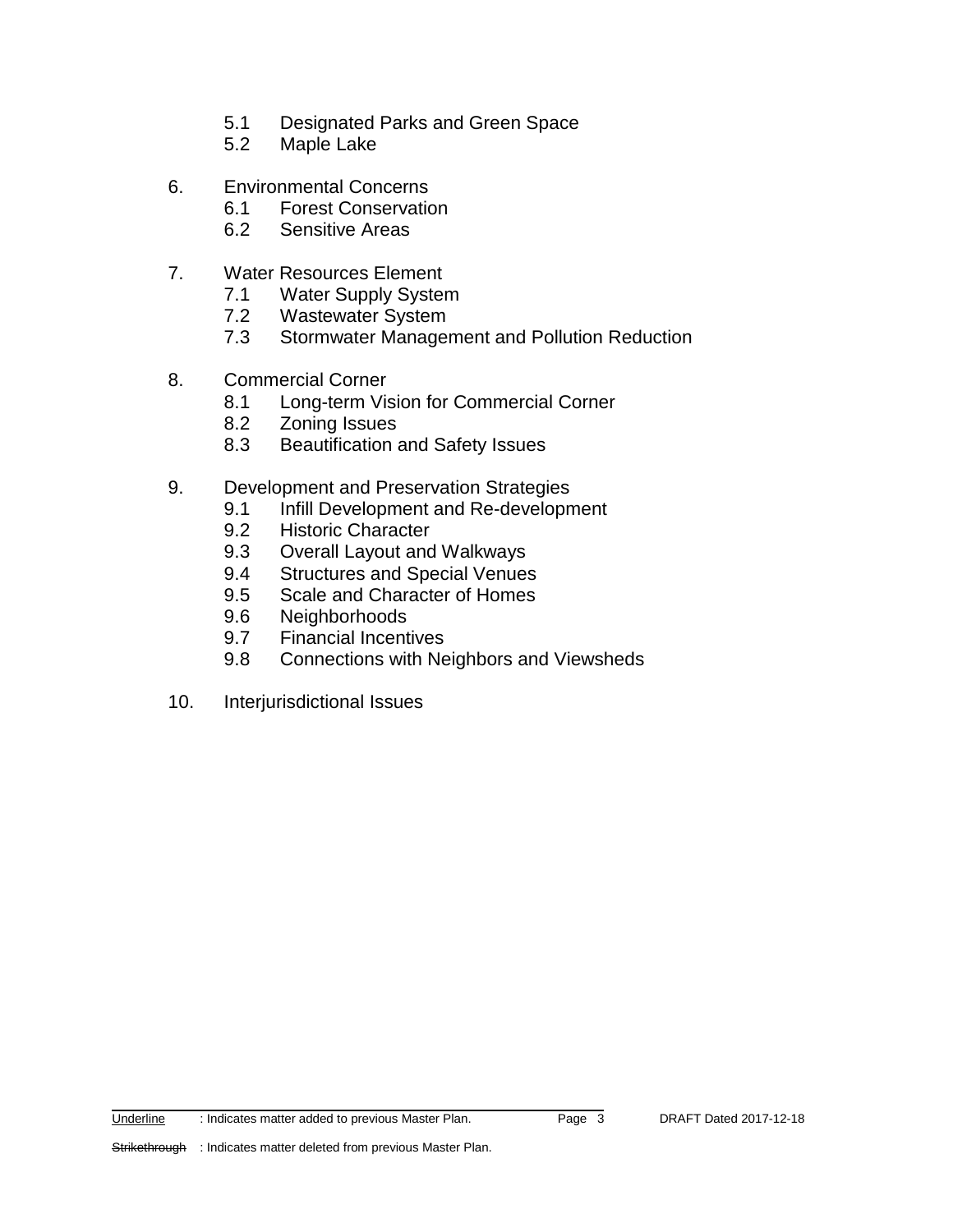# **INTRODUCTION; PURPOSES OF THE PLAN**

Washington Grove is an incomparable town -- unique in its roots, in its initial land use plan, in the design of its dwellings, in its determination to retain more land in a natural state as forests and parks than developed property, and in the character of its history.

Recognizing that most of the Town's privately-owned parcels are already developed, the goals and objectives of this plan are:

- Preserve the integrity of the Town and its way of life by providing guidance for protection of the original pattern and character of the community
- Enhance the Town's destiny by preserving historic resources through thoughtful adaptation of housing stock and conservation of the natural landscape
- Protect and improve the economic value of both the privately-owned property and the property and resources held in common
- Create an awareness of Washington Grove in adjacent jurisdictions and support planning requirements throughout the State

Integral to the value of the commons is the "sense of place" described in the nomination form for inclusion on the National Register for Historic Places. That character is a unique composite of setting, historic legacy, and community life that is strong yet vulnerable to gradual erosion on many fronts. The threats are both from without, in the form of ever encroaching urbanization, and internal in the form of diminished communal contribution and physical integrity.

The most striking element of the layout of the Town is the relative proportion of developed and natural spaces. Even the developed areas are integrated into the natural environment to achieve "a Town within a Forest."

The preparation of a master plan is the legal responsibility of the Washington Grove Planning Commission under the Annotated Code of Maryland, Article 66B Land Use Article. It states that "a planning commission shall make and approve a plan which the commission shall recommend to the local legislative body for adoption" and that the plan shall "serve as a guide to public and private actions and decisions to insure the development of public and private property in appropriate relationships." The plan must include the following elements:

- 1. Statement of goals, objectives, principles, policies, and standards
- 2. Land use plan element including urban growth areas
- 3. Transportation plan element
- 4. Community facilities plan element
- 5. Mineral resources plan element (if appropriate)
- 6. Water resources plan element reviewed by the Maryland Department of the Environment
- 7. Identification of areas of critical State concern (if appropriate)
- 8. Sensitive area element/environmental quality reviewed by the Maryland Departments of Natural Resources and Environment
- 9. Recommendations of the planning commission for land development regulations to implement the plan and which encourage the following: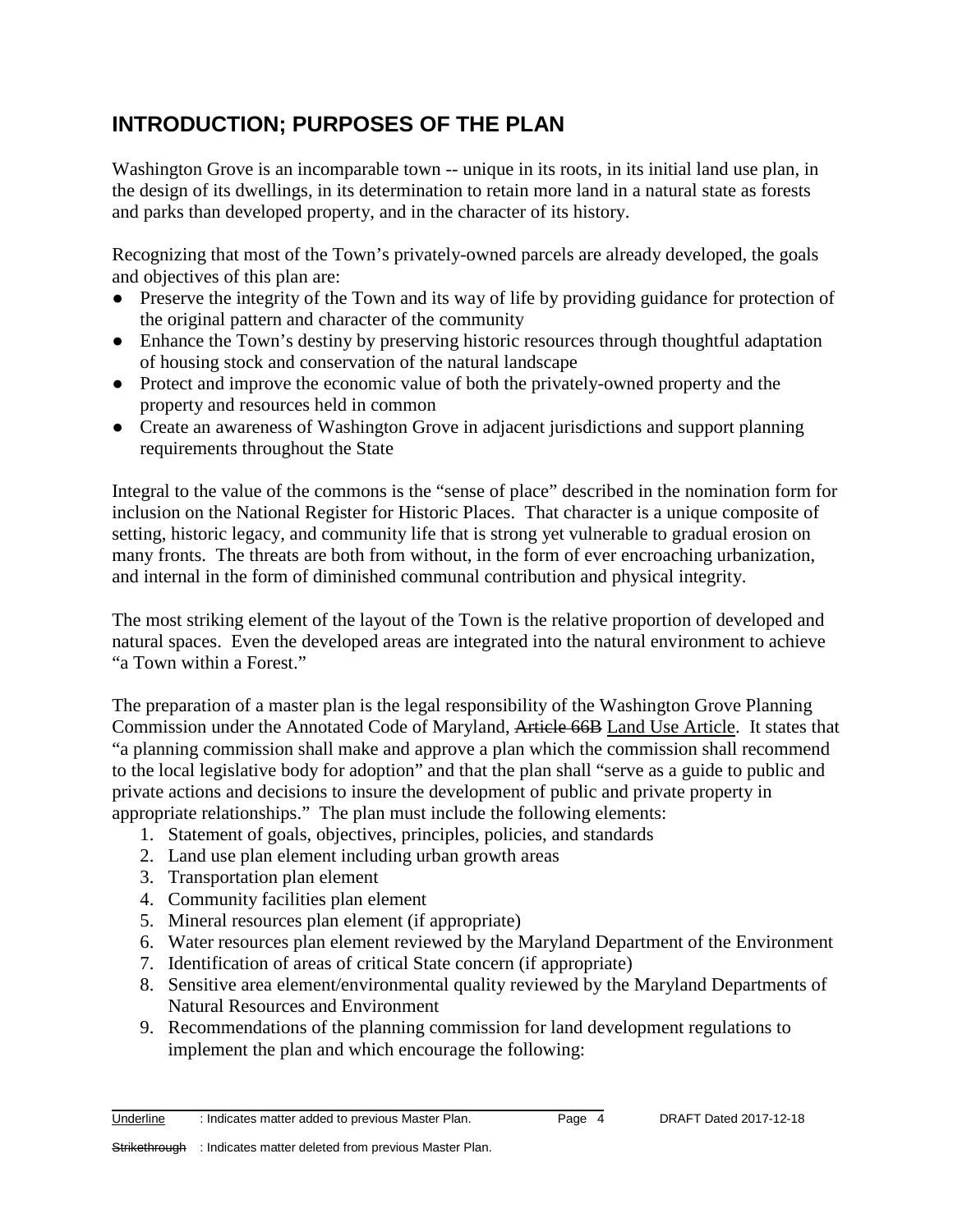- (a) Streamlined review of applications for development, including permit review and subdivision review within the areas designated for growth in the plan;
- (b) The use of flexible development regulations to promote innovative and cost-saving site design and protect the environment; and
- (c) Economic development in areas designated for growth in the plan through the use of innovative techniques.
- 10. Municipal growth element

In addition to those mandatory items, the Town of Washington Grove Master Plan includes the following specific subject areas:

- Recreation and Parks
- Commercial Corner
- Development and Preservation Strategies
- Interjurisdictional Issues

The State's Article 66B also mandates that a community's master plan implement the following visions:

- 1. Development is concentrated in suitable areas;
- 2. Sensitive areas are protected;
- 3. In rural areas, growth is directed to existing population centers and resource areas are protected;
- 4. Stewardship of the Chesapeake Bay and the land is a universal ethic;
- 5. Conservation of resources, including a reduction in resource consumption, is practiced;
- 6. To assure the achievement of 1 through 5 above, economic growth is encouraged and regulatory mechanisms are streamlined;
- 7. Adequate public facilities and infrastructure under the control of the municipal corporation are available or planned in areas where growth is to occur, and
- 8. Funding mechanisms are addressed to achieve these visions.

This master plan is a guide to public and private actions and decisions adopted by the Town. The plan formulation process involved work sessions of the Planning Commission, focus group meetings, and public hearings before the Commission, the Mayor and Town Council. The plan addresses areas outside of Town as these relate to the preservation and enhancement of the boundaries and gateways of the Town. Notification and participation by Town residents and by other jurisdictions and interests have been encouraged to insure the common good as development of public and private properties occurs.

We who live in Washington Grove enjoy the fruits of those who planned for us. It is our intention and our legal responsibility to do the same for future residents.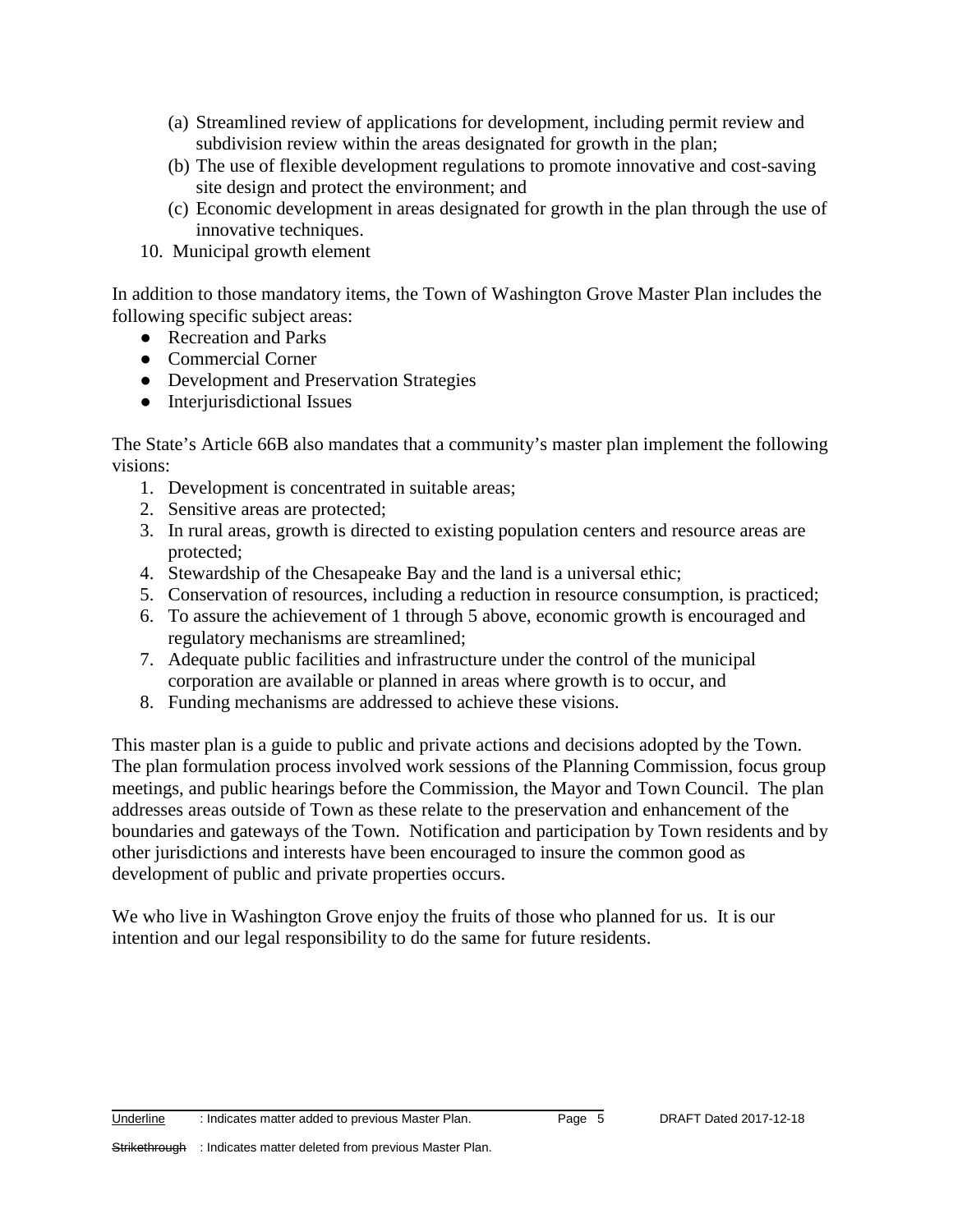# **EXHIBIT A – Current Zoning and Growth Areas**

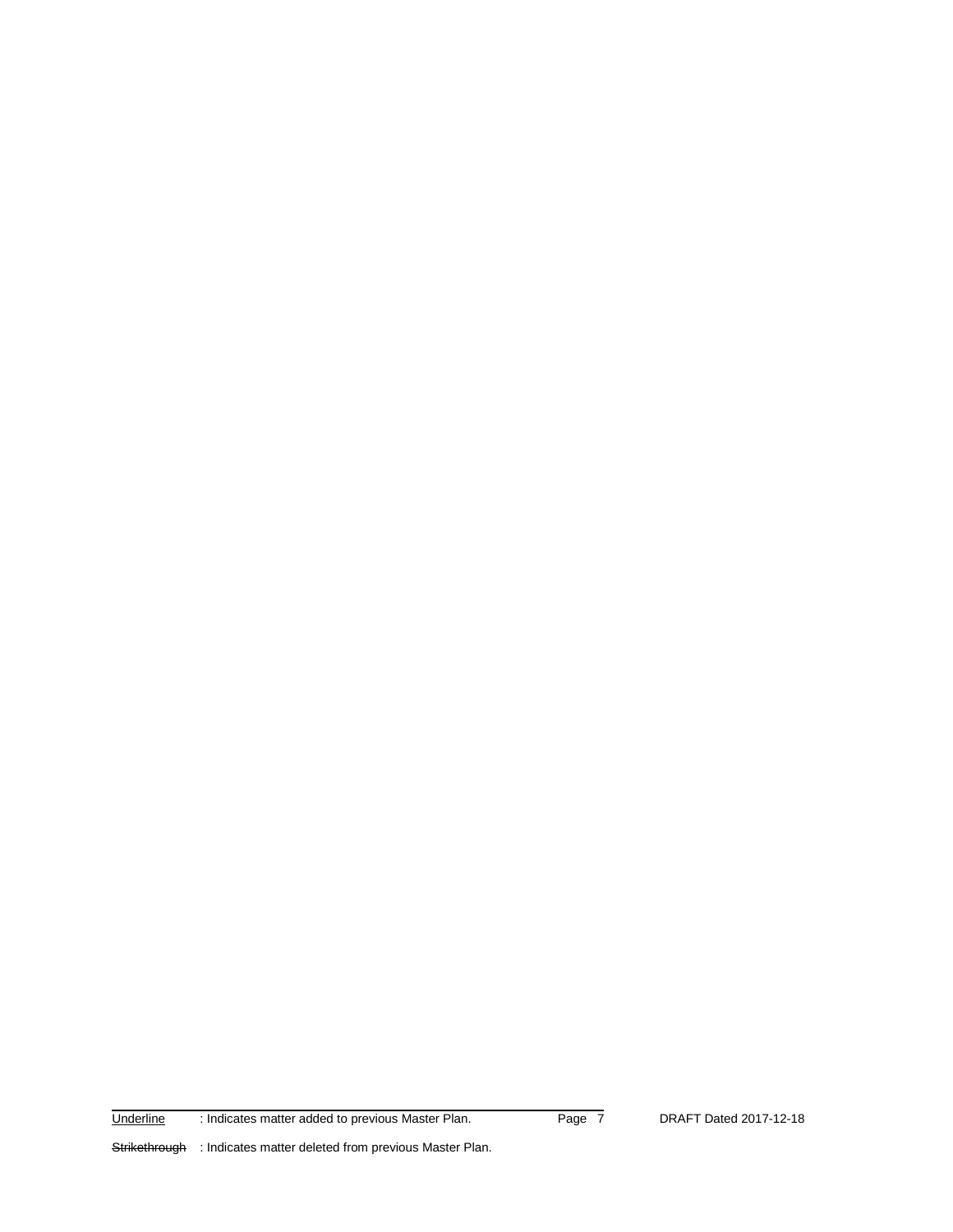

**EXHIBIT B – Town Buildings, Parks, Community Facilities**

Strikethrough : Indicates matter deleted from previous Master Plan.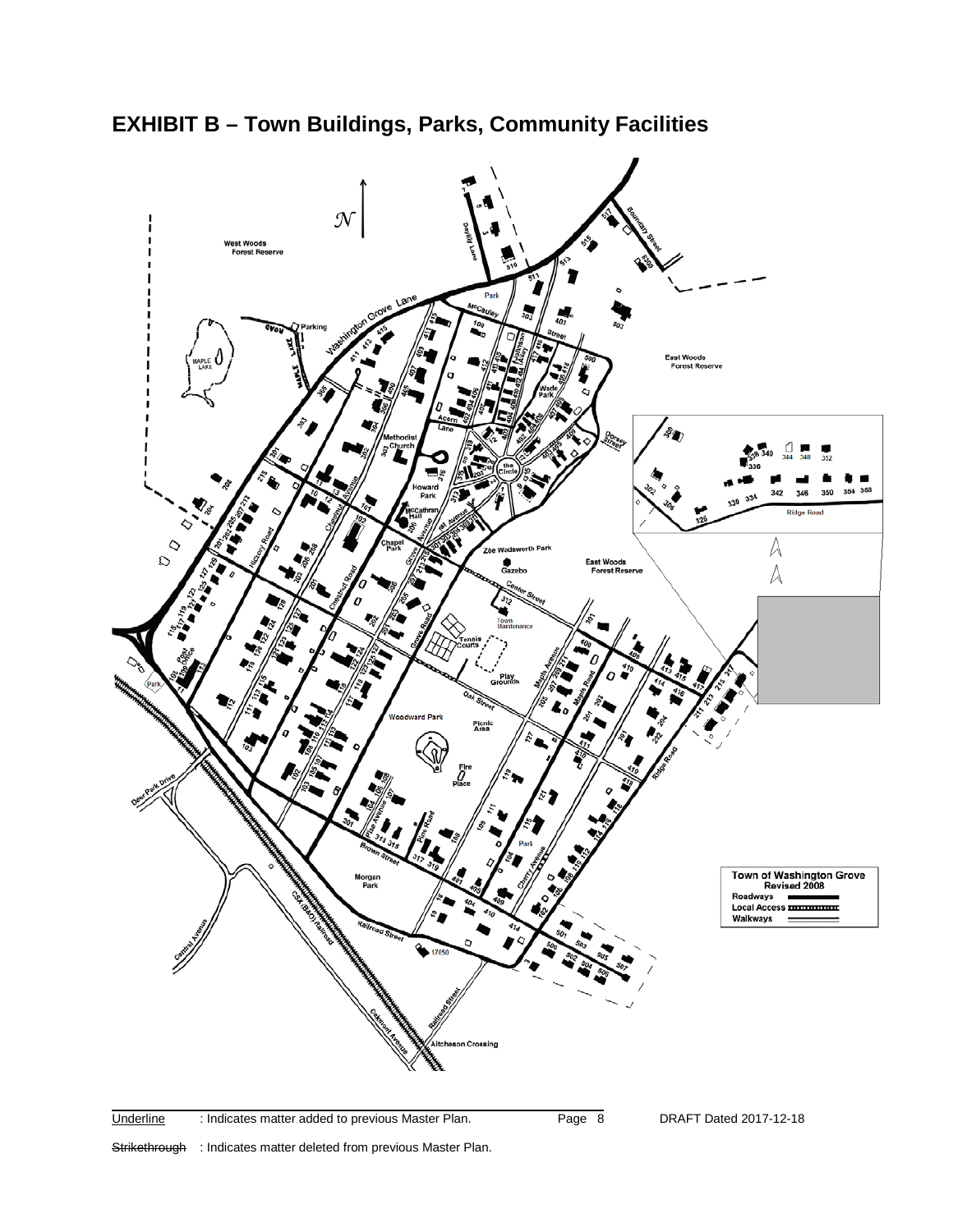# **1. LAND USE AND ZONING/RECOMMENDED IMPLEMENTATION**

In accordance with State Law, this Plan recognizes the need to encourage the following:

- 1. Streamlined review of applications for development within the areas designated for growth in the Plan
- 2. Use of flexible development regulations to promote innovative and cost-saving site design and protect the environment
- 3. Economic development in areas designated for growth in the Plan through the use of innovative techniques

The existing zones and total acreage of each zone within the Town limits are as follows:

| $RR-1$    | <b>Residential – 1</b>         | 82.0 acres         | <b>38.0 %</b> |
|-----------|--------------------------------|--------------------|---------------|
| $RR-2$    | $Residental - 2$               | 12.0 acres         | 5.6 $\%$      |
| $RR-3$    | Residential $-3$               | 1.0 acres          | $0.5\%$       |
| $RR-4$    | $Residental - 4$               | 12.6 acres         | 5.8 $%$       |
| $C-L$     | <b>Commercial – Local</b>      | 1.0 acres          | $0.5\%$       |
| <b>FR</b> | <b>Forest &amp; Recreation</b> | <b>107.0 acres</b> | 49.6 %        |
|           | <b>TOTAL</b>                   | 215.6 acres        | 100.0 $\%$    |

A map (Exhibit A) showing the location of the Town's various zones and the Washington Grove Zoning Ordinance (hereinafter referred to as the Zoning Ordinance and included by reference), are incorporated into this Plan.

# **1.1 Residential Zones**

# **RR-1 Zone**

The RR-1 zone contains  $157$  158 single-family homes (plus one under construction) and one church. The minimum lot size, specified by the Zoning Ordinance, is 11,250 square feet, and most homes within the zone occupy parcels composed of more than one of the historically designated lots. This Plan does not recommend any changes to the permitted land uses, or the existing standards for minimum lot size, set-backs, and heights for the RR-1 zone. To address the significant number of existing homes each located on a lot with lot area substantially less than 11,250 square feet, this Plan recommends realignment of building coverage for residential zones to be based on lot area rather than zone to better protect the character of existing residential areas while creating more equitable opportunities for renovation.

# **RR-2 Zone**

The RR-2 zone contains 49 single-family homes. The minimum lot size, specified by the Zoning Ordinance, is 7,500 square feet, reflecting the historic setting of homes in the area of the Circle and its radiating avenues. This Plan does not recommend any change to the permitted land uses, or the existing standards for minimum lot size, set-backs, and heights for the RR-2 zone. To address the significant number of existing homes each located on a lot with lot area substantially more than 7,500 square feet, this Plan recommends realignment of building coverage as noted for the RR-1 Zone above.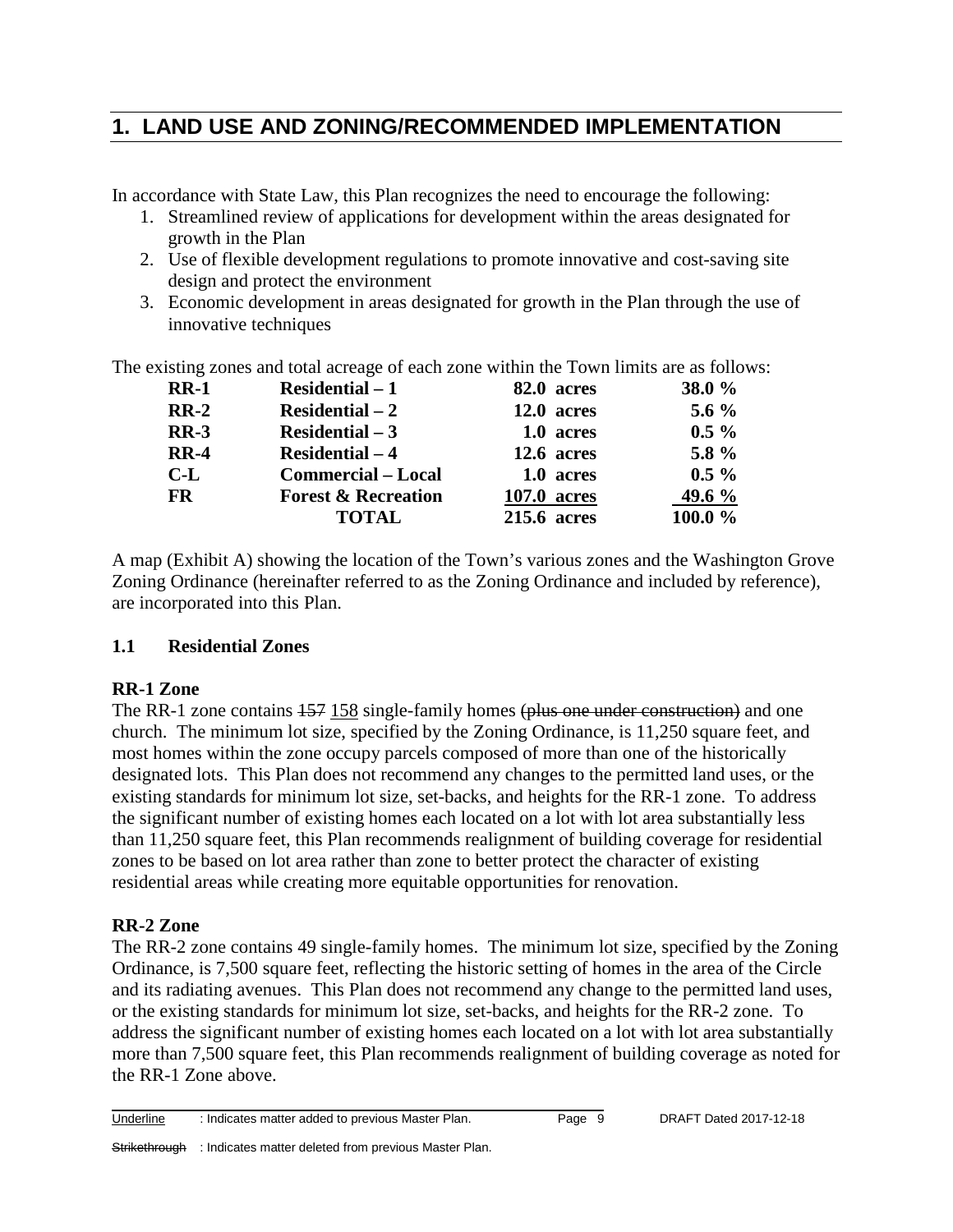## **RR-3 Zone**

The RR-3 zone contains one single-family home. The RR-3 zone was initially established to annex a parcel once owned by the Washington Suburban Sanitary Commission; that parcel has since been re-zoned. The minimum RR3 lot size, specified by the Zoning Ordinance, is 20,000 square feet and is reflective of the minimum lot area requirements of Montgomery County's R200 zoning designation. This Plan does not recommend any changes to the permitted land uses, or the existing standards for minimum lot size, building coverage, set-backs, and heights for the RR-3 zone.

#### **RR4 Zone**

The RR-4 zone contains  $\frac{16}{17}$  single-family homes plus one under construction. The minimum lot size, specified by the Zoning Ordinance is 18,000 square feet. Most of the homes in the RR-4 zone are located along Ridge Road and comprise the properties that were annexed into the Town to protect within the Washington Grove community the historic rustic rural nature of the road and the character of these properties. This Plan does not recommend any changes to the permitted land uses, or the existing standards for minimum lot size, building coverage, set-backs, and heights for the RR-4 zone.

#### **Recommendation:**

● **Maintain the RR-1, RR-2, RR-3, and RR-4 zones to foster and encourage owneroccupied, singlefamily residences; and to promote new and renewed development to be in physical scale with surroundings and neighbors.**

# **1.2 Commercial Zone**

# **CL Zone**

The C-L zone contains a 1acre commercial shopping center located in the southwest corner of the Town. The uses permitted now as a matter of right, or by special exception, reflect the Town's efforts to promote commercial uses more compatible with the historic and residential nature of the Town. The resulting permitted uses are characterized by offices, limited personal services, and other commercial uses that are intended not to significantly burden the Town with increased noise, litter, or pedestrian or vehicular traffic. The existing standards for minimum lot size, building coverage, set-backs, and heights for the C-L zone remain.

# **1.3 Forests, Parks, and Other Town-Owned Land**

# **FR Zone**

The Town contains 107 acres of forest and park sites, and for the most part, the latter park sites are scattered throughout the residential areas. The FR (Forest / Recreational) zoning designation is assigned to the two sections of woods, approximately 50 acres each. Park sites are not within the Forest Preserves. The East Woods, approximately 41 acres, is located in the northeast corner of the Town. Blocks 28 and 33 contain Town-owned lands adjacent to the East Woods and to residences. The West Woods, approximately 48 acres, lie to the west of Washington Grove Lane, along most of the Town's northwest boundary with the City of Gaithersburg. The latter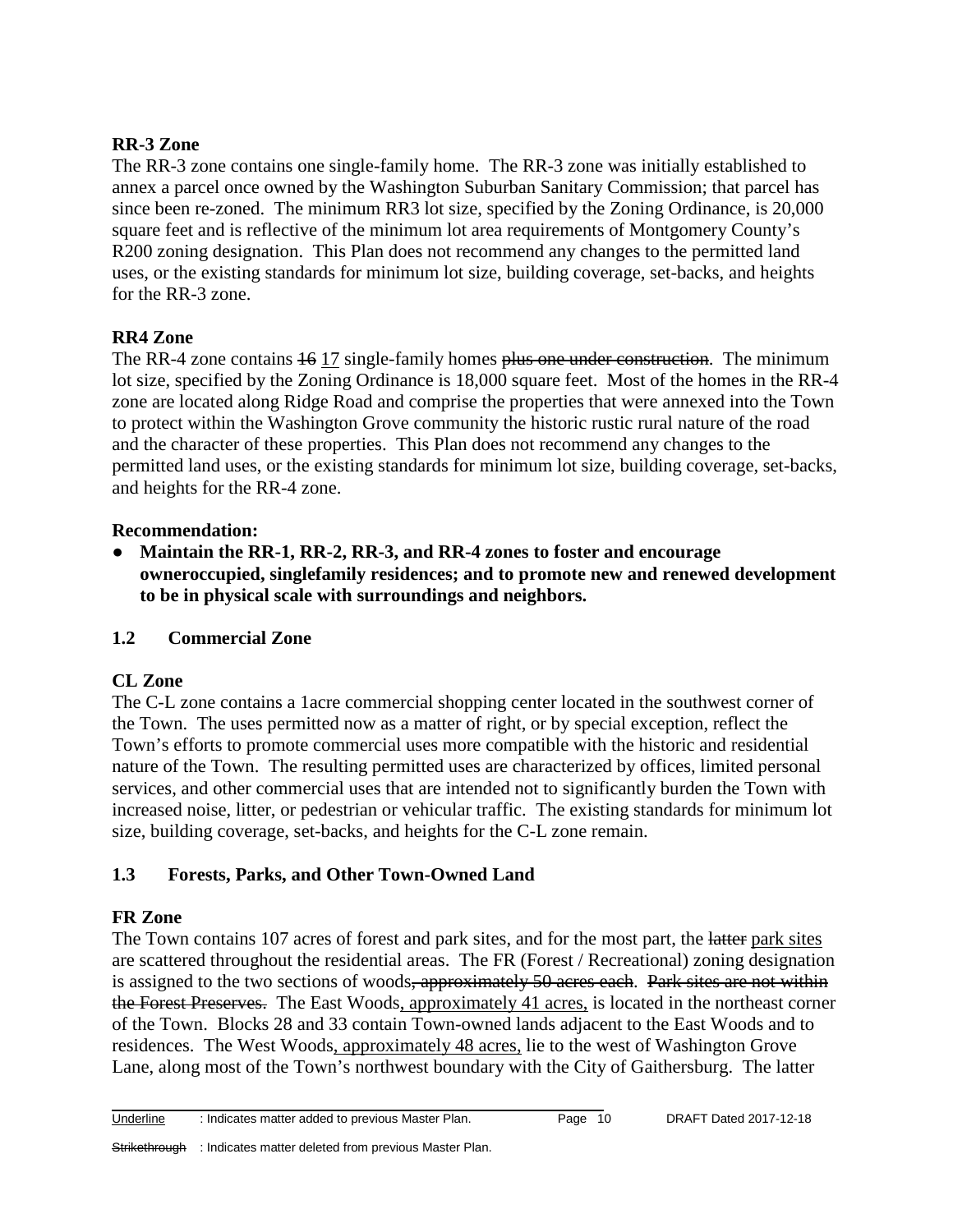contains Maple Lake. This Plan does not recommend changes to the permitted land uses for the FR zone. (see Section 6.1 for forest preserve issues)

# **Recommendation:**

- **Formally abandon any subdivision lot designation for Town-owned lands contained within Blocks 28 and 33, and the same be designated as Forest Preserve. Such formal action will tend to discourage possible disposition of the Town in the future of such property to a private party for development purposes.**
- **Complete a Local Zoning Map Amendment to assign FR zoning to the East Woods parcel delineated on the 2017 East Woods Plat of Survey filed in the Land Records for Montgomery County.**

# **Parks**

The largest Town park area, Woodward Park, extends north from Pine Avenue to Boundary Street. This park and the many others within the Town have been secured through original designation, dedication, and through Town acquisition of privatelyowned parcels when possible. Only one intrusion into Woodward Park of privatelyowned land remains – lot 22, block 9.

# **Recommendations:**

- **Acquire lot 22, block 9 as soon as economically feasible.**
- **Formally abandon any subdivision lot designation for Town-owned lands known as Lot 8, Block 23, and Lot 8, Block 24, and the same be designated as green area. Such formal action will tend to discourage possible disposition of the Town in the future of such property to a private party for development purposes.**

# **Other Town-Owned Land**

There are some parcels of publicly-owned land in residential areas. (see Section 3.4 Internal Streets and Roadways). Any sale of public land would be considered only after analysis and determination that such sale would be consistent with the Town's Policy for Sale of Surplus Parcels and in accordance with the requirements of State law regarding such disposition of surplus property. In those rare cases, these parcels may be considered for sale.

# **Recommendation:**

- **Review identified lots on a case-by-case basis***.* **Determine their potential need by the Town and whether sale would be consistent with the Town's Policy and requirements of State law for sale of surplus parcels. Such sales would only be authorized after enactment of an ordinance to ensure public notice and an opportunity for input during a public hearing.**
- **1.4 Creation of New "Industrial Services" Zone and "Service Zone" upon Expansion of Municipal Boundary in the Area of Humpback Bridge and Industrial Parcels**

The Municipal Growth and Boundary Enhancements element of this Plan, Section 2.2(1) refers to potential expansion of the boundary of the Town to include that property described as "Area 3: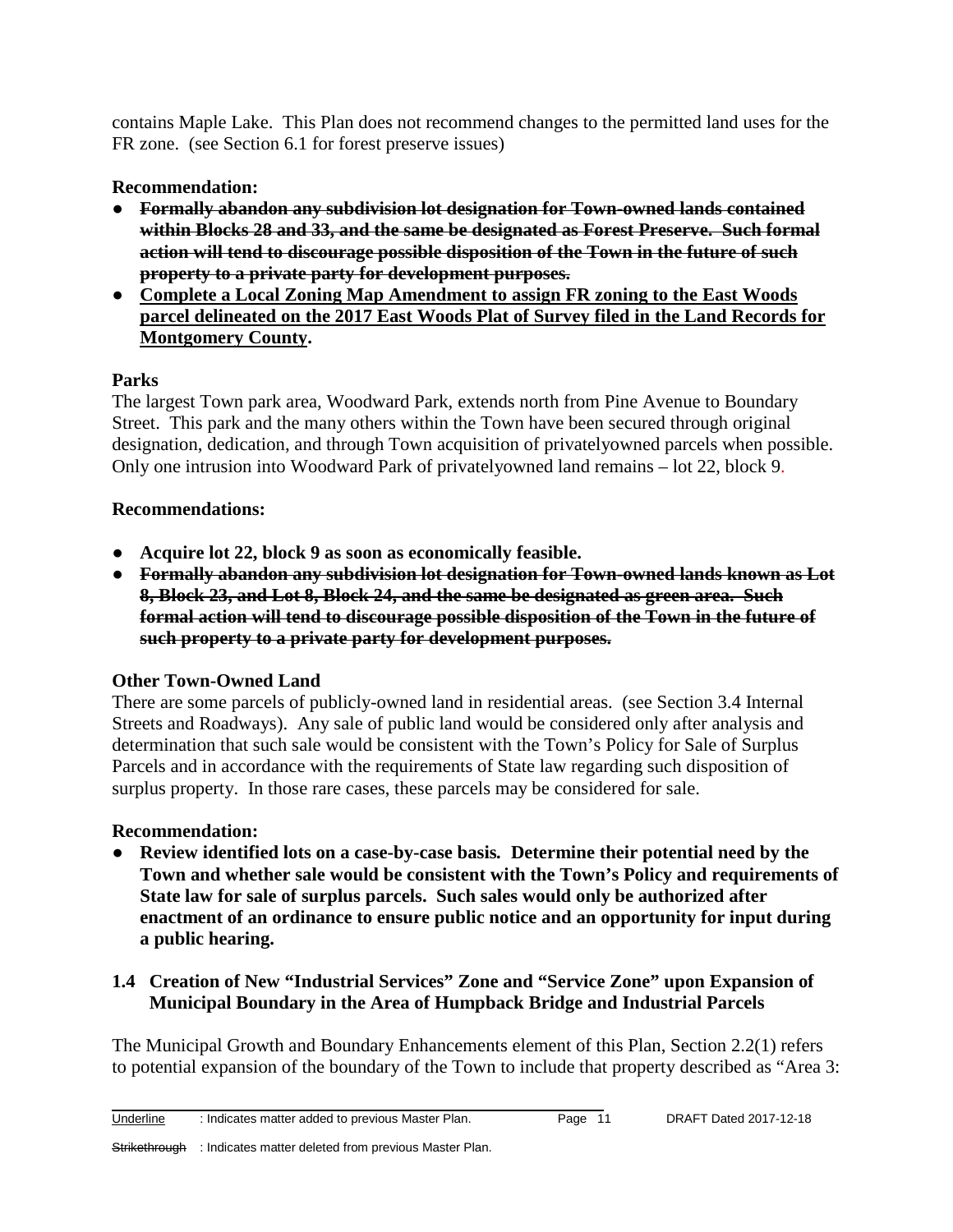Industrial Parcels West of Humpback Bridge." These are the industrial parcels located east of the City of Gaithersburg limits and west of the humpback bridge, along the railroad tracks. Also included in the Municipal Growth and Boundary Enhancements element of this plan, in the same discussion of "Area 3", are the railroad tracks and Washington Grove passenger shelter that lie east of the humpback bridge. Finally, the same element includes a discussion of "Area 4: Roberts Oxygen and Adjacent Storage."

#### **Recommendation:**

● **In the event of discussion/negotiation toward annexation of any of the parcels identified in Section 2.2(1) as Areas 3 or 4, as discussed in more detail therein, the Town enact new zoning classifications in anticipation of annexation which may include service and/or local/light industrial and/or research uses.**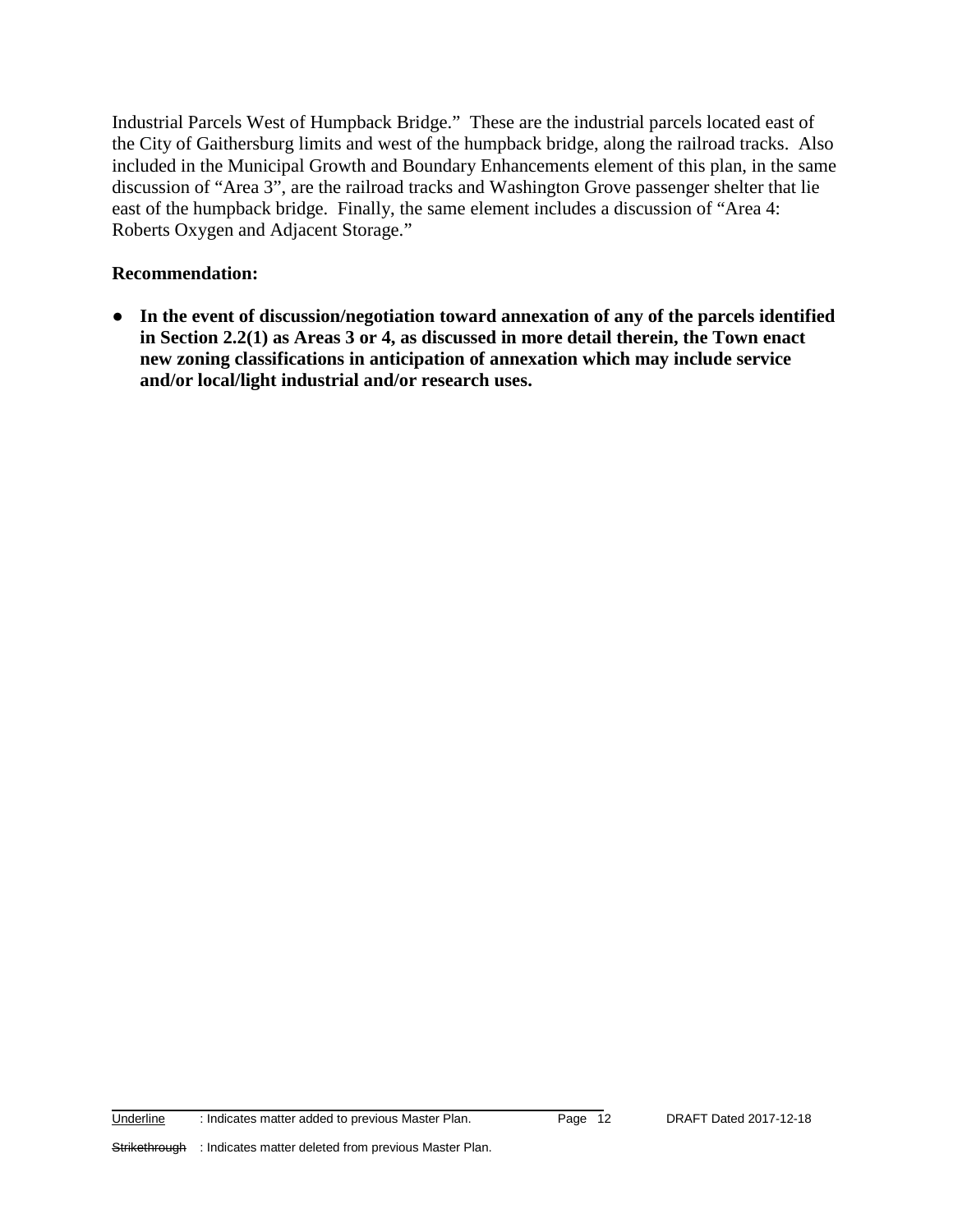# **2. MUNICIPAL GROWTH AND BOUNDARY ENHANCEMENTS**

#### **Growth within Town**

#### **(1) Historic Growth Patterns**

Roy McCathran, the Town's first mayor, referred poetically to Washington Grove as "a town within a forest, an oasis of tranquility and a rustic jewel in the diadem of the great free state of Maryland." Amazingly, this is as true today as it was in 1937 when he spoke these words. Only the dramatic effect has been heightened by the intense urban development now surrounding Washington Grove. The fact that Washington Grove has survived, integrity intact, may bear witness to its origins.

In 1873, the Washington Grove Camp Meeting Association was formed, and a parcel of 267.5 acres was purchased along the new Baltimore and Ohio Railroad Metropolitan Line. The earliest camp meetings lasted 10 days to 2 weeks, and involved more than two hundred fifty campers and 10,000 visitors. Over the decades, religious programs were replaced with secular activities, and community facilities evolved to meet the changing demands. Eventually tent sites became cottages for year-round residents, trees continued to be given priority, and a permanent Town government was established in 1937.

The Town's land use plan for the original portions of the Town is built upon two spatial forms. First is The Circle with its seven radiating avenues which was the focus of the original community, each such avenue designated as a walkway. Building upon this is the second form, a regular grid of alternating roads and walkways. The common network of maintained but unpaved walkways provides a unique organizing element for the community. Most of the original houses are oriented to face a walkway with a welcoming porch. This land use plan has supported a culture of social interaction dating from the original camp meeting. There are no sidewalks at the roads that run behind the houses, and five Grove houses do not have direct vehicular access.

#### **(2) Capacity for Development**

The roads and walkways as designated with the original plats, and subsequently updated, provide the block boundaries for the subdivided land within the Town. These blocks historically were subdivided into lots to accommodate the Camp Meeting activities, and a significant number of homes in Town remain on these earlier lots, though many of these lots have an area or width below the minimum requirements specified in the Town's zoning ordinance. The ordinance provides for these sub-standard situations, allowing continued use and rebuilding of noncomplying buildings. However, where land of sufficient area or width is in common ownership on July 1, 1964, or at any subsequent time, the ordinance provides that no construction shall take place on any parcel or tract of land of less area or width than otherwise specified in the ordinance. The Town's Planning Commission works with property owners in Town to understand the development capacities and subdivision opportunities. For the newer portions of the Town, a more typical suburban subdivision scheme has been permitted.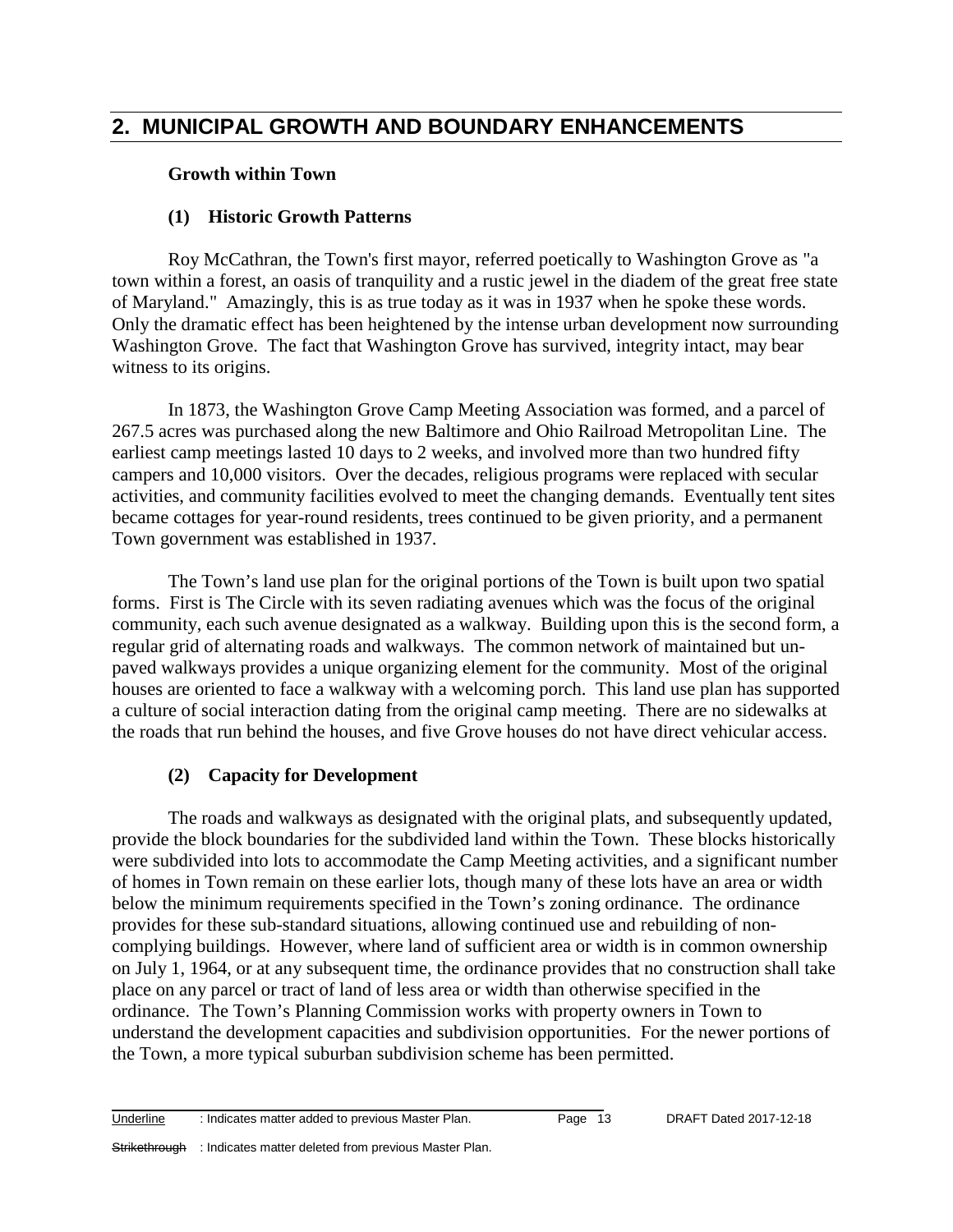In order to plan for growth within Town, the potential for additional homes was analyzed based on current zoning and the established block boundaries. The first analysis, based on current subdivisions within the blocks ("Infill Development") provides the most likely capacity potential, given the placement and ownership of existing homes. The second analysis includes the possibility of resubdivisions ("Re-development") which are less likely to occur because of subdivision costs, but rising property values may inspire removal of an existing home and resubdivision to maximize a return on investment. This analysis was conducted on a block-byblock basis, through spreadsheet compilation of the area and applicable minimum lot size for each parcel and each block segment.

**Infill Development**: Potential for additional homes based on current zoning and subdivisions

**Re-development**: Potential for additional homes based on current zoning, but also assuming

| Zone          | <b>Existing Homes</b> | <b>Infill Development</b> | Redevelopment |
|---------------|-----------------------|---------------------------|---------------|
| $RR-1$        | <del>157</del> 158    | $+2018$                   | $+3231$       |
| $RR-2$        | 49                    | $+2$                      | $+$ 4         |
| <b>RR-3</b>   |                       | $+$ 1                     | $+1$          |
| $RR-4$        | <b>16 17</b>          | $+1312$                   | $+1716$       |
| <b>Totals</b> | <del>223</del> 225    | $+3633$                   | $+5452$       |

re-subdivisions within current blocks

These projections for additional homes are not exclusive; that is, the potential for additional homes from re-development includes and extends the potential from infill development. Thus, for each zone, the projection for re-development represents the maximum growth potential for additional homes within that zone.

#### **(3) Accommodating Growth within Town**

The infrastructure investments for water supply and wastewater treatment associated with accommodating additional homes within the RR-1 and RR-2 zones will be significantly less than that required in the RR-4 zone. All homes within the RR-1 and RR-2 zones receive water and sewer service from the Washington Suburban Sanitary Commission (WSSC), and the RR-1 and RR-2 zones already are substantially built out with complete networks of water and sewer pipes adjacent to developable parcels. By contrast, the RR-4 zone has been developed to only half of its potential for homes, and 15 of the 16 existing homes within the RR4 zone rely on individual wells for water. While all existing homes have WSSC sewer service, each additional RR-4 home requires a substantial installation to connect to the primary sewer lines. Also, there is a concern regarding groundwater quality and well recharge for RR-4 zone properties along Ridge Road as a result of the recent County approval for the Piedmont Crossing development adjacent to the Town. Discussions have included the need for monitoring these existing wells, and for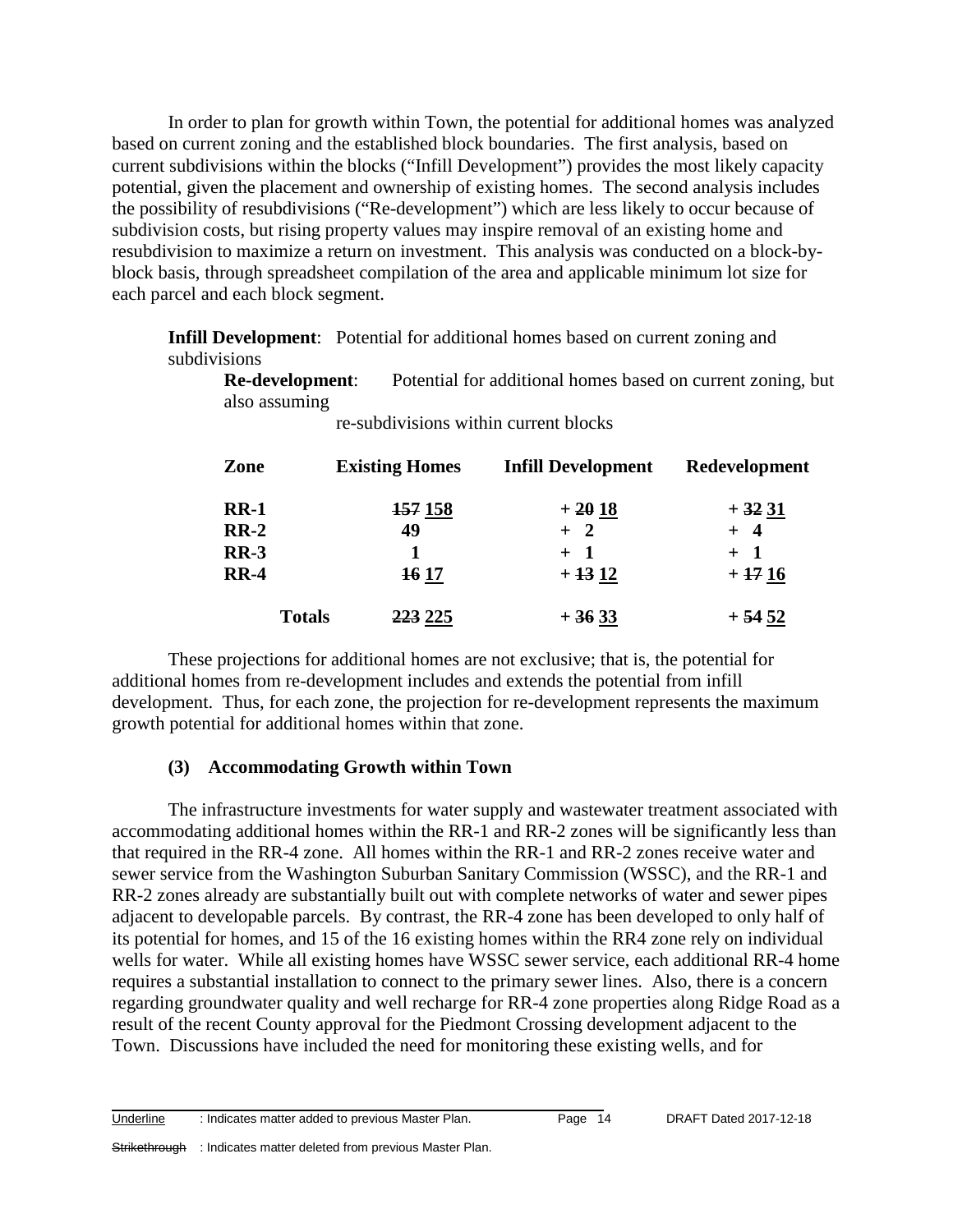contingency planning to finance possible installation of public water supply mains and distribution lines to serve the RR-4 homes, existing and new.

The incremental stormwater management for homes within the RR-1 and RR-2 zones would be handled with the Town's network of almost a mile of installed and maintained storm drain pipes and channels, more than half being grass swales and open ditches that allow for absorption. These drainage pipes and channels convey the Town's stormwater runoff to the Town's East Woods and West Woods, historically located and preserved to absorb the stormwater while also providing for passive recreation and environmental rejuvenation. The larger lot sizes within the more recently annexed properties of the RR-4 zone (minimum 18,000 square feet) would continue to insure stormwater can be accommodated on-site and/or with local improvements as part of the subdivision and development process.

A primary concern associated with additional potential homes is accommodating the needs of the additional Town residents. Using the current average occupancy (537 residents in 225 homes = 2.4 residents/home), the associated population increases are as follows:

| Infill Development: +36 homes |             | $x \ 2.4 =$ | 86 additional residents  |
|-------------------------------|-------------|-------------|--------------------------|
| Re-development:               | $+54$ homes | $x \ 2.4 =$ | 130 additional residents |

The 2006 Census estimate of the Town's population was 537. This growth from the official Washington Grove 2000 Census count of 515 included the annexation of 12 homes during that time period. The potential for additional homes from re development throughout the Town has an associated population increase of 130 additional residents. The projected total of  $537 + 130 = 667$  reflects the maximum growth potential for the Town's population under this plan. Since this maximum growth potential was derived via block-by-block analysis of current residential land and existing zoning, the land capacity within present municipal boundaries can accommodate this population increase.

The Town government expenses for these additional residents are associated with infrastructure (e.g. Parks, Roads) and services (e.g. Waste Collection, Recreation, Administration). The Town's largest expense category is "Parks" -- approximately 23% of the Town's annual expenses after applying offsets of targeted income categories. The Town has set a high community standard for "Parks" expenses to support active and passive recreation. An increased population will increase the use and demand for the Town's parks, and the increased expenses for this category would be covered using increased income from "Real Property Tax" for the additional homes.

The Town's second largest expense category is "Streets, Roadways, and Alleys" -- 17% of the Town's annual expenses, but only 10% of the expenses after the income from the "Highway User Revenues" category is applied. Since these projections for additional residents involve infill development, there is no associated increase in road mileage, but there would be an expected heavier use of the existing roads and a resulting increase in expenses for repair and repaving. Some of this increased road expense would be covered with an expected increase in "Highway User Revenues" from the number of automobile registrations, and some would be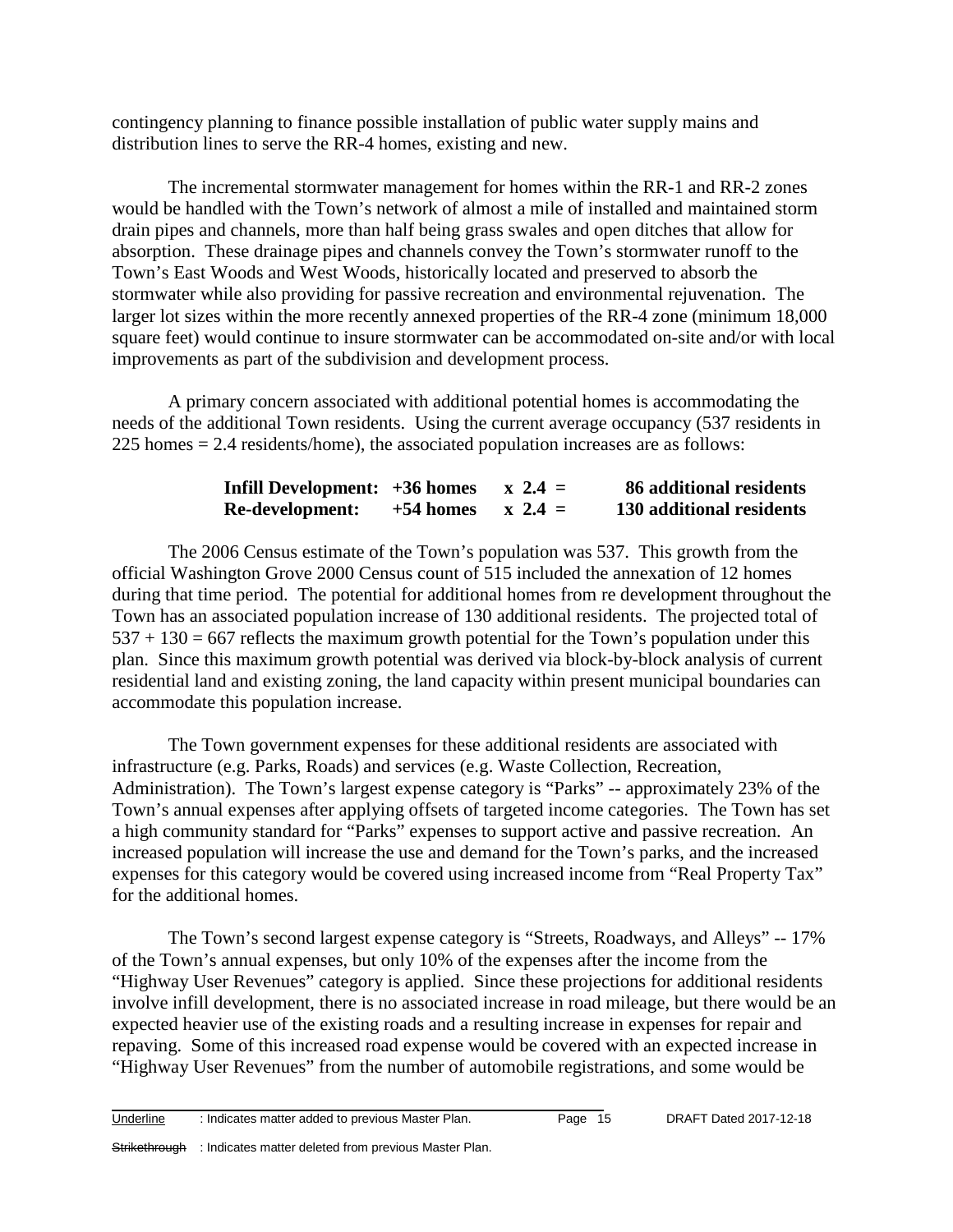covered by expected increases in "Income Tax" for the additional residents, but most of the load would be covered by the increased income from "Real Property Tax" for the additional homes.

To offset expenses for major Town services, the Town has established user fees such as the "Dwelling Tax" (11% of annual income) that is set to match the "Waste Collection and Disposal" expenses for homes in Town -- and this income category would be adjusted to accommodate the expenses for the increased homes. The Town has also established a high standard of public commitment to "Recreation" services, and an associated category of "Recreation Program User Fees" (6% of annual income), and this income would likewise be adjusted to accommodate increases.

Other services to accommodate growth within the Town, e.g. public schools, libraries, police, fire, and emergency medical, are provided through County agencies. For public schools, the MCPS Superintendent's Capital Improvement Program provides planning projections for the Gaithersburg Cluster, including the elementary, middle, and high schools serving students from Washington Grove. While the above Washington Grove population increase projection may well result in a total increase of 27 students (using an estimate of 0.5 students/dwelling unit) for these schools, such an increase is dwarfed by nearby development approvals in the Shady Grove area. The two most recent residential approvals closest to Washington Grove will add more than 500 dwelling units, so a detailed school impact analysis here is not useful. Likewise, this local increase in Shady Grove area dwelling units will significantly impact library services as well, and a new County library facility is being planned nearby along Crabbs Branch Way, a short walk from Washington Grove. County planning also is underway for a new police facility in the Shady Grove area, and the Town has representation on the Gaithersburg-Washington Grove Fire Department Board to enhance coordination. The Town's consultation with County officials and agencies, as well as with the Town's municipal neighbors, will ensure consideration of the above development capacities and a coordinated implementation of this growth element.

#### **Municipal Growth Areas**

To control and coordinate the physical development of areas near the Town's boundaries with Montgomery County and adjacent jurisdictions, the Town adopts municipal growth areas for the Town through the master planning process. These municipal growth areas have potential for annexation into the Town's corporate limits. Clearly, what is in the Town's best interests is the lessening of bordering impacts with the continuing goal of preservation of this historic Town.

The review should continue of adjacent properties which could be included in Washington Grove. This revision of the Town's Master Plan is very cautious in its approach to annexation, as was the direction taken in the earlier plans. However, the Town has completed ten annexation actions to better define community boundaries while insuring a capability to continue to provide municipal services with the current governmental structures. Now that more of the Town's borders are permanently defined, the municipal growth areas become more narrowed and focused.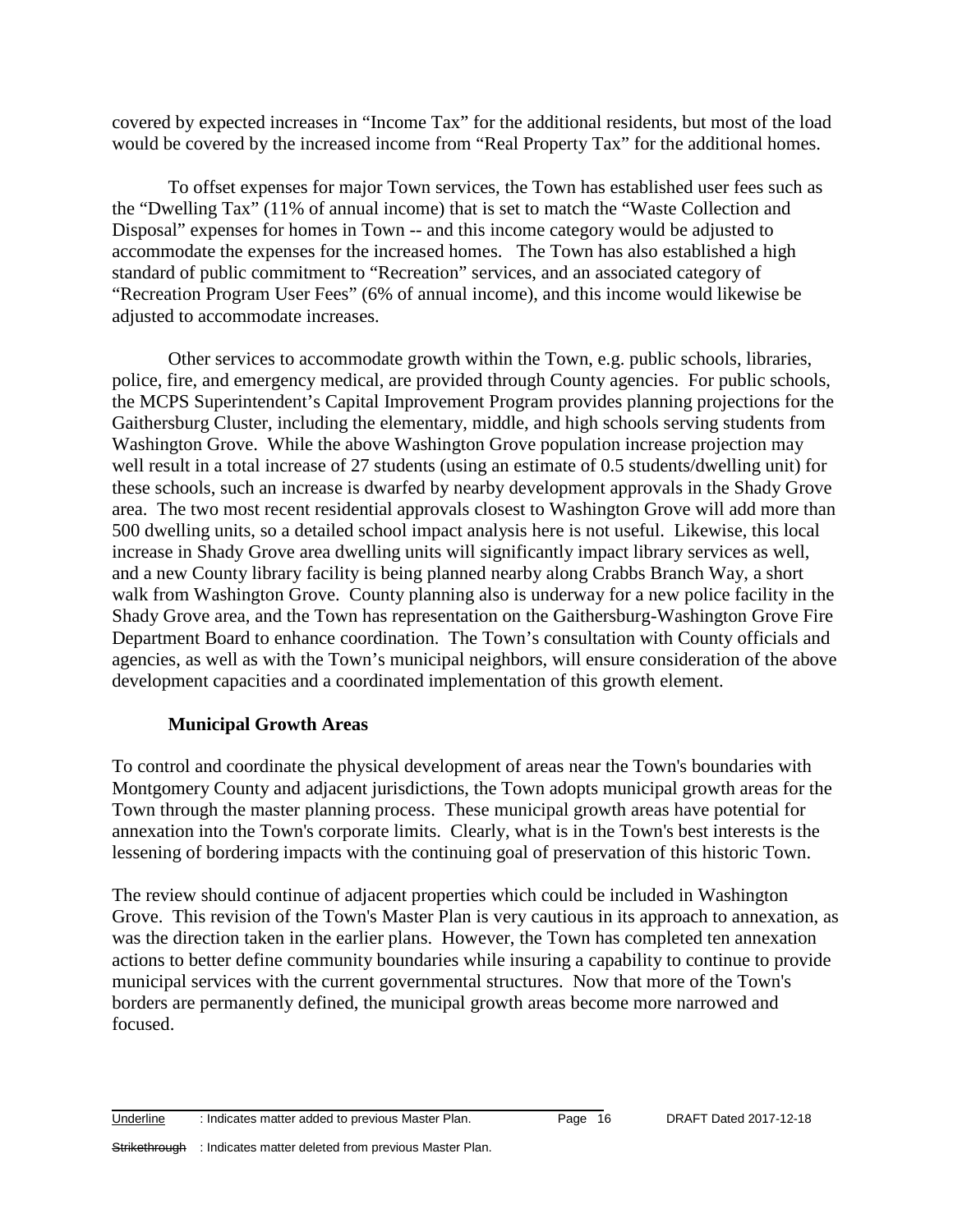This Master Plan extends a vision toward the future preservation and protection of the Town, and refines the municipal growth areas to reflect logical boundaries, e.g. the railroad tracks to the south, the City of Gaithersburg to the west, and the Piedmont Crossing development to the east. Within these bounds are four municipal growth areas that need focused attention.

# **(1) Four Municipal Growth Areas**

**Area 1: Legacy Open Space Field along Ridge Road**: The former Casey agricultural property has been proposed for development for several years. In 2002 a portion of the property adjoining the Town's existing Eastern boundary was designated as Legacy Open Space [LOS] property in accordance with the County's Legacy Open Space Master Plan, with the stated intent to maintain that portion of the property as open space for the primary purpose of protecting the historic character and setting of the Town of Washington Grove. Notwithstanding the identification of the LOS in that particular Master Plan, the County's Area Master Plan would still possibly permit development of the LOS according to the Area Master Plan's land use and zoning categories imposed for residential use, and neither of those plans would prevent the acquisition of the LOS by another political subdivision, such as Montgomery County, for possible uses contrary to the open space contemplated by the Legacy Open Space Master Plan. Any even marginally intensive use of the property adjoining Ridge Road could and no doubt would have significant adverse effects on the historic nature of the Town. The land owner received approval for a Preliminary Plan of Subdivision from the Montgomery County Planning Board in July of 2005, which included the recommendation as part of that plan for setting aside approximately 12 acres devoted to LOS purposes for the protection of the Town's historic character. No plats have been recorded and no spade of earth has been turned in connection with that proposed development, despite the passage of over 3 years since the preliminary plan approval. Indeed, most recently, the approval of that plan was extended, and the plan was amended, by action of the Montgomery County Planning Board at its meeting of October 2, 2008.

Given the lack of uncertainty that the LOS would remain open space in perpetuity under the designation in the Area Master Plan's land use and zoning categories, the Town Council, by Resolution No. 2005-06, authorized the institution of an action to acquire the LOS by the Town's power of eminent domain pursuant to the authority granted to it by the Town Charter and state law. That action is pending. The Town should continue to pursue acquisition of the LOS, inasmuch as the Town is in the best position to maintain and preserve the LOS field inviolate for the stated purposes of protecting the Town in the first instance. The Town's role in that regard is driven home in light of the fact that the Maryland National Capital Park & Planning Commission [the Commission] has repeatedly refused to provide a sufficient and legally enforceable guarantee to the Town that the LOS, even if received and maintained by the Commission, would not be devoted to a substantially different use at some time in the future, a use which may be contrary to the County's own Legacy Open Space Master Plan, and contrary to the stated necessity of protection of the Town and its historic setting. Following acquisition of title to the LOS, the Town, as the then-property owner, should immediately annex the same into the corporate boundaries of the Town and simultaneously place the same in the zoning classification FR-- Forest and Recreational. The proposed land use is passive recreation, suitable for continued habitation by birds and small animals. Other than maintenance and due diligence to limit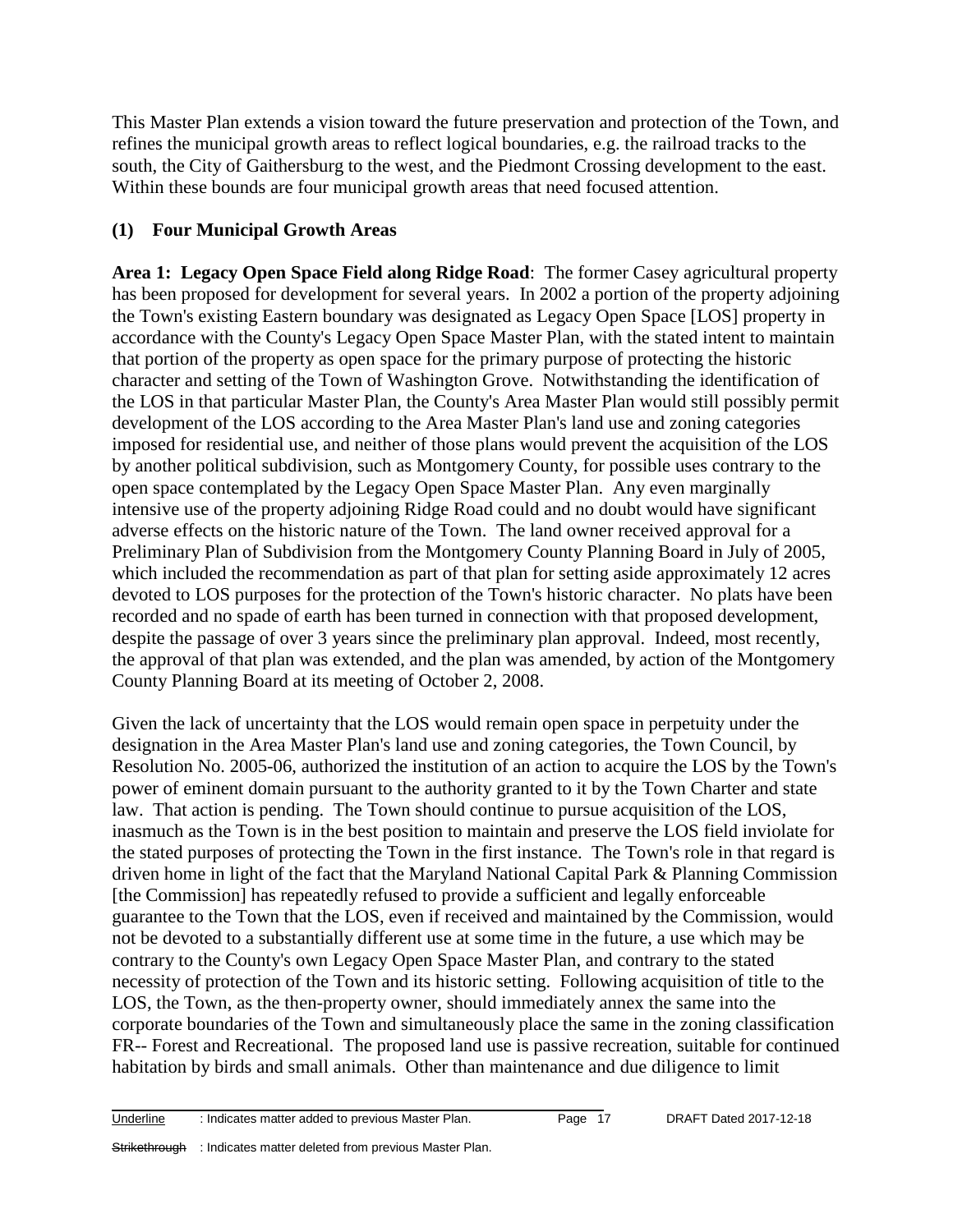inappropriate activities on this field, annexation would not involve other impacts on Town services. Financing of the field maintenance and monitoring activities is anticipated via general municipal revenues.

**Area 2: Residences on Western Side of Washington Grove Lane**: A standing offer of possible annexation exists to the three residences remaining between the Town's corporate limits and the limits of the City of Gaithersburg. Annexing these three properties (total area is 54,763 square feet) into one of the Town's existing residential zones would reinforce the historic residential character of this area and continue the compatible relationship with the neighboring, low intensity, agricultural implement business. There are no significant infrastructure requirements associated with annexing these three already developed residential properties, and the impacts of extending Town services can be accommodated from general municipal revenues. The zoning for this area is proposed to be RR-1 – Residential, One Family, Detached.

**Area 3: Industrial Parcels West of Humpback Bridge**: These are the industrial parcels located east of the City of Gaithersburg limits and west of the humpback bridge, along the railroad tracks. One of the parcels in this area is already owned by and within the corporate limits of the Town, and developed as "Railroad Park" to commemorate the historic ties to the B&O Railroad. Creating a new Industrial Services zone within the Town and annexing the other six parcels (total area is 35,652 square feet) into this new zone within the Town will enable development of local industrial uses that can be compatible with the historic character of Washington Grove. Services for this area would involve subdivision and business development reviews and approvals. The Town would also represent the property owners in discussions with the County on the future of the humpback bridge and impacts on these properties. The Town services would be financed from general municipal revenues. The Town should also explore the possibility of annexing both the railroad tracks and Washington Grove passenger shelter that lie east of the humpback bridge. The zoning for this area is proposed to be S-1 – Services. The specific uses permitted in this proposed new zone would be negotiated with property owners as part of the annexation process, such uses to be compatible with the Town and appropriate for these entrance areas.

**Area 4: Roberts Oxygen and Adjacent Storage**: Considering rising property values and the associated pressures of 'smart growth' within the Shady Grove Master Plan, the Town should pursue annexation discussions with owners of the Roberts Oxygen and adjacent storage parcels. Current uses on these two parcels of 7 and 5 acres are incompatible with the adjacent Town residential properties. Redevelopment under County zoning could bring even more undesirable results should they be converted to high density housing or other incompatible uses. Issues such as truck access, and noise and visual buffering from Town residential areas are of prime concern, and further exploration is needed to assess whether current use and operations violate County law. Annexation discussions should focus on low intensity industrial/research and development uses that provide compatible buffering adjacent to residential areas while reflecting an upgrade in property condition and economic value. Services for this area would involve subdivision and business development reviews and approvals, and the Town services would be financed from increases in general municipal revenues, including Real Property Tax and Operating Property Tax. The zoning for this area is proposed to be S-1 – Services, as described above.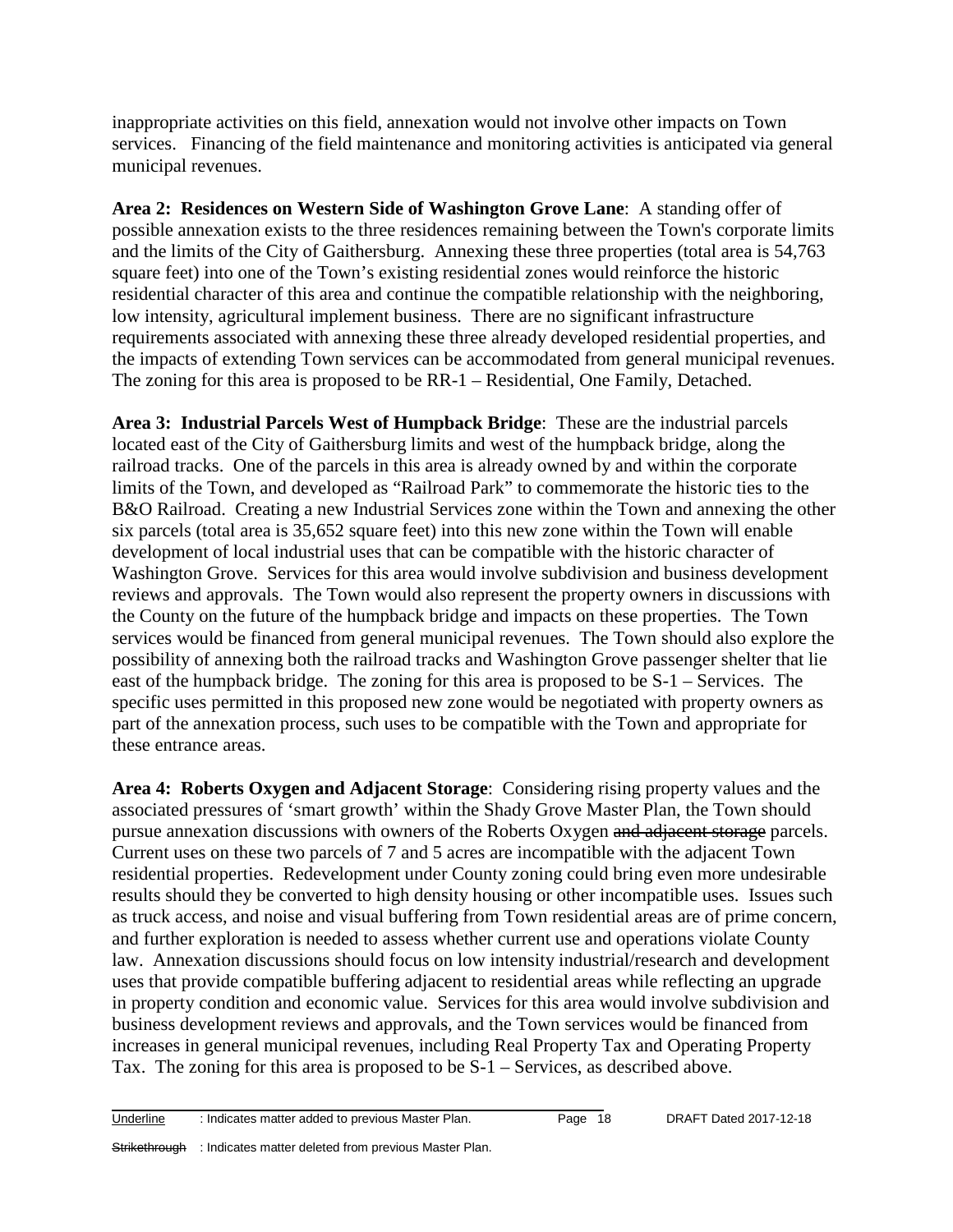#### **(2) Municipal Growth Area Strategy**

It is the Town's intent to assert its interest in the municipal growth areas in order to forecast the future needs for Town and County services, and to establish responsibility between the Town and the County governing bodies for developing and maintaining these public services. The Town will work on a cooperative basis with the County Council, the County Executive, the City of Gaithersburg and other public agencies in the development of plans and programs that affect parcels within the municipal growth areas. It is also the Town's intent to provide notice to owners of properties within the municipal growth areas that annexation will be pursued when annexation is deemed in the public's best interest to further the goals and objectives of this Plan.

#### **Recommendations:**

- **Monitor the areas within the municipal growth areas for zoning/rezoning activities and opportunities to discuss potential annexations issues with property owners and other interested parties**
- Meet and confer with appropriate County agencies and the City of Gaithersburg **regarding this municipal growth element**

# **2.3 Boundary Enhancements**

Within the corporate limits, there is a need to complete the survey work required to confirm the exact boundaries of certain of the original Town blocks, public rights of way, and public parks near the Circle and radial avenues and to record the updated Town plats. Surveying and recording these block corners will enable the Town to have an accurate public land record and potentially reduce costs to Town residents to obtain boundary surveys for their properties in the future. Boundary surveys should be required of property owners seeking large additions or alterations where property lines are ambiguous in nature.

As increased development "blurs" the boundaries and historic nature of the Town, a plan for enhancing the entrances to the Town and delineating its borders needs to be developed and implemented. The visual impacts of industrial uses at the Oakmont Avenue/Railroad Street entrance and of the commercial/industrial uses at the East Diamond Avenue/Washington Grove Lane entrance degrades the very essence of "The Town within a forest". Research should be undertaken to determine the historic structures and locations of the Town's gateways in the past. Posthung signs that identify Washington Grove need to be installed on public roads at entrances to the Town. The signs should be integrated with landscaped areas to reinforce the character of Washington Grove. Such entrances would include: Washington Grove Lane at Daylily Lane, Railroad Street at its intersection with East Diamond Avenue and Washington Grove Lane; the humpback bridge crossing on the Oakmont side; and the Oakmont Avenue/Railroad Street grade crossing.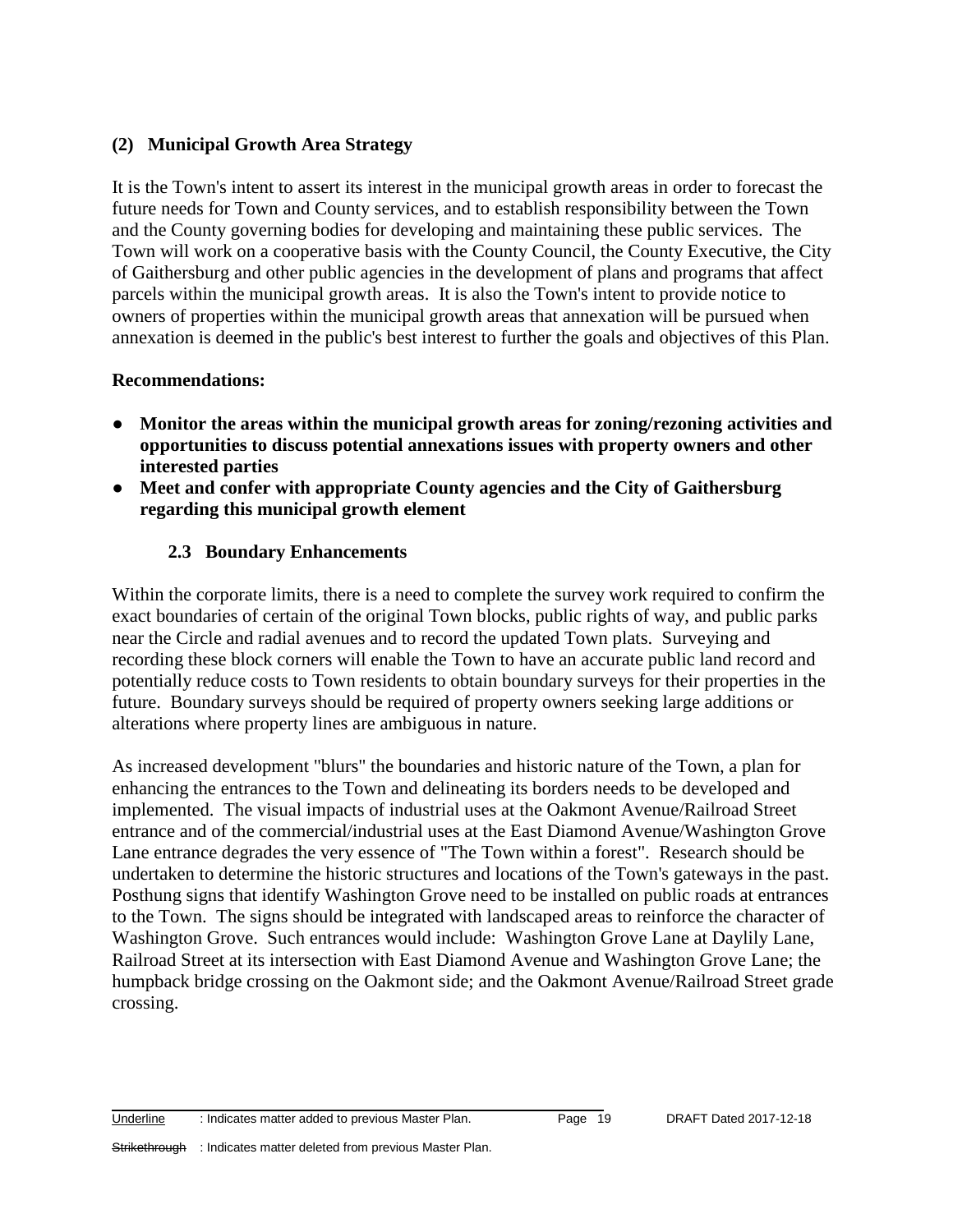Maintenance of a treed separation buffer from the development proposed to occur south of the easternmost segment of Ridge Road will require delineating and maintaining the strip of land owned by the Town along that road.

The effort should be to provide quality but low maintenance landscaping and signage for entrances at these Town boundaries to reflect the historic nature, scale and significance of the Town. A general Town policy toward eliminating unnecessary signs, both at the boundaries and within the Town, should be encouraged.

#### **Recommendations:**

- **Continue funding and coordination of the ongoing re-survey, and install monuments at Town block boundary corners; ensure the inclusion of the updated Town plats in the public land records as soon as possible after each block is completed.**
- **Enhance the entrances to the Town with appropriately designed landscaping and signs at the Town entrances. Vehicular speed limits should be incorporated. Approaches should be delineated with aesthetically appropriate markers.**
- **Work with property owners, County agencies, and the City of Gaithersburg to screen with plantings and aesthetic fencing the industrial areas bordering the Town.**
- **Approach businesses that border the Town, as well as the owners of the Towne Crest apartments, to offer Town assistance in improving the aesthetic characteristics of their properties with the goal of enhancing Town borders and entrances.**
- **Delineate, using permanent survey markers, the strip of land owned by the Town south of the easternmost segment of Ridge Road, and plant and maintain that strip so that it serves as a buffer free of vehicular crossing traffic.**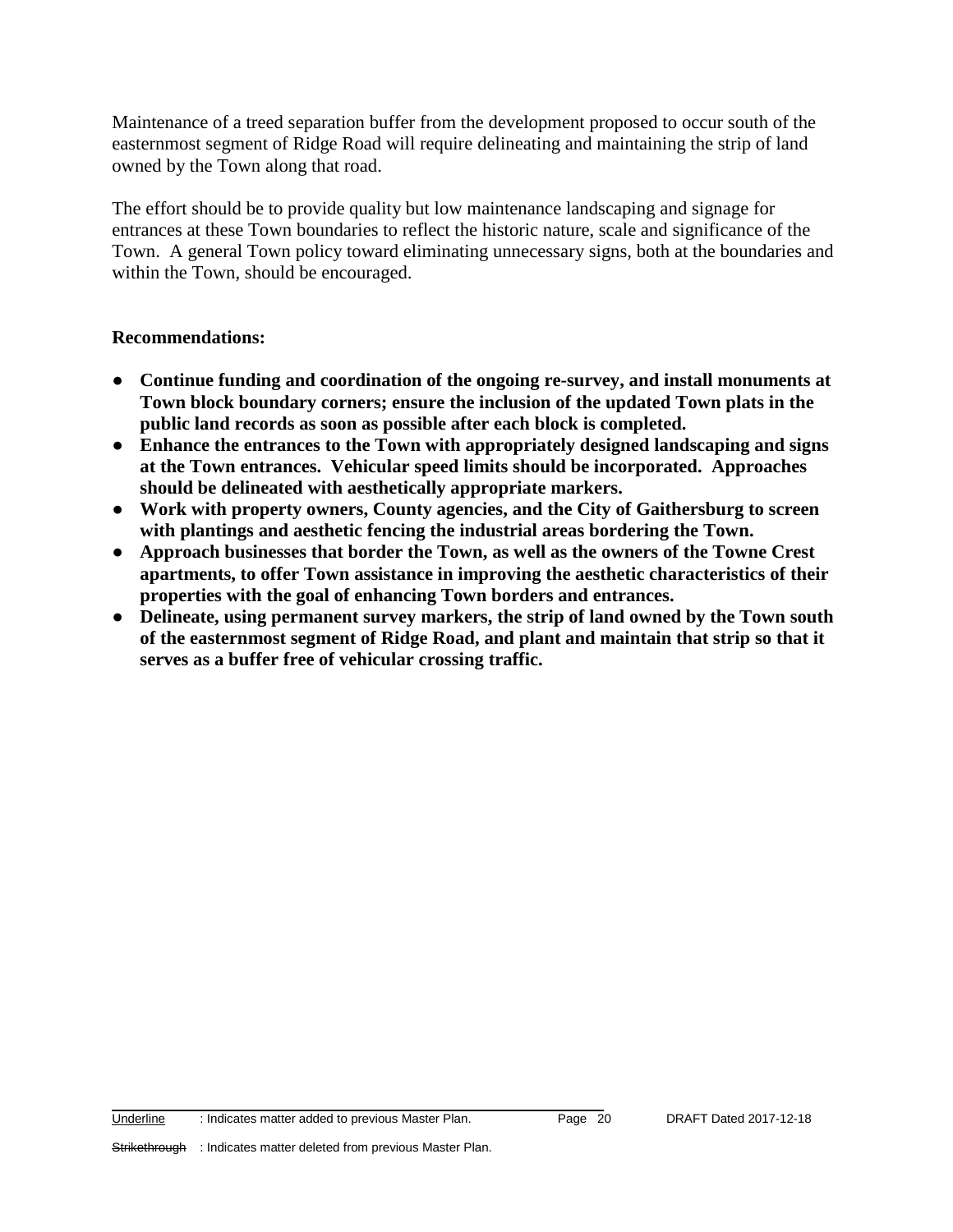# **3. TRANSPORTATION**

The original subdivision plan for Washington Grove, developed by its founders in the late 19th Century, established a concept of pedestrian walkways separated from vehicular ways, and interspersed with numerous parks and open spaces. This layout and pedestrian walkways are distinguishing features cited in the inclusion of the Town on the National Register of Historic Places. This legacy must continue to be protected and preserved for future generations.

Since the adoption of the 1995 Master Plan significant changes have taken place in the area surrounding Washington Grove which have included major implications for transportation planning. Those changes include:

- The Shady Grove Sector Plan, adopted by Montgomery County in 2006, calls for dense residential, multi-use development centered around the current Shady Grove metro stop, as well as a new transportation hub with a train stop.
- The InterCounty Connector (ICC) with a major interchange neighboring Washington Grove, recommended by the Montgomery County Council and approved by the State of Maryland, is under construction.
- The City of Gaithersburg has approved plans for major new development in Old Town Gaithersburg.
- The land adjacent to Ridge Road that is currently open fields is slated for development within the life of this master plan time period.

Those changes will bring intense development with greater overall traffic in the area surrounding Washington Grove. To ensure the existing, historic community of Washington Grove is preserved, residential roads at the Town's periphery and within the Town must be protected from additional traffic. The Town is committed to ensuring that roads at the edges of Town (including Washington Grove Lane, Railroad Street and Ridge Road) remain in keeping with the residential and historic nature of Washington Grove. This is critical to preserving the quality of life for residents in terms of noise, safety, environment, history and aesthetics. These roads should remain rural in nature with the primary goal to serve local residential users. Speeds and traffic volume should be kept low and consistent with the residential nature of the area. In addition, roads internal to the Town must be kept safe and pedestrian friendly by continuing to be protected from cut-through traffic.

# **Walkways**

One of the most unique attributes afforded to residents of the Town are the internal walkways. These walkways offer residents and visitors an opportunity to stroll through a bucolic residential setting not normally found in a metropolitan area. As tract after tract of surrounding woodland and fields fall prey to development, the preservation of these walkways becomes an increasingly important part of that which defines the character of Washington Grove.

Within developed areas of Town, the walkways require regular maintenance. Although these walkways include partially graveled areas, a few sections remain with grass only or attempts to grow grass. Gravel along Town walkways helps to convey a sense of public access, an invitation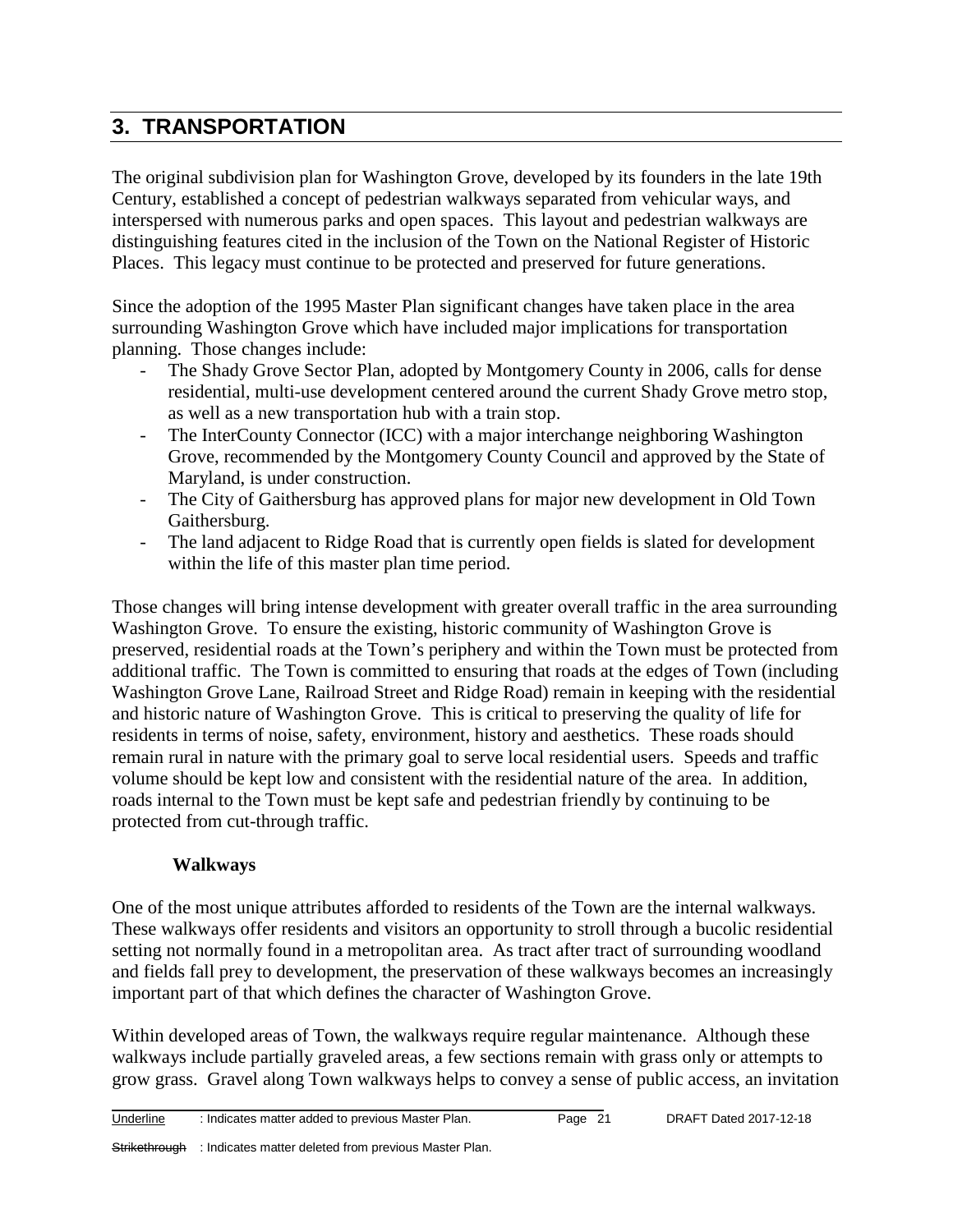for pedestrian use, and year-round access for emergency vehicles. Given the density of Town homes and the Town house numbering system (a majority of houses front on walkways) as well as the location of fire hydrants, the walkways within developed areas of Town also provide essential emergency vehicle access. (Note: Resolution 6-82 designates all Town walkways as Fire Lanes.) Concerns have been raised about excessive vehicular use of walkways.

#### **Recommendations:**

- **Continue use of gravel for all walkways within the developed areas of Town to provide a more uniform appearance, allow a sense of public ownership, invite pedestrian use, and insure year-round access for emergency vehicles.**
- **Increase public awareness of permitted vehicle use of walkways as designated in the ordinance.**
- **If instances of excessive vehicular use are numerous, consideration should be given to erecting a barrier, as long as its design permits emergency vehicle access.**
- **Periodically review walkways to assess need for trimming adjacent shrubbery to maintain usable widths, to remove any barriers and encroachments that would impede access by emergency vehicles, and to otherwise ensure they are reasonably maintained.**
- **Continue placing benches at intervals along walkways (sites for benches to be determined as benches are donated)**

#### **Streetlights, Walkway Lights, and Utilities**

The Town has about 100 streetlights along its roads and walkways. Most have incandescent bulbs, although a few mercury (blue) and sodium (orange) vapor fixtures have been installed. The cost for electricity and maintenance of Town streetlights is significant and growing. This reflects more frequent maintenance and less energy efficient power usage of the incandescent bulbs. A proactive solution by the Town can be beneficial, for cost and for energy conservation.

While developing a modernized, more efficient lighting system, consideration should be given to light trespass and light pollution. Light trespass refers to glaring light that crosses property boundaries and causes an annoyance by reducing others' ability to see clearly or by shining in others' windows. Excessive spill-over light or over illumination obliterates the beauty of the night skies, wastes energy, can be an annoyance to neighbors, and actually can reduce security because bright, glaring light at night creates dark shadow where criminals can hide and prevents the eye from properly adapting to darker areas.

The Town often suffers from power outages, particularly from storm damage with tree limbs knocking down power lines.

#### **Recommendations:**

● **Develop a plan for putting all wiring underground so whenever repairs or significant work is done in Town, wiring will be moved underground. As part of this plan, all new development and new construction of buildings should incorporate underground placement of utilities to service such structures. Part of this conversion plan needs to**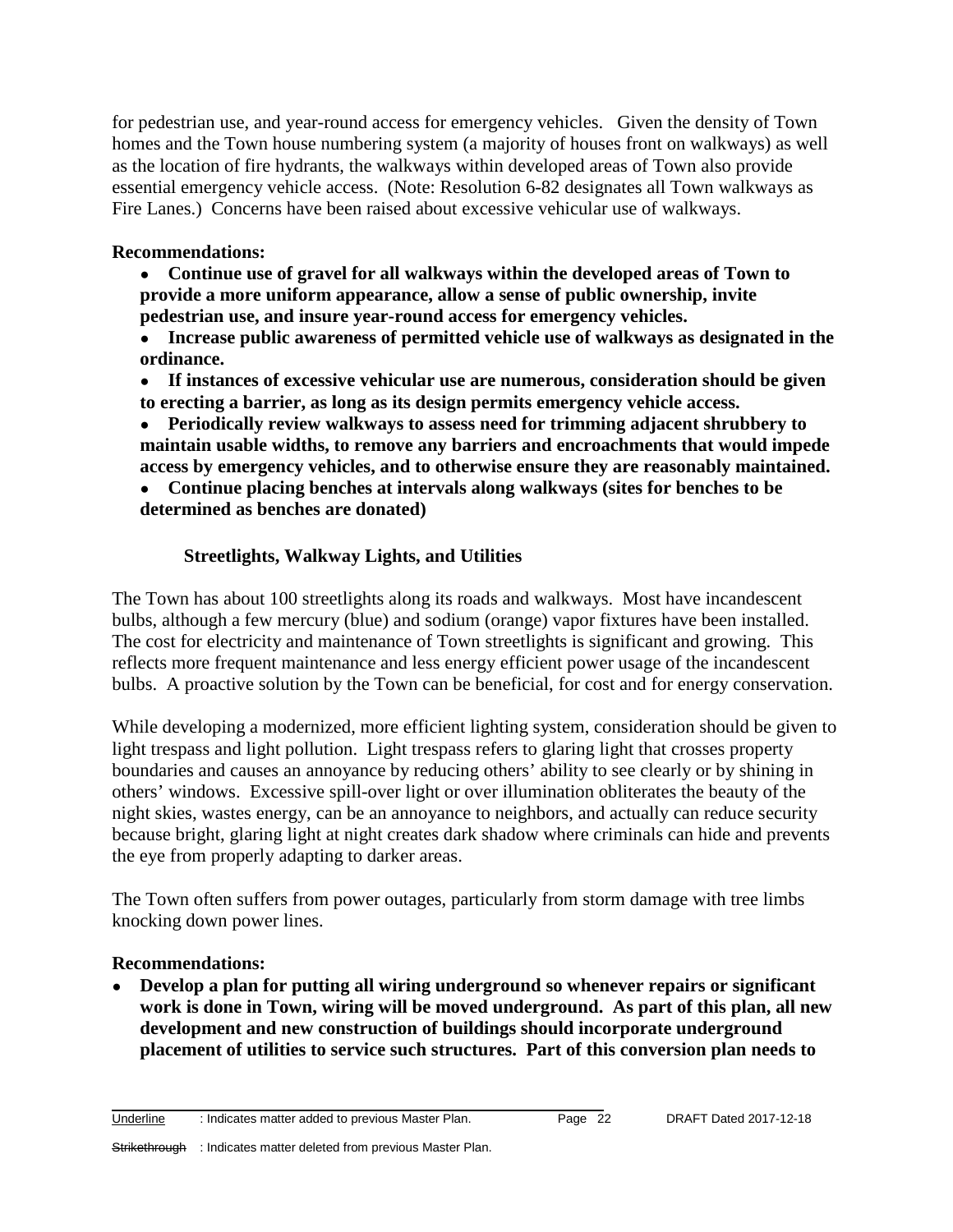**identify locations for all light poles, so as utilities go underground and utility poles are removed, new lighting can be installed without loss of coverage.**

- **Explore sources of funds to assist with placing existing wiring underground (e.g. a Federal energy assistance grant)**
- **Develop a plan to replace the existing streetlights and walkway lighting system with a more efficient system that also preserves safety and is in keeping with the historic aspect of the Town, yet minimizes glare, light trespass, and light pollution. The plan should consider differentiating lighting for roads, walkways and recreational facilities, (e.g. use of foot-level lighting along sections of the Town walkways, rather than pole lighting). Lighting should be chosen to illuminate only the target area using only the amount of light needed.**

# **3.3 Parking Policy**

Encroachments on public property on an ongoing basis, including the regular parking of vehicles on public property, detract from the bucolic nature of the Town and may create safety problems. In some more densely built sections of the Town, particularly along Acorn Lane, there is a problem of inadequate parking space on private property. As a result, many residents regularly park on Town property. This problem should not be exacerbated by the granting of permits to expand or add structures on residential properties in a manner that further reduces space for parking on the affected property.

This Parking Policy is presented to guide actions by the Mayor and Council regarding parking of motor vehicles on public property. Implementation of this policy should be accomplished through regulations and requirements enacted in accordance with the Town Charter.

It is public policy that, where possible and practical, Town residents and guests will meet their primary parking needs by parking their vehicles on private property, and that all parking on public property will be in Public Parking Areas established by ordinance.

- (a) The criteria for establishing a Public Parking Area will include the safety of pedestrians and vehicles in the immediate vicinity, the number of dwellings and potential drivers residing in the immediate vicinity, the extent to which the parking requirements of the Zoning Ordinance can be met using private property, and existing conditions that limit vehicular accessibility to nearby residential property.
- (b) The greatest need for Public Parking Areas is within the RR-2 zone where the arrangement of public rights of way and smaller lot sizes have historically limited vehicular access to some properties; there is less need for Public Parking Areas within the other residential zones as lot sizes are generally sufficient to accommodate residential parking needs.
- (c) Public Parking Areas will be identified by posting of Town signs or by Council designation on a Public Parking Area map.
- (d) Public Parking Areas are to be located such that vehicles will not be parked so as to inhibit the safe flow of traffic.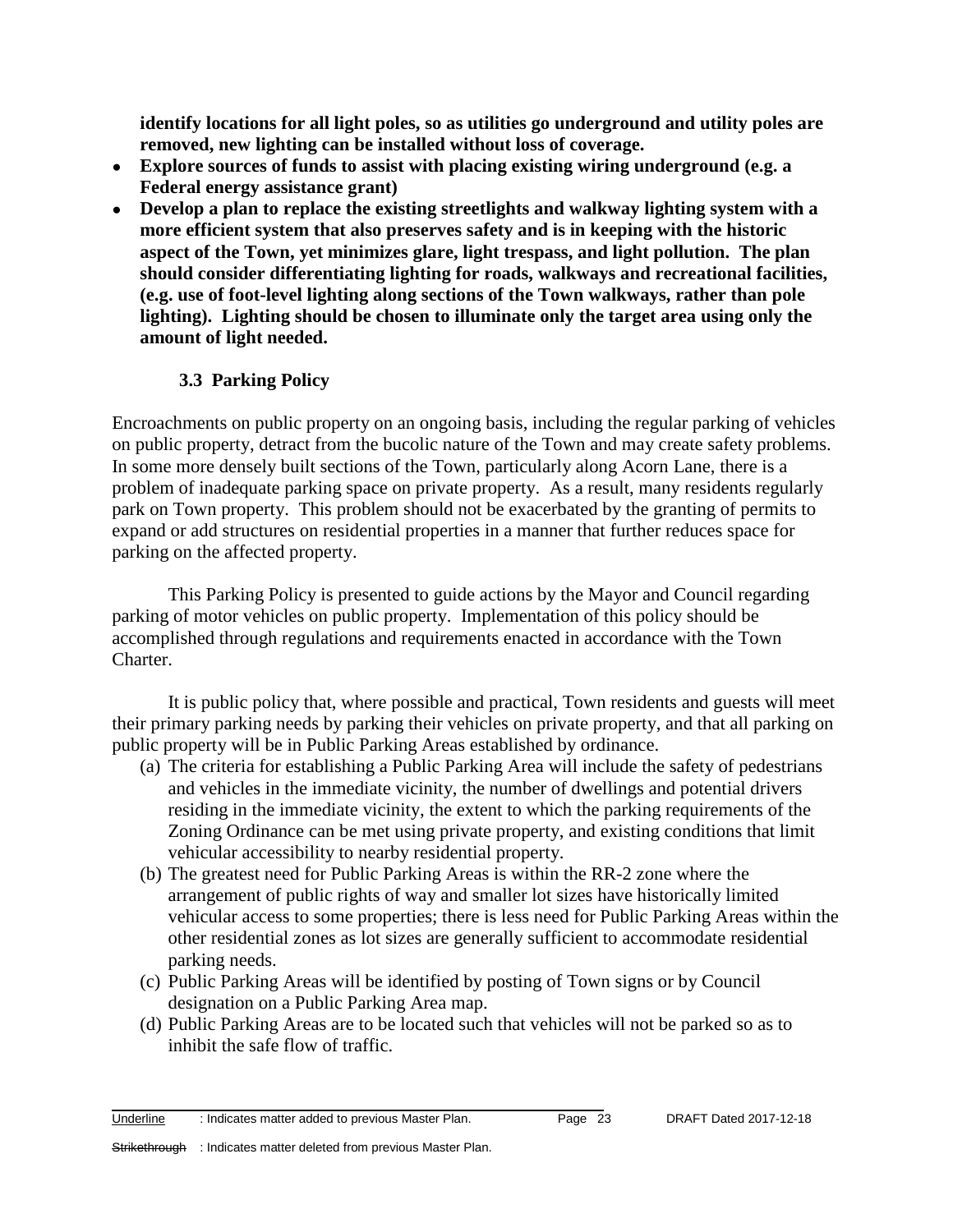- (e) Public Parking Areas must be prepared by application of Town-approved paving material, and such preparation is to be performed only by the Town or under the Town's direct control.
- (f) A motor vehicle with expired, revoked, cancelled or suspended registration may not be parked on any public property for more than 24 hours.
- (g) Parking a motor vehicle on public property continuously for more than 7 days will not be permitted, unless a waiver has been obtained from the Mayor based on good and sufficient reason, e.g. owner out of Town for an extended period.
- (h) Stopping of vehicles on public property is to be permitted to receive and discharge passengers or merchandise only.

# **Recommendations:**

- **Review implementation of the Parking Policy; update Zoning Ordinance, Subdivision Regulations, and Building Permit Regulations to reinforce existing minimum parking requirements associated with the type of use in each zone including the number of parking spaces, the location of parking spaces, and the plan and design standards.**
- **Limit such building expansion and new construction on residential lots as would effectively eliminate parking on the affected property.**

# **3.4 Walkway/Bikeway Connection**

The Shady Grove Sector Plan calls for a shared use walkway/bikeway path connection between Amity Drive and the Town. Such a path will provide Town residents with improved walking and biking options for access to the Shady Grove Metro Station and nearby services.

# **Recommendation**:

● **Support bike/pedestrian access from Washington Grove to the Shady Grove Metro Station. The Town should define the optimal location and coordinate with the County for a shared-use path in keeping with the history and character of the Town.** 

# **3.5 Railroad Corridor**

**(1) Commuter Trains** -- Historically, the Town began with the railroad, linked to the expansion of the Baltimore and Ohio Railroad Company's Metropolitan Line to the northwest of Washington, D.C. The Town is served by a double set of tracks along its southerly border owned and operated by CSX Transportation, successor to the B&O. The tracks are used by numerous daily freight trains and by Amtrak. Washington Grove is an sheltered stop for morning and evening MARC commuter trains operated for the Maryland Department of Transportation that provide daily transportation for Town residents and others commuting to Rockville, Garrett Park, Kensington, Silver Spring, or Union Station. Some parking spaces are available along the southernmost side of the railroad tracks, opposite the Town, between the tracks and Oakmont Avenue, and for a few cars on the north side of the tracks, along Railroad Street. Many Town residents walk to and from the commuter stop, as do residents from the Oakmont and Deer Park areas. Additional parking might encourage more riders to use the Washington Grove stop, and lessen concerns that the stop could be eliminated at some time in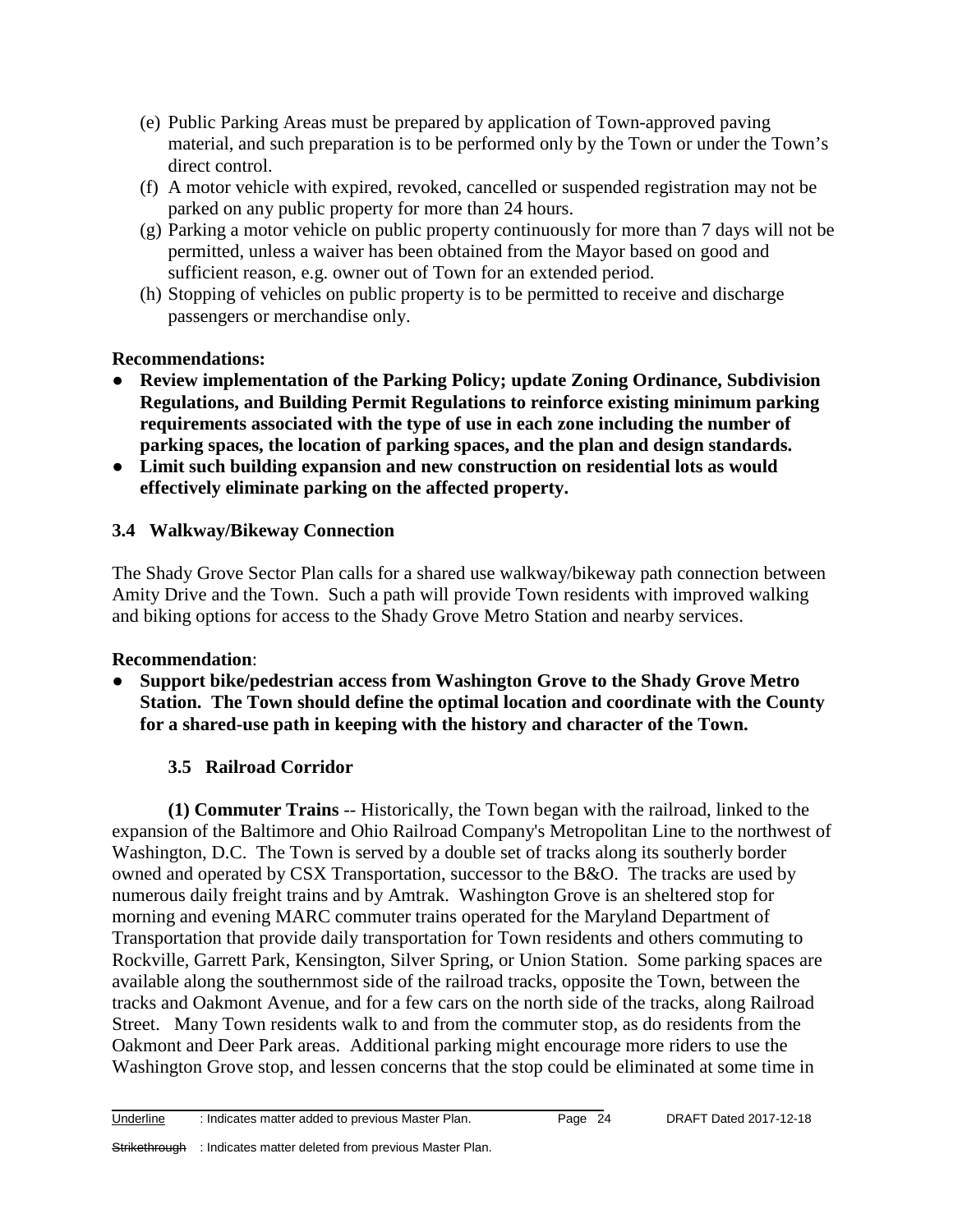the future. The public property dedicated in 1881 as "Oakmont Park" and the adjacent public right of way used for access to parking behind Hershey's Restaurant could be explored with Montgomery County for expanded commuter parking. Delineation of a crosswalk on Railroad Street near Grove Road has increased pedestrian safety, but pedestrians are still at risk given Railroad Street traffic and limited sightline to the east.

#### **Recommendations:**

- **Support the continuation and expansion of MARC commuter train service at the Washington Grove stop.**
- **Explore options for providing additional southside parking for MARC commuters using the Washington Grove stop.**
- **Explore additional measures to insure pedestrian safety for those crossing Railroad Street near Grove Road.**

**(2) Other Transit Services and Easement –** While Town residents currently enjoy walking access to the commuter train and daily bus service provided by Montgomery County Ride-On, the existing railroad corridor was studied to determine the need for a right of way along the southern side of the tracks for additional transit options as part of the 1990 Corridor Cities Transit Easement Study. The resulting document recommended further study of this alignment near Washington Grove for possible extension of Metrorail, as well as a possible light-rail (trolley) or dedicated busway. However, more recently, the Shady Grove Sector Plan adopted by the County Council in 2006 removes the 50foot transit easement on the west side of the CSX right-of-way, north of the Shady Grove Metro Station, within the Plan Area boundary. Instead, priority is given to building the Corridor Cities Transitway, a transit extension proceeding directly west from Shady Grove through the King Farm property north towards Clarksburg. This transit alignment is preferred because it would serve major developments that currently do not have any access to transit.

Any mass transit extension in the vicinity of Washington Grove would have impacts on the Town. The historic Humpback Bridge (see discussion below) is not likely wide enough to provide clearance for additional transit. Either the bridge would have to be closed or a new bridge would need to be built that would be higher and much longer which would have significant adverse impacts on the Town.

If Metrorail is chosen, then a transit stop at Washington Grove might not be practical. The noise of the frequent trains could be greatly lessened by undergrounding the system, as has been discussed to protect Olde Towne in Gaithersburg. If a trolley line or a busway is chosen, then a passenger stop at Washington Grove would be possible, though the impacts of increased traffic would have to be considered. Any of these transit options would negatively impact the historic view along the railroad tracks and the Grove's traditional connection to the rail line.

#### **Recommendations:**

● **Support the County Council's decision to eliminate the transit easement on the southerly side of the railroad corridor.**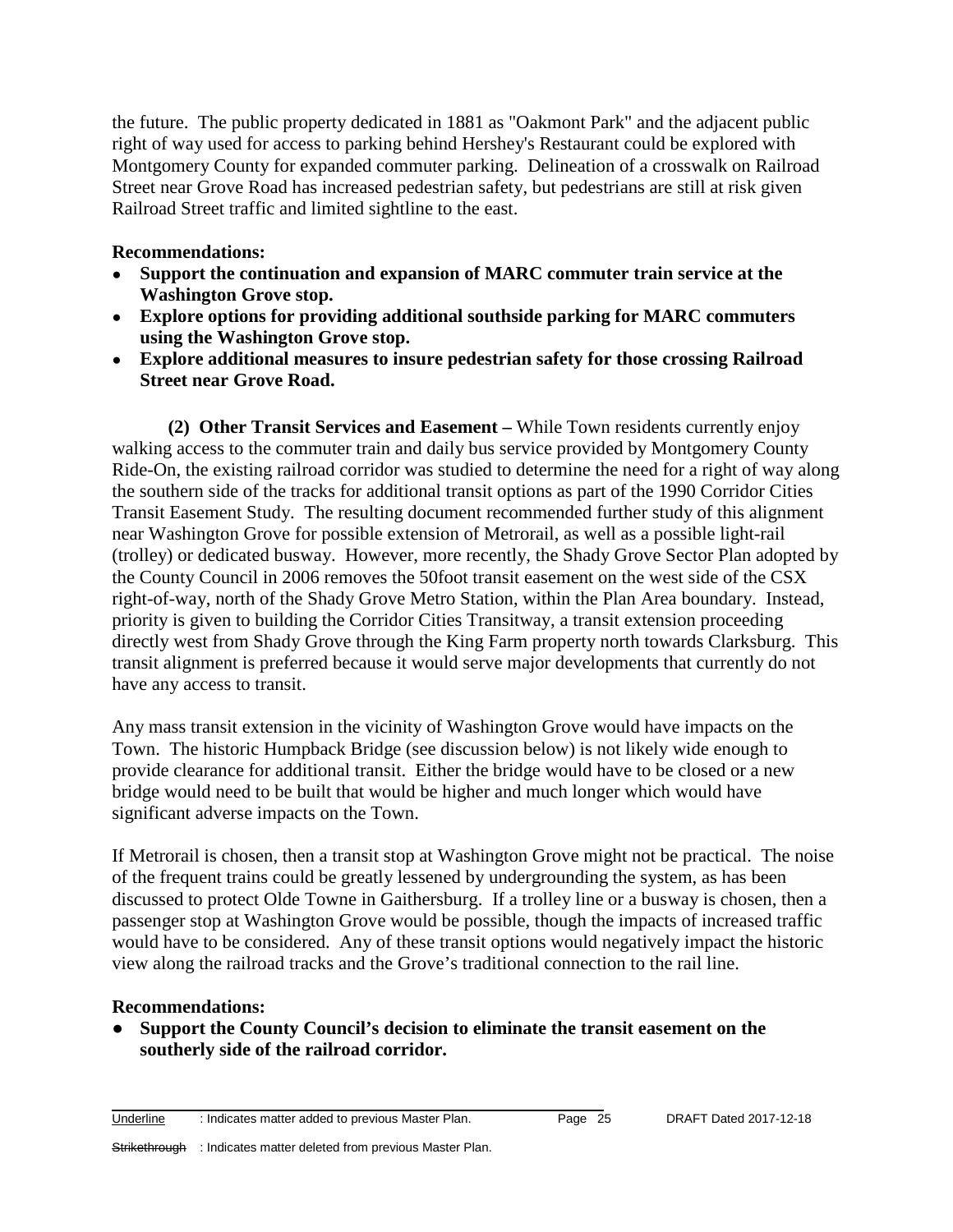- **Support the building of the Corridor Cities Transitway as the preferred means to provide transit beyond the Shady Grove Metro station.**
- **Oppose using heavy rail for any new extension of mass transit along the railroad corridor near Town, unless the system is completely enclosed below ground.**

# **3.6 Washington Grove Lane**

In response in large part to Washington Grove concerns, old State Highway MD124 has now been relocated away from Washington Grove. While the stretch of the highway now named Washington Grove Lane was transferred from the State to the County in 1998, truck traffic, speeding, and pedestrian safety at the Maple Lake pedestrian crossing on the 0.57mile stretch through the Town continue to be of concern.

The Town previously sought to have this stretch of road transferred from the State to the Town. The Town's 1975 Master Plan called for this section of road to revert to Town control and that it be discontinued as a through street, to serve as a residential road only. In March 1993, a Special Town Meeting voted to accept jurisdictional responsibility for the road, including maintenance. In 1998 the State was ready to pursue transfer of ownership but chose to transfer the road to the County as part of a compromise with Washington Grove, Montgomery County and Gaithersburg. A negotiated formal agreement provided land swaps between Gaithersburg and Montgomery County and the State to relocate MD124 away from Washington Grove. In addition, the agreement responded to Gaithersburg's concern by providing that Washington Grove Lane cannot be permanently closed unless all three signatories the County, State and Gaithersburg agree to it.

To address Washington Grove concerns regarding speeding, the agreement also specified that speed humps would be installed. Subsequently, seven speed humps were installed. The speed humps had the desired effect of significantly lowering speeds. Traffic volume was also significantly reduced. However, an unexpected consequence on some nearby homes of one of the humps was increased noise and vibration due to braking, accelerating and trucks going over the humps. As a result, that hump was removed.

With the re-routing of MD124, Washington Grove Lane qualified as a County "traffic calming" project. To respond to concerns regarding truck traffic, the road has been posted for a 7,000-lb gross vehicle weight restriction; enforcement, however, remains a problem. Other efforts are underway to reinforce a driver's perception and understanding that Washington Grove Lane is a residential road in a special place.

#### **Recommendations:**

● **Continue efforts to improve speed and weight limit enforcement on Washington Grove Lane; seek ways to improve the safety of the pedestrian crossing and explore additional traffic-calming options that would not hamper fire and safety vehicles.**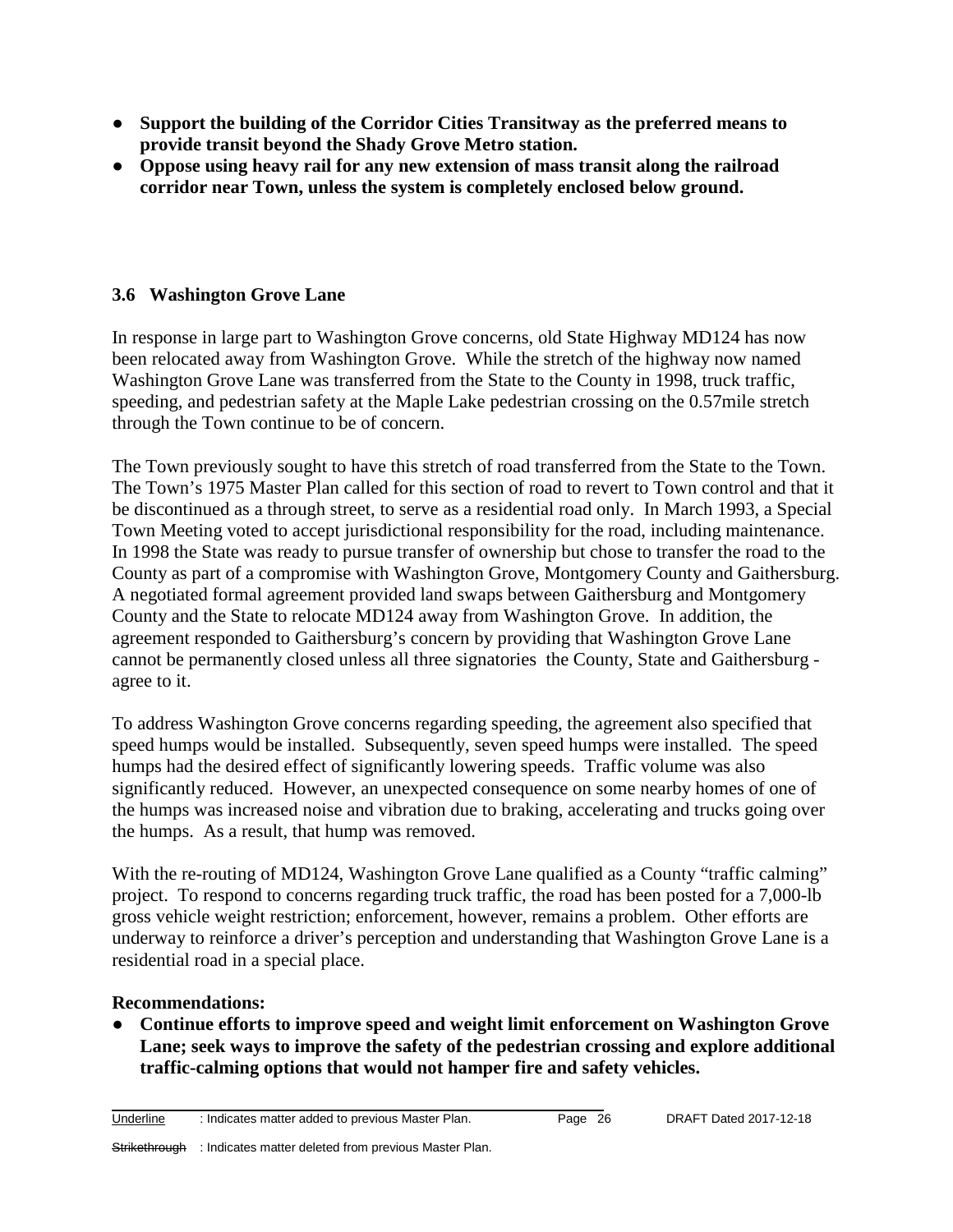- **Seek improvements to the intersection of East Diamond Avenue, Railroad Street and Washington Grove Lane to improve pedestrian safety and the aesthetics as an appropriate entrance to the historic Town of Washington Grove while ensuring low speeds.**
- **Undertake improved signage and landscaping on Washington Grove Lane to distinguish it as a residential road that runs through a National Register Historic District.**
- **Continue to pursue transfer of Washington Grove Lane to the Town.**
- **Keep Oak and Center Streets closed at Washington Grove Lane to reduce cut-through traffic.**
- **Seek improved enforcement of current prohibition of southbound "NO LEFT TURN" onto McCauley Street and "NO RIGHT TURN" onto northbound Washington Grove Lane to reduce cut through traffic. Explore alterations to the intersection of McCauley Street and Washington Grove Lane to make illegal turns more difficult.**

**3.7 Humpback Bridge/Railroad Street** – The present alignment of Railroad Street extending from the bridge to the southeast to Aitcheson Crossing and Oakmont Avenue became a public way by usage through the early 1900s. The B & O Railroad reconstructed the bridge about 1946, replacing a deteriorating timber structure with a new timber structure that replicated the earlier bridge design.

In April 1961, a Master Plan for the vicinity of Gaithersburg was adopted by M-NCPPC that showed a new road through the area now occupied by Girard Place and Gaithersburg Ford Tractor, crossing over the then existing alignment of Route 124 (East Diamond Avenue) with the bridge over the B & O tracks and tying into Oakmont Avenue in lieu of East Deer Park Drive.

The Town's 1975 Master Plan incorporated this location for the County's planned bridge replacement location but did so to preclude the direct connection of Railroad Street to Crabbs Branch Way. The plan noted that such a connection would stimulate increased traffic flow and that the bridge as planned would have a deleterious environmental impact.

Around 1977, a study prepared for the Gaithersburg Planning Department proposed construction of the new bridge at Girard Street. This concept was the subject of a public hearing by Gaithersburg in January 1985, and was supported by Town testimony.

Subsequent to the January 1985 Public Hearing in Gaithersburg, the County Planning Board asked the County DOT to prepare various studies of the alternatives to accommodate flow in this traffic corridor, including the Girard Street Option with variations, the Master Plan Option with variations, and the Railroad Street to Crabbs Branch Way Option. The Town asked that a "No Build" Option with variations also be evaluated.

The bridge alignment in the 1961 Gaithersburg Vicinity Master Plan would have created a new four-lane bridge crossing the tracks at a skew, much longer and approximately 6 feet higher than the existing bridge, highly visible and projecting traffic noise farther into the Town than at present, and "impose(d) a serious nuisance on Grove residents through loss of direct access to the south"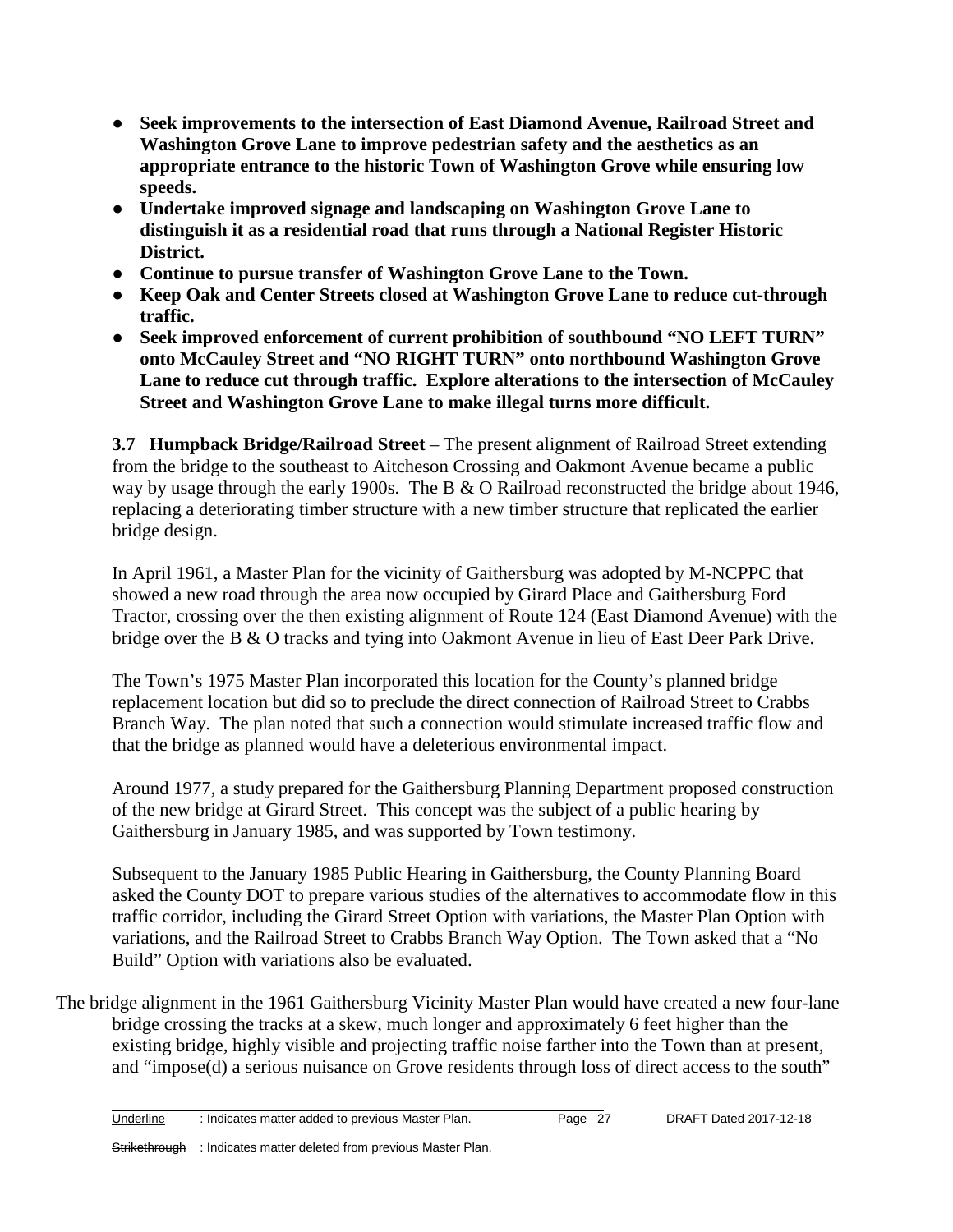(as stated in the Town's 1975 Master Plan) by requiring that all vehicular access to the Grove be by way of Washington Grove Lane.

- The Girard Street Bridge Alignment would have moved most traffic to the west side of the railroad. The connection of existing Railroad Street to Crabbs Branch Way would still be a possibility to be faced. While the proposal would have had no significant visual impacts on the Town, it shared with the prior plans the requirement that all vehicular access to the Grove be by way of Washington Grove Lane.
- The Railroad Street to Crabbs Branch Way connections would have opened a major traffic route paralleling Route 355 between Gude Drive and downtown Gaithersburg intensifying traffic on Railroad Street and Washington Grove Lane (then MD124).
- The Town, at the time, supported the Girard Street option as having the least impact on the Town while Gaithersburg decided to oppose this option although this had originally been proposed by the City of Gaithersburg planning staff. The County dropped continued consideration of new bridge options and continued to maintain the existing humpback bridge.

In 2004, the County's Department of Public Works and Transportation (DPWT) once again brought up the issue of replacing the bridge with multi-lane alternatives, all of which, if built as proposed, would have deleterious impacts on the Town and neighboring residential communities and no significant transportation benefit. The Girard Street option was not included, given Gaithersburg's concerns. The Town asked that retaining the existing bridge should be included as an option since it was consistent in size, scale and aesthetic with the historic character of the Town as well as with neighboring communities.

On July 9, 2005, the Washington Grove Town Council adopted a resolution opposing the three bridge replacement concepts proposed by DPWT and supporting rehabilitation and preservation of the existing humpback bridge. Among the negative impacts on the Town cited in the resolution of the DPWT proposals were:

- additional traffic, safety concerns, pollution, and noise at unacceptable levels that would be magnified by increasing the height of the bridge;
- the elimination of "forested areas on both sides of the tracks including cherished old Oak trees that contribute to the rural viewscapes from Washington Grove 's historic walkways";
- the taking of Town land dedicated to public use and adversely impacting internal Town pedestrian and auto circulation patterns

The Town subsequently hired a bridge engineer, who is nationally recognized for historic preservation, to study the bridge. In a July 12, 2005 letter, the engineer stated, "My conclusion is that the bridge is in good condition structurally, and can be preserved for decades to come with the appropriate maintenance and rehabilitation." Subsequently, the bridge was nominated for the Master Plan for Historic Preservation in Montgomery County. The Montgomery County Historic Preservation Commission recommended the bridge for the Master Plan. On July 14,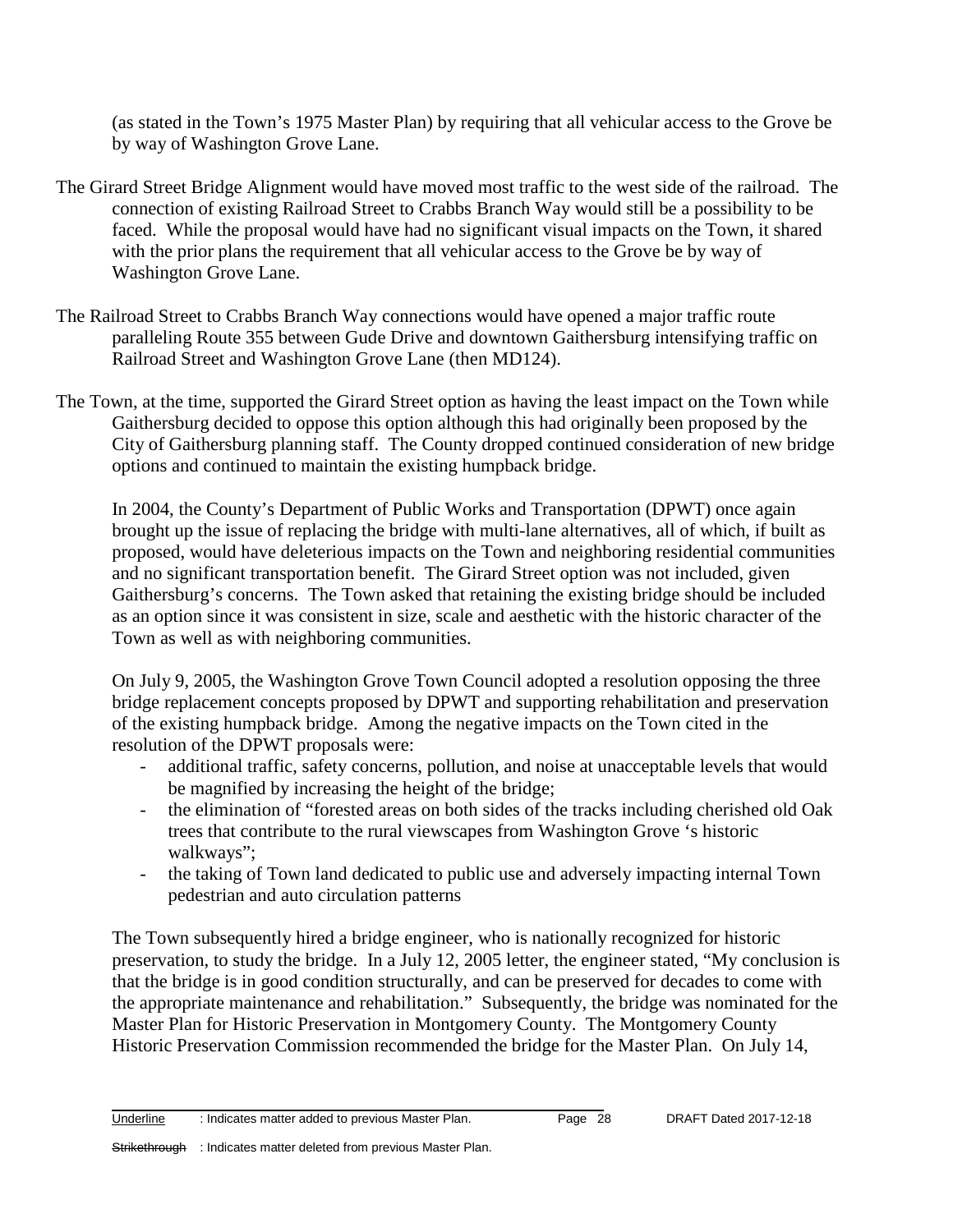2005, the Montgomery County Planning Board placed the bridge on the County's Locational Atlas and Index of Historic Sites.

Part of the justification for consideration of four-lane bridge replacement options by DPWT was that Oakmont Avenue was identified in existing Master Plans as a four-lane road. This designation assumed connecting Oakmont Avenue to a four-lane Girard Street. However, since the earlier County Master Plans were written, significant changes have taken place on area roads. Gaithersburg has placed a traffic circle on Girard Street to reduce traffic to 15 miles per hour and does not support its connection to Oakmont Avenue. Route 124 has been re-located and Washington Grove Lane is now a residential road with speed humps. Given these changes, expansion of Oakmont Avenue to four lanes with a multi-lane bridge would be clearly incompatible with the surrounding road system and residential communities.

With the completed annexation of the Cator/Harrison property, more of Railroad Street is now within the Town's corporate limits, including the portion of Railroad Street fronting the I-1 zoned properties in the County known as Roberts Oxygen and the adjacent storage yard. The Countyauthorized driveway access for both these properties via Railroad Street expires once access is available via Amity Drive/Crabbs Branch Way.

#### **Recommendations:**

● **Continue Town opposition to any connection of Railroad Street to Crabbs Branch Way due to the negative impacts of the high volume traffic flow that would result on Railroad Street and Washington Grove Lane, as well as the potential for additional cutthrough traffic through the Town.**

● **Continue to support proposed access of the I-1 zoned property (known as Roberts Oxygen) to Crabbs Branch Way, and closing that property's access to Railroad Street as called for in the Shady Grove Sector Plan, to help reduce industrial traffic crossing the CSX at-grade crossing on Railroad Street or traveling on Railroad Street through the Town.**

● **Monitor possible creation of a two-lane industrial street bridging over the CSX tracks north of I-370, connecting Crabbs Branch Way to Oakmont Avenue to provide local access for industrially zoned properties, if the vacant Casey properties 6 and/or 7 are developed with relocated County services.**

● **Seek to have the County reclassify Oakmont Avenue as a two-lane road in keeping with the residential communities on both sides of the tracks and the goal to minimize through traffic on these local, residential roads.**

- **Support improved maintenance and preservation of the existing single-lane historic humpback bridge, as well as the improved maintenance of the at-grade crossing.**
- **Seek full historic preservation designation of the existing historic bridge at the county, state and federal levels.**
- **Continue opposition to planning and construction of a new multi-lane bridge from Oakmont Avenue or East Deer Park Drive across the CSX Railroad tracks.**
- **Maintain closure of Brown Street at Hickory Road to reduce cut-through traffic.**
- **Consider the possible relocation of Railroad Street from the bend just east of Grove Road to continue it contiguously with the railroad right-of-way to Aitchison Crossing,**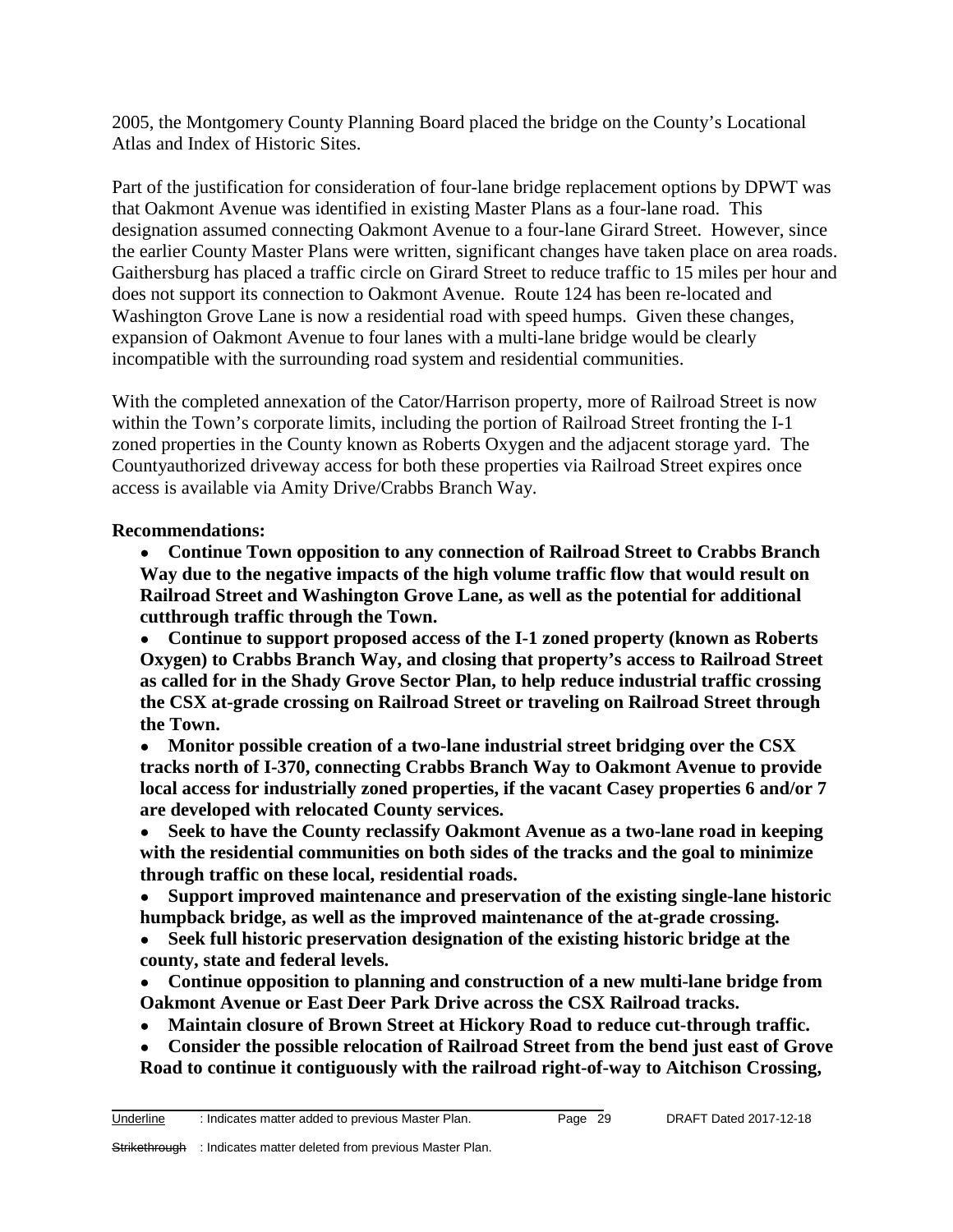**abandoning the short section through Morgan Park, and retaining most of the existing road as local access to Block 25.**

● **Seek improved signage and other improvements on Railroad Street to slow traffic approaching the Railroad Street/Grove Road intersection to enhance the safety of pedestrians and vehicles.**

## **3.8 Ridge Road**

Prior to 1992, the southern portion of Ridge Road delineated the eastern boundary of the Town. With annexation of the 1.58acre Washington Suburban Sanitary Commission property (Parcel 360), the 2.88acre Ward property (Parcel 635), the 0.95-acre Moyer-Gussack property (Parcel 291), the 0.42-acre Pammel property (Parcel 660), and the 13.55 acres of the Voigt Properties and Washington Grove Hills, the corporate limits have moved eastward. Ridge Road is a narrow residential lane within the Town corporate limits.

The Piedmont Crossing development that borders Ridge Road could have a dramatic impact on the rustic rural character of the road. All consideration should be sought from County planners and developers to protect the character of the road and the residential ambience within the Town of Washington Grove.

#### **Recommendations:**

- **Oppose any vehicular access to Ridge Road from the Piedmont Crossing development, including emergency or restricted access. Oppose use of Ridge Road by construction vehicles used for development of the property outside of Town boundaries.**
- **Preserve the character of Ridge Road as a country road along its entire length.**
- **Define and protect the strip of wooded land owned by the Town on the southern side of the eastern portion of Ridge Road.**

# **3.9 McCauley Street and Maple Road**

The Town holds title to a 50-foot strip of land along the northern side of McCauley Street in order to accommodate public improvements and any future widening of that street. The Town also holds title to a 25-foot strip of land along the eastern edge of most of Maple Road to accommodate possible public improvements and as surety in maintaining open space on the narrow roadway by restricting construction. Adoption of Town width standards can assist with evaluation of road and right-of-way requirements for McCauley Street and Maple Road. These standards also can provide some measure of consistency for any new road construction, and for decisions on maintenance and or transfer of existing Town-owned parcels. Transfer of surplus parcels will reduce areas of Town maintenance and direct responsibility.

# **Recommendations:**

● **All new road construction should be based on a standard right-of-way total width of 30 feet to accommodate traffic needs and public improvements. Standard paved roadways should have a 20-foot asphalt base width with 16-foot drivable surface and 2-foot shoulders on either side of the drivable surface. The shoulder should not**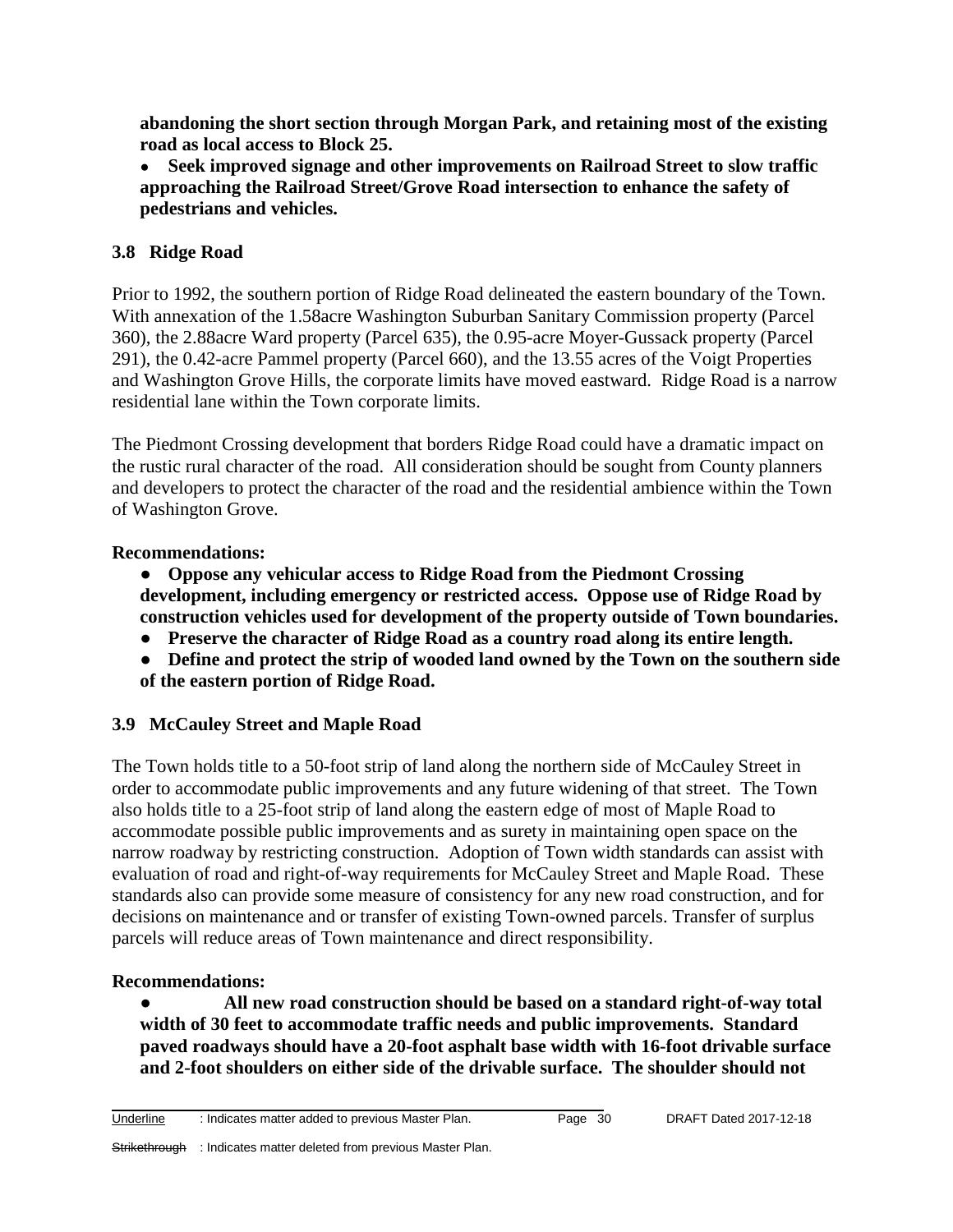**encourage driving but allow parking; a tar and chip shoulder or other heavy textured surface should be used to avoid displacement by vehicles and runoff.**

● **The drivable surface should consist of a 6-inch bituminous concrete (asphalt); the shoulders of a 4-inch asphalt base course and 2 inches of tar and chip.**

● **Reduce Town ownership of existing strips along Town roads within developed areas of the Town for a right-of-way maximum width of 50 feet. This accommodates possible public improvements and maintains open space.**

● **Prepare updated listings of all Town-owned parcels, rights of way, easements, and abandoned alleys. Review and evaluate data using the above standards. The Town policy to sell parcels, when found to be surplus, to the contiguous property owner(s) should be encouraged wherever it is determined that there is no potential for Town need. Evaluation of requirements for rights-of-way should take into account parking needs and other possible public improvements, including under grounding of utilities.**

# **3.10 Center Street**

At issue for this discussion is the possible opening of the portion of Center Street between Grove Road and Maple Avenue for emergency vehicle access. While opening this street would save approximately 12 minutes transit time, the possible negative consequences should be considered, if vehicular access is not restricted to emergency vehicles. Among the most obvious are the maintenance area and its environs, which will become more susceptible to trash and waste dumping, thus compromising the ecological balance of the entire woodland area.

# **Recommendation:**

● **Continue restriction of vehicular access on Center Street between Maple Avenue and the Maintenance area.**

# **3.11 Cherry Avenue**

In 1976, special permission was given to four homeowners of Lots 16 of Block 31 to use the center 10 feet of width of Cherry Avenue between Brown Street and its coincidence with the intersection of Lots 6 and 7 of Block 31 for reasonable vehicular access to their properties. The 1976 resolution provided that this permission shall be progressively withdrawn from each successive lot owner beginning at Lot 6, Block 31, as said lot owner gives consent to such withdrawal or as each of the four properties is sold. This permission now only applies to one residence, 108 Ridge Road. Despite the limitations on vehicular access, there have been occasional eruptions in controversy caused by vehicular use of Cherry Avenue contrary to the 1976 resolution. Recent Town action has included reminding residents of the area and eliminating trash trucks on Cherry Avenue.

# **Recommendation:**

● **As vehicular use of Cherry Avenue ceases, as provided in the 1976 Town Council resolution, Town maintenance staff should work with the Forestry and Beautification Committee to restore that portion to conform with other walkways in Town.**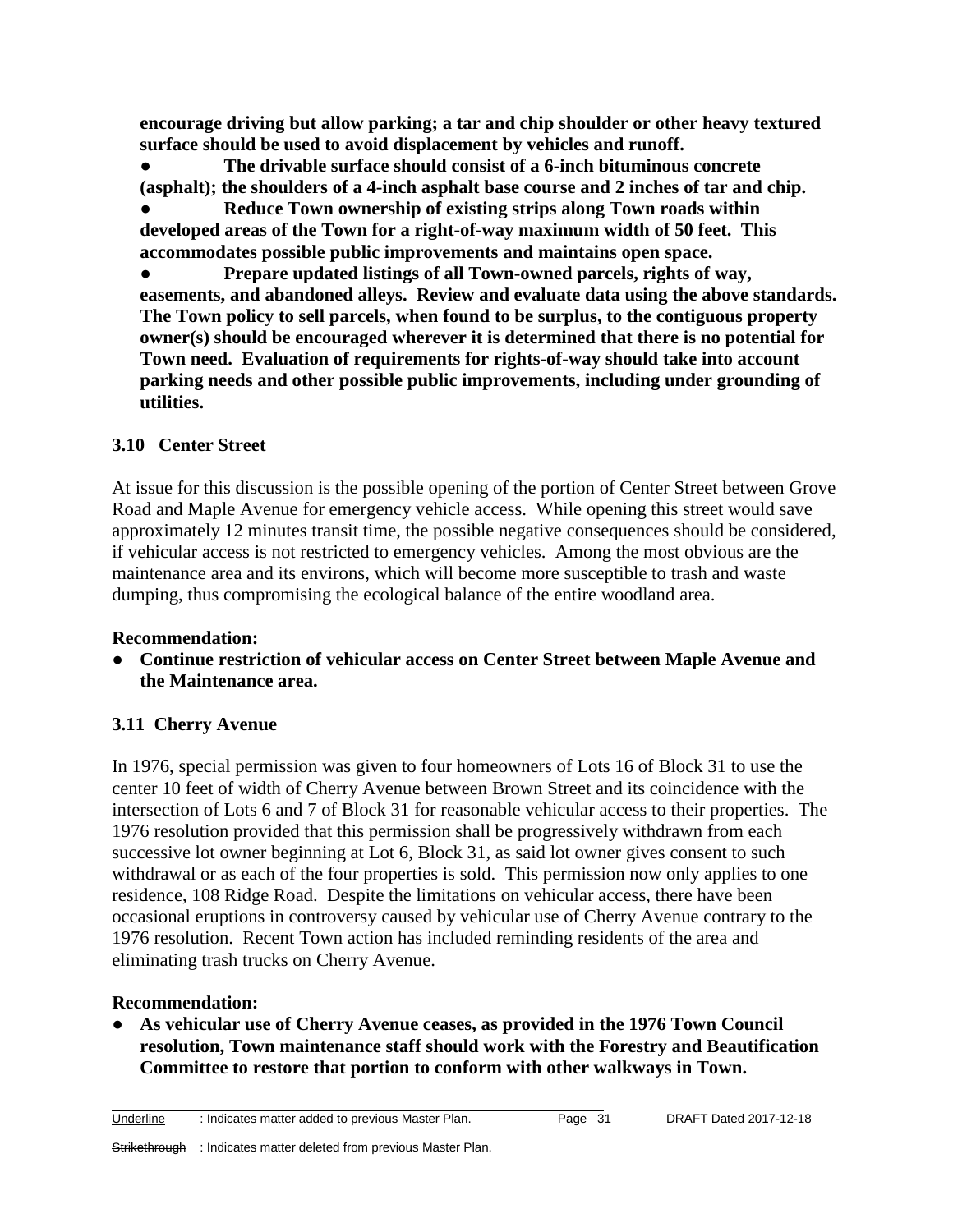#### 3.12 **Brown Street**

The western end of Brown Street at Hickory Road is closed to regular vehicular traffic by a locked gate. This has dramatically reduced cut-through traffic speeding along narrow roads of the Town.

#### **Recommendation:**

● **Continue restriction of vehicular access at the western end of Brown Street.**

#### **3.13 I-370/InterCounty Connector (ICC)**

The ICC has quite a long history. First conceived as a freeway along part of the path of a planned "Outer Beltway," many of the individual purposes and needs for the facility have changed over the years. In 1983, a draft environmental document for the ICC between I270 and Gladys Spellman Parkway was approved by Maryland State and Federal Highway Administrations. However, as the sensitivity of the environment became an increasing concern in the late 1980's, the impacts of the ICC as planned were determined to be excessive. While the ICC was not built as planned, the process did yield the construction of I370, which connects I270 to the Shady Grove Metro Station.

In recent years, plans for the ICC were resurrected and the first design/build ICC phase is underway to construct a toll road from I-370 on around to an intersection with Georgia Avenue. This road construction includes connection loops (closer to Washington Grove than I370) to connect the ICC with the current Metro access portion of I370. When the Town earlier protested construction of I370 and its impacts on the Town, an Historic District on the National and State registers, the State Highway Administration (SHA) responded in 1982 with:

"Since Washington Grove is further removed from I370 than the sites then analyzed, it is obvious there will be no degradation of the existing air and noise environment of Washington Grove."

Listening to the increased day and nighttime noise that has resulted from I370 traffic, Town residents must question this assessment by SHA officials. The inaccuracy of SHA's 1982 response raised doubts that the most recent ICC study will adequately address Town concerns as does the contractor's report that the State points to in declining to install noise abatement structures. It is clear that the ICC toll road will exacerbate the negative impacts of I370, and further degrade the Town's ambient environment with diesel fumes and noise from increased truck traffic near the Town.

The most recent round of studies included a determination, known as a Section 106 Report, of the impacts of the proposed road on Washington Grove as a historic resource. This was undertaken as a part of the Environmental Impact Statement. The State contractor's report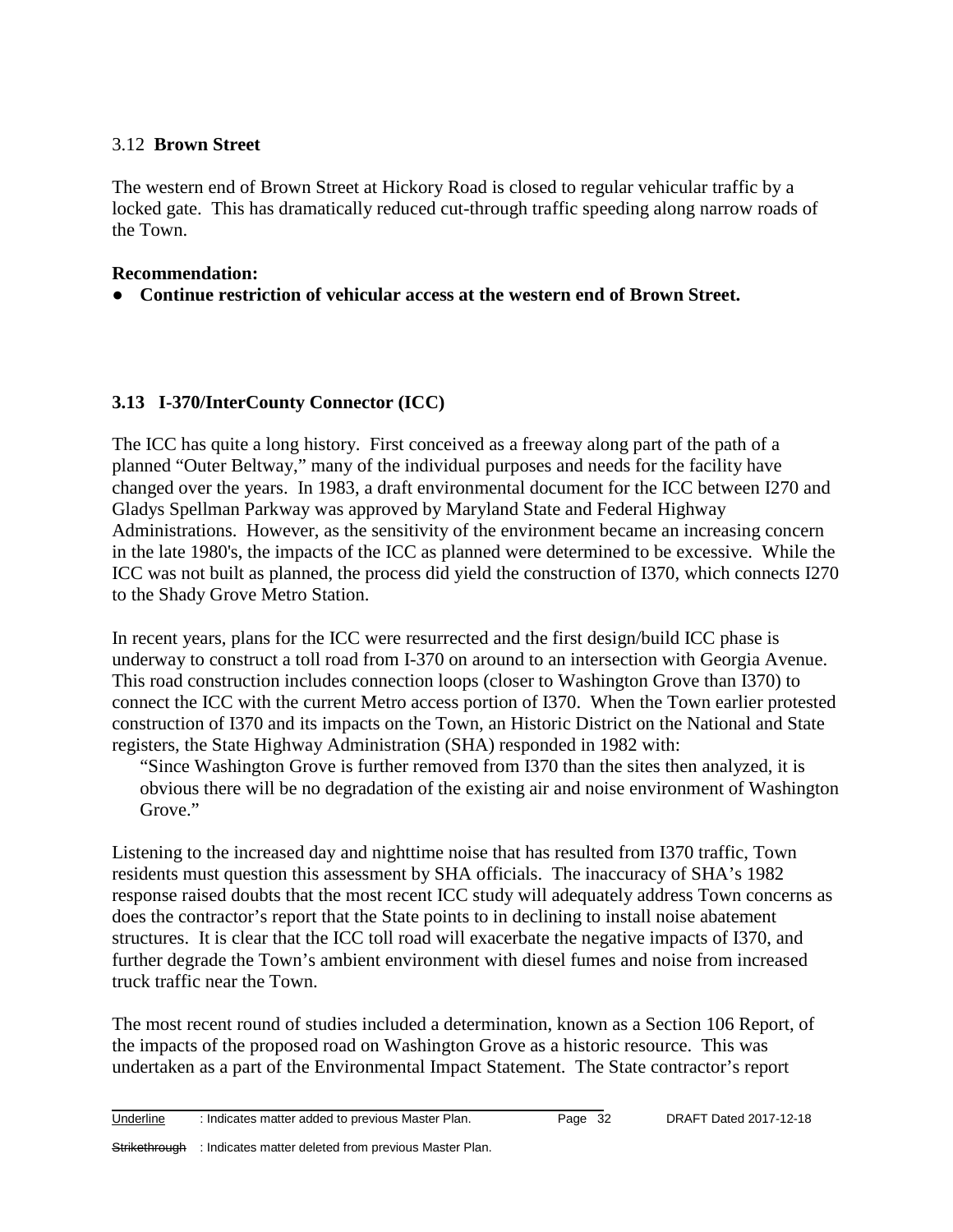purported to examine whether, according to the National Historic Preservation Act, there would be "introduction of visual, audible, or atmospheric elements that are out of character with the property or alter its setting." Initial Historic and Noise Technical Reports were prepared that found there to be "no impact" on Washington Grove. The State Highway Administration, Federal Highway Administration, and Maryland Historic Trust (as the State Historic Preservation Officer) concurred in the determination of "no impact" and thus no mitigation was included in the Memorandum of Understanding required for impacts on historic resources. The Town has vigorously challenged this determination. It has presented evidence to and held meetings with representatives of the regulating authorities in order to demonstrate the bases of its objections.

During the recent process, the Town asserted that Federal historic preservation statutes require noise mitigation for any adverse impacts associated with the project. SHA responded that modeled impacts will not exceed allowable thresholds for noise increase, and that the Town's historic district status therefore does not require mitigation measures. SHA also emphasized that the recently approved alternate for Loops A and C (connecting ICC traffic with the Metro Access Road) will reduce impacts on the Town as Loops A and C will pass underneath the ICC. The modeled reduction in noise impact on the Town would be less than 1 decibel, and therefore must be labeled as a "negligible" reduction. These loops will be about 20 feet below adjacent ground level with reduced visual impacts, less impact on wetlands, less removal of existing trees, and additional space for landscaped buffering and reforestation.

The Town also pushed for evaluation of road surface treatments to reduce traffic noise, e.g. textured or porous asphalt. The ICC contractors and SHA responded that contract specifications preclude evaluation of such surface alternatives, requiring use of standard asphalt or concrete to achieve a minimum 25-year pavement life. SHA reported that nearby portions of I-370 (now concrete) will be repaved with asphalt to reduce traffic noise.

Based on the experience with SHA's projection of noise from I-370, the Town has requested that SHA develop a quality assurance program based on real measurements to confirm model accuracy, evaluate cumulative impacts including longterm health of replanted trees, particulate emissions, as well as noise levels, and then prompt further mitigation and/or traffic management if standards are not met. The initial response from SHA reps was that 2030 is the design year and therefore model confirmation must await 2030. This response is unacceptable to the Town representatives. The Town will work with neighboring communities and our elected representatives to get this situation corrected and ensure the necessary oversight during this design/build process to protect existing communities all across the ICC project area.

#### **Recommendations:**

- **Corrective noise abatement structures should be built along the present course of I370 and along the nearest portions of the ICC to protect existing communities.**
- **Continue to press for development of a quality assurance program to validate noise and air pollution modeling and prompt corrective mitigation.**
- **Inform and encourage elected State and County representatives to help protect existing communities all across the ICC project area.**
- **New expenditures for transportation should encourage the use of public transportation.**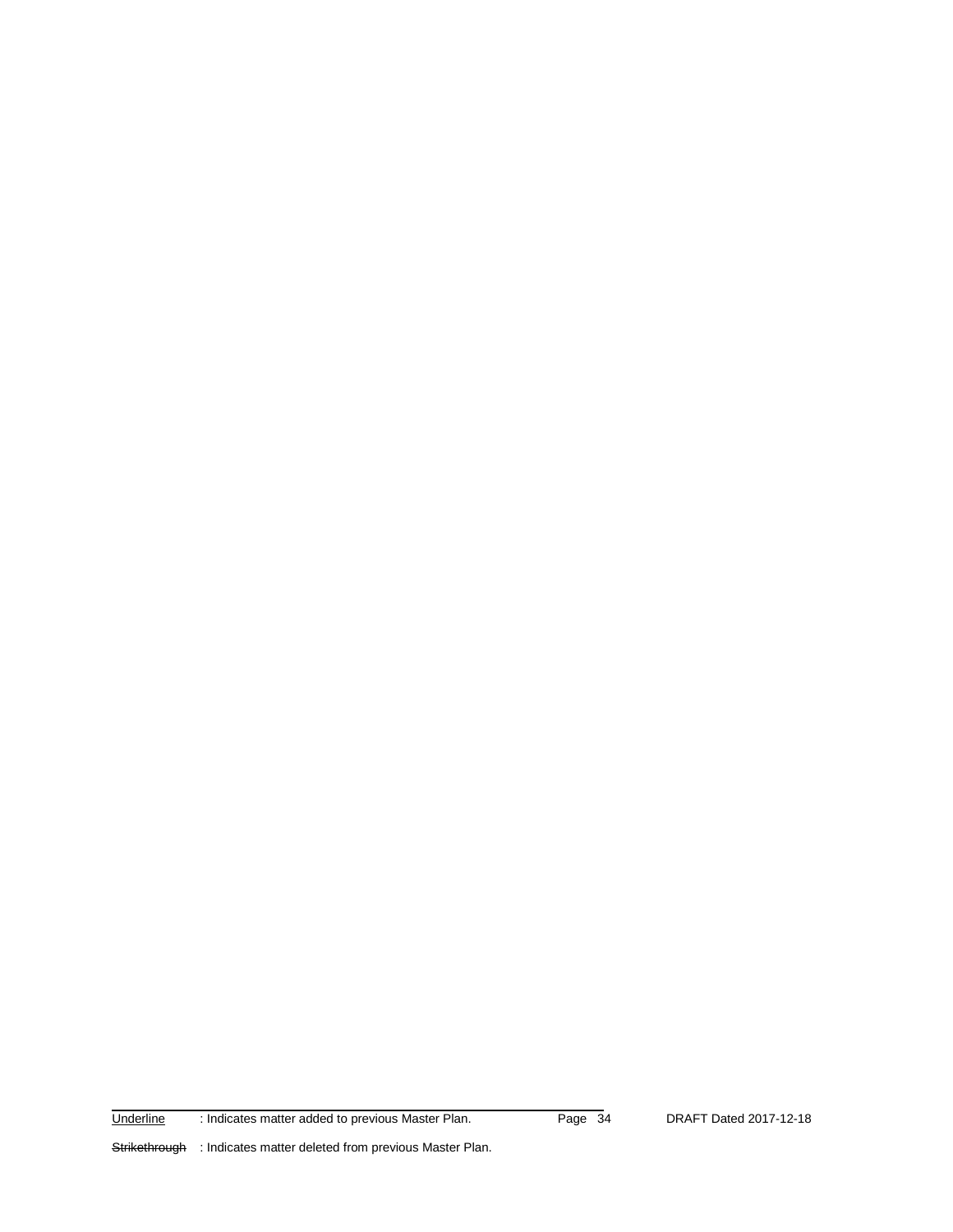# 4. **COMMUNITY FACILITIES**

The Town makes heavy use of its several existing facilities: McCathran Hall and its Historic Archives Room, the Town Garage, the Gazebo and the Recreation shed, all of which the Town operates and maintains. Over the years, these facilities have provided residents and guests with a wide and enriching range of changing activities and services. In the future, three overarching considerations should guide the Town with regard to its existing facilities and any additional it may construct:

- I. The use and maintenance of Town facilities should include an annual review by a standing committee to ensure the safety, viability and usability of these spaces.
- II. Energy consumption and conservation is of growing concern. Use of Town facilities should be governed by an informed evaluation of current or planned energy consumption and effective conservation methods appropriate for the circumstances.
- III. Reflect the Grove's character in any changes to Town facilities. Implementation of the recommendations of this document should always weigh the aesthetics of each facility as an important part of such actions.

**4.1 McCathran Hall** -- McCathran Hall, renovated in 1997 with an addition, is composed of the main hall, the lower hall, the Council room and Archives room. As the oldest public structure in Town, the one with unique historical values, and the one closest to the heart of the community, McCathran Hall will be treasured into the foreseeable future.

#### **Recommendations:**

- **Continue to support the special needs of McCathran Hall under the direction of the designated Council member.**
- **Annually inspect settling effects related to the new addition to determine when corrective/preventive measures should be taken.**
- **Devise and enact a drainage plan for the building that will solve existing problems in the furnace room area.**

**Electrical Systems** -- The Town has completed a modification to the Hall's electrical service to meet current demands. There are existing short-comings that include lights dimming when the air conditioning starts in the lower hall. These are under investigation related to lower hall air conditioning operations.

#### **Recommendation:**

**Determine and complete electrical modifications to correct existing light dimmings.** 

**Air Conditioning** -- As part of the 1997 addition, the Lower Hall and new Council and Archive Rooms were air-conditioned. Air conditioning the main Hall is a topic of very differing points of view among its users. Air conditioning has cost, comfort, and possible exterior and interior visual implications that should be explored in detail.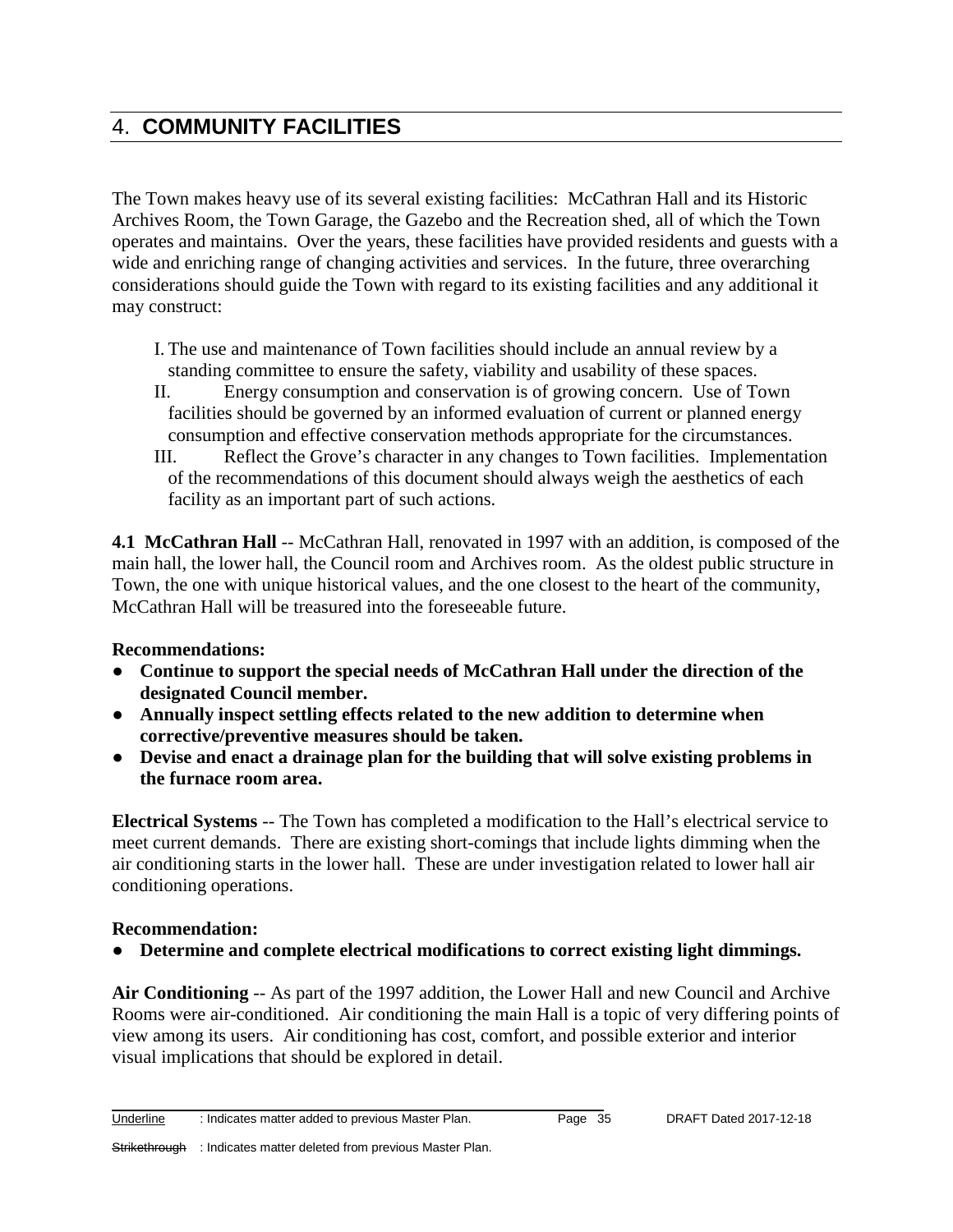#### **Recommendation:**

● **Thoroughly study the full range of issues, including an energy audit associated with air conditioning the main hall, and present all the findings at a special Town meeting.**

**Lighting** -- Existing lighting in the Hall is relatively stationary and basic in its function and availability. A lighting plan for the main Hall has been implemented. This includes modifications for specific events from general lighting to specialized capabilities such as spot and flood. Remote control of individual lights - an emerging and, at present, costly advancement - has advantages for control of lighting in the main Hall with its extremely high ceilings. Advances in the quality and availability of assorted low-energy bulbs have expanded the possibilities for desirable illumination at more efficient energy consumption levels.

Outside light in late afternoon and during evening productions can be intrusive to the events within the main Hall. Effective window blinds for the main Hall that are appropriate to the style of McCathran Hall, easy to operate, and low in maintenance have been installed.

#### **Recommendations:**

● **Conduct ongoing review and conversion, as identified through the energy audit and as economically feasible, of light bulbs throughout McCathran Hall to take advantage of energy-efficient advancements.**

**Insulation --** Presently, the Main Hall is above unheated crawl space. There is no floor or ceiling insulation. A resistance rating of R-25 for crawl spaces and of R-38 for attics is a minimum level that should be considered. If installed, special care will need to be focused on electrical and fire suppressant systems that now exist within these areas.

#### **Recommendation:**

● **Guided by the energy audit and given energy and operating cost implications, consider installing industry recommended R-rated insulation to meet actual and anticipated use as soon as this can be budgeted.** 

**Aesthetics --** From the exterior, the Hall is unique in its appearance and deserves special attention to aesthetics associated with it and the environs. Landscaping efforts to date have been aimed at enhancing those qualities, making it more attractive within its setting and for adjacent residences. The popular SummerInTheParks program for Town children makes heavy use of the Hall grounds. The entrance and walkway tile paving has held up and continues to make access to entrances of the whole building more comfortable in all weather. An unsightly electric pole sits at the corner of the main entrance and, since the death of two large oaks on either side of the Hall, has become especially noticeable.

#### **Recommendations:**

- **Explore underground wiring for McCathran Hall.**
- **Work with Pepco to either remove or relocate the offending pole.**

\_\_\_\_\_\_\_\_\_\_\_\_\_\_\_\_\_\_\_\_\_\_\_\_\_\_\_\_\_\_\_\_\_\_\_\_\_\_\_\_\_\_\_\_\_\_\_\_\_\_\_\_\_\_\_\_\_\_\_\_\_\_\_\_\_\_\_\_\_\_\_

● **Investigate replacing some of the heavily used grassy areas on the grounds with lower**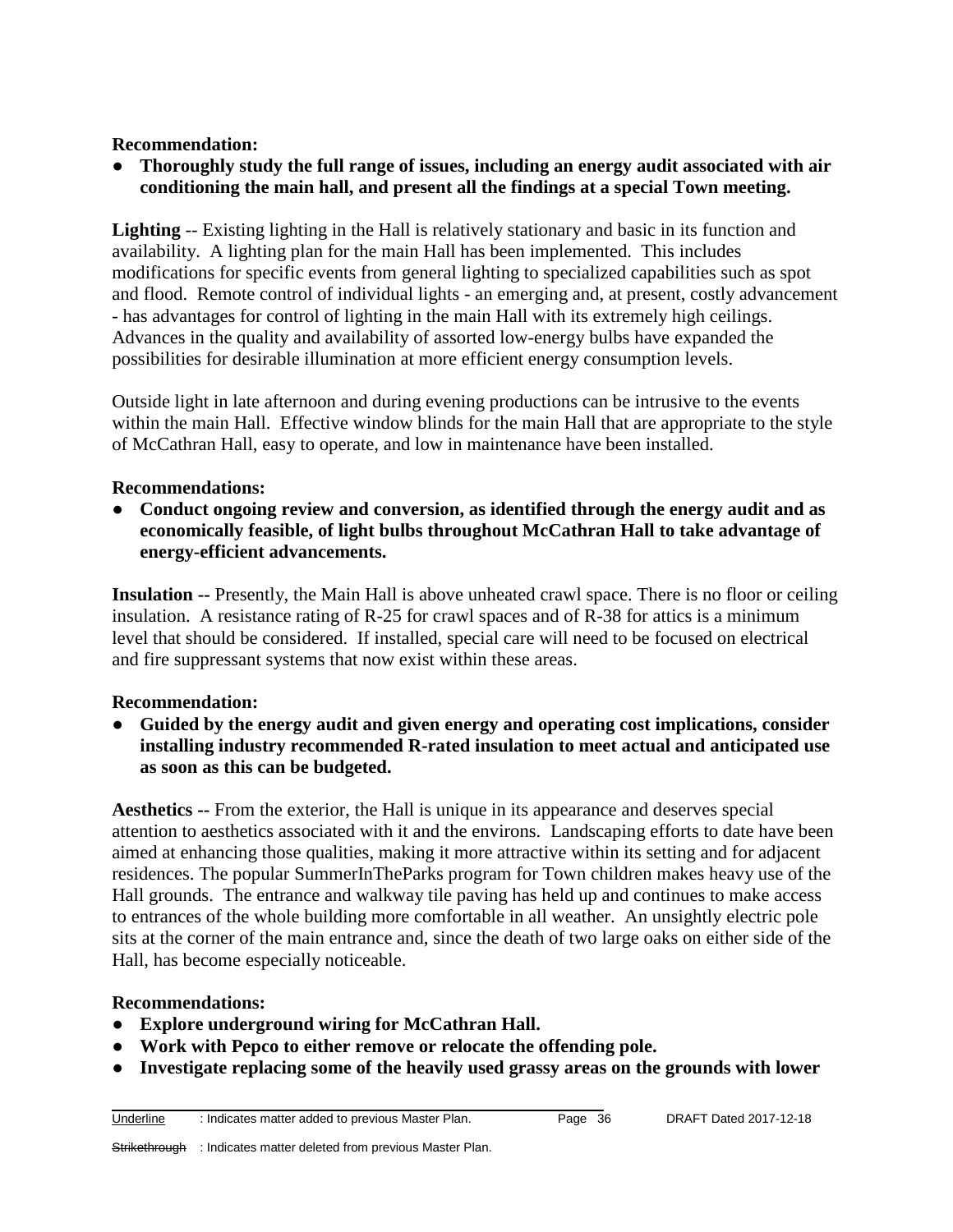#### **maintenance mulch to accommodate play activities, to reduce earth compaction over tree roots and to reduce mowing and water needs.**

**4.2 Town Maintenance Shop** -- An addition to the garage in 1999 provided sufficient work and storage space for Town maintenance activities. Storage of waste pick-up, etc. is held outside for regular removal, but can be unsightly to walkers along this wooded section of Center Street and can harbor insects such as mosquitoes and rodents during the interim. The flourishing but sometimes rampant bamboo forest provides a good screen of the Maintenance Shop and is a favorite spooky trail for younger kids in Town.

Bathrooms with exterior access on the playground side of the Maintenance Shop are important to kids waiting for the morning bus as well as to the assorted users of all the playground areas, including casual walkers. Vandalism has been enough of a problem over the years to necessitate combination locks for a good portion of the time.

#### **Recommendations:**

- **Establish screening of the trash storage area to create a visual block from Center Street and investigate enclosed storage that allows easy transfer of waste materials, both in and out.**
- **Institute a regular bamboo containment schedule that will control spread beyond a range intended to shield the garage and immediate environs.**
- **Increase lighting in and annually paint and generally improve the interior appearance of the restrooms.**

**4.3 Gazebo** -- The Town Gazebo, built originally by volunteers and heavily used for organized and informal events, is an open structure that is located between the east woods and a quiet residential portion of Grove Road. Periodically, the gazebo undergoes a wave of vandalism that requires significant repairs. The issue of security lighting has been proposed as one possible means of control.

# **Recommendation:**

# ● **Monitor use of Town Gazebo and evaluate opportunities to discourage vandalism there.**

**4.4 Recreation Shed** -- Designed and built by Town volunteers, the two-part recreation shed has had active use for equipment by the many tennis groups in Town, while the second side is largely an "away" space for odds and ends. Shed maintenance requires periodic exterior cleaning and eventual attention for the ramp to the door on the tennis side.

**4.5 Walkway Lighting** -- For decades, the soft lighting along Town walkways has been provided by incandescent bulbs. Despite periodic urging by Pepco to convert to less expensive, more intense kinds of light such as sodium or mercury vapor, the Town has held fast and willingly paid the cost of lighting that accommodates the aesthetics of the Town Within a Forest. Recent technological advances, however, in modifying kinds and amounts of light continue to work toward providing light sources that could compliment the aesthetics along the walkways of the Town.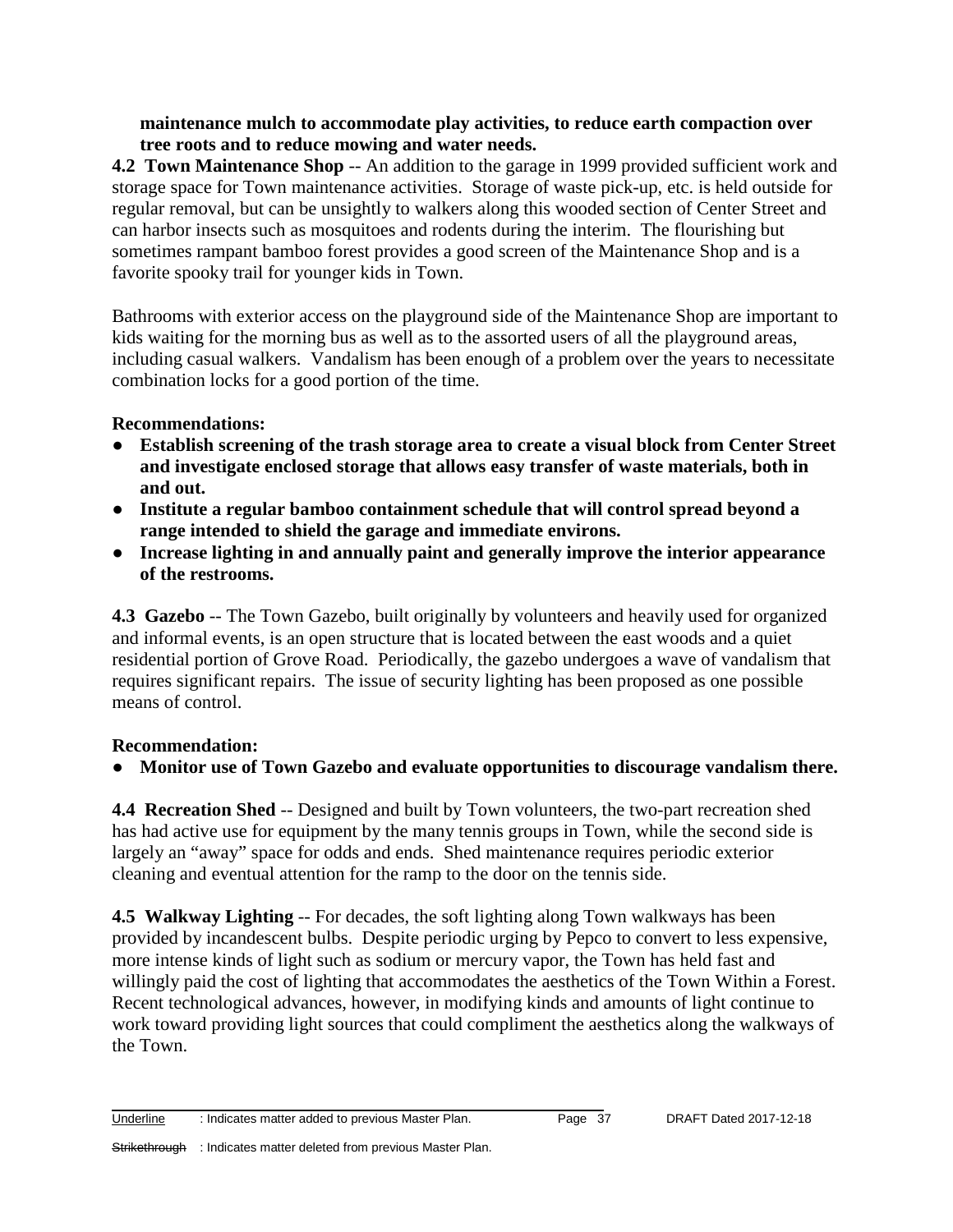**Recommendations:**

- **Under direction of a lighting expert, select a section of walkway and replace existing incandescent bulbs with more efficient bulbs that provide aesthetically pleasing results. In the event of two or more possible replacement types of bulbs, this study of walkway lighting might include a second walkway section for comparison.**
- **As a Town, determine after a full year study, whether or not to continue with such walkway lighting conversion throughout the Town, or return the trial area(s) to incandescent lighting.**

#### **4.6 Incidental Structures**

**Athletic Club Fireplace** -- Planned and built in 1935 by the then Teen Athletic Club of Washington Grove, the fireplace which formerly was often used for cook-outs has fallen into some disrepair: its lintel with names and date of the founders is mostly gone, the exterior stones have some mortar decay, and the cooking area and grate have missing and degenerated fire brick, mortar and stones. Recent picnics have relied mostly on individual grills brought to a specific event. The fireplace continues, however, to have limited use and a real visual impact on Woodward Park. The previous Master Plan suggested locating a fire circle in the park for similar events.

#### **Recommendations:**

- **Acknowledge the historic artifact qualities of the Fireplace.**
- **Renovate the exterior of the structure and redesign and renovate the cook area for practical use.**
- **Establish a fire circle as an adjunct to certain Town events and as an active area for group and community gatherings: sing-alongs, story hours, marshmallow roasts, general camaraderie.**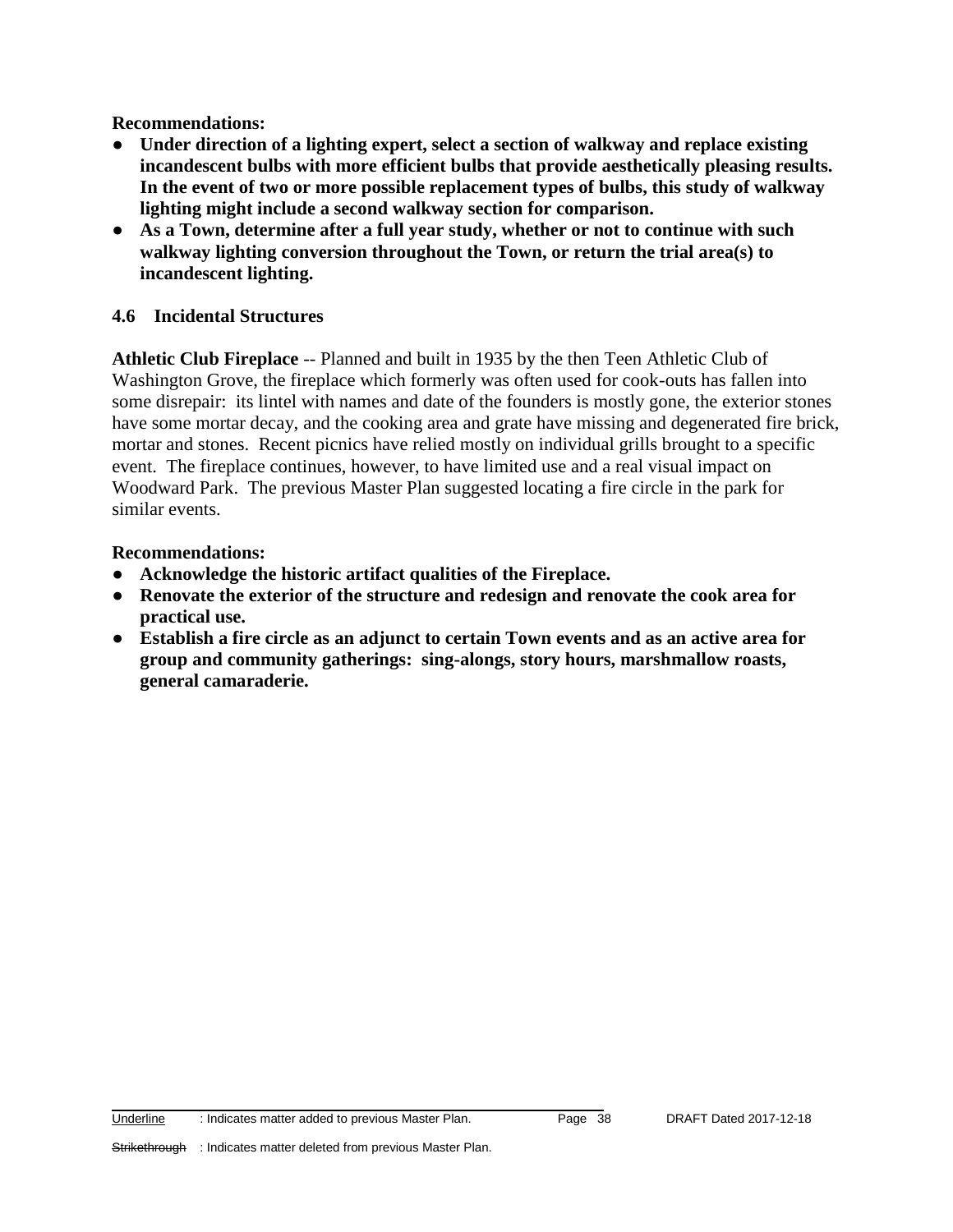# **5. RECREATION AND PARKS**

Washington Grove has a long standing interest in recreation and has sponsored many activities in Town parks since the earliest Camp Meeting days. Town parks provide space and openness that enhance the quality of life within the Grove. Town parks also provide an opportunity for spontaneous activity by children and adults, perhaps a "pick-up" game, in contrast to the regulated pace that is characteristic of the work and school day. Town parks are intended to provide active and passive recreation areas and are located in several locations within the Town boundaries.

Passive recreation by Town residents ranges from star gazing on a bench in Wade Park to acidic comments while draped over the tennis court fence. Active recreation can be accomplished on an individual basis with one or more players (golf practice, shooting hoops, use of children's play equipment, croquet, tennis) or on a team basis with several members composing each team. In general, team play requires much larger areas and has a potential for ancillary needs, such as parking and spectator spaces. Typically, both individual and team players want to practice to improve their skills and use Town facilities for that purpose.

Because most of Town parks are imbedded within the residential areas of the Town, adjacent households have the advantage of immediate access for their recreation, and are front row spectators for all activities related to park use. Users of the parks have a responsibility to the Town to safeguard the condition of the parks and to abide by Town regulations concerning such things as parking, trash, and hours of use. Users of the parks also have a responsibility to adjacent households to minimize any peripheral effects of the users' activities. These include, but are not limited to, physical damage to property, excessive noise, and inappropriate behavior.

It is the responsibility of the Town to maintain the park areas in good condition for a variety of uses, both for current residents and guests and for future generations of Grovers and their friends. The popularity of certain sports, games, or activities will wax and wane with succeeding generations and town regulations should provide flexibility for these changes.

# **Recommendations:**

- **Establish a Town Safety Plan after evaluation of Town facilities in cooperation with municipal insurance commission. Any unsafe playground equipment or other items should be scheduled for repair, replacement, or removal.**
- **Post rules for use of Town parks on the Town website.**

# 5.1 **Designated Parks and Green Space (See Exhibit A)**

\_\_\_\_\_\_\_\_\_\_\_\_\_\_\_\_\_\_\_\_\_\_\_\_\_\_\_\_\_\_\_\_\_\_\_\_\_\_\_\_\_\_\_\_\_\_\_\_\_\_\_\_\_\_\_\_\_\_\_\_\_\_\_\_\_\_\_\_\_\_\_

**Woodward Park** -- Bounded by Grove Road, Maple Avenue, and Boundary Street, this large park includes the following active recreation areas: 1 soccer field, 2 baseball fields with back stops, 3 tennis courts, 1 basketball court, children's playground equipment, picnic areas, and garden plots. A simple, but very direct, sign has been installed at the entrance to the parking area in Woodward Park which states that a permit is required for use of the field by groups of people.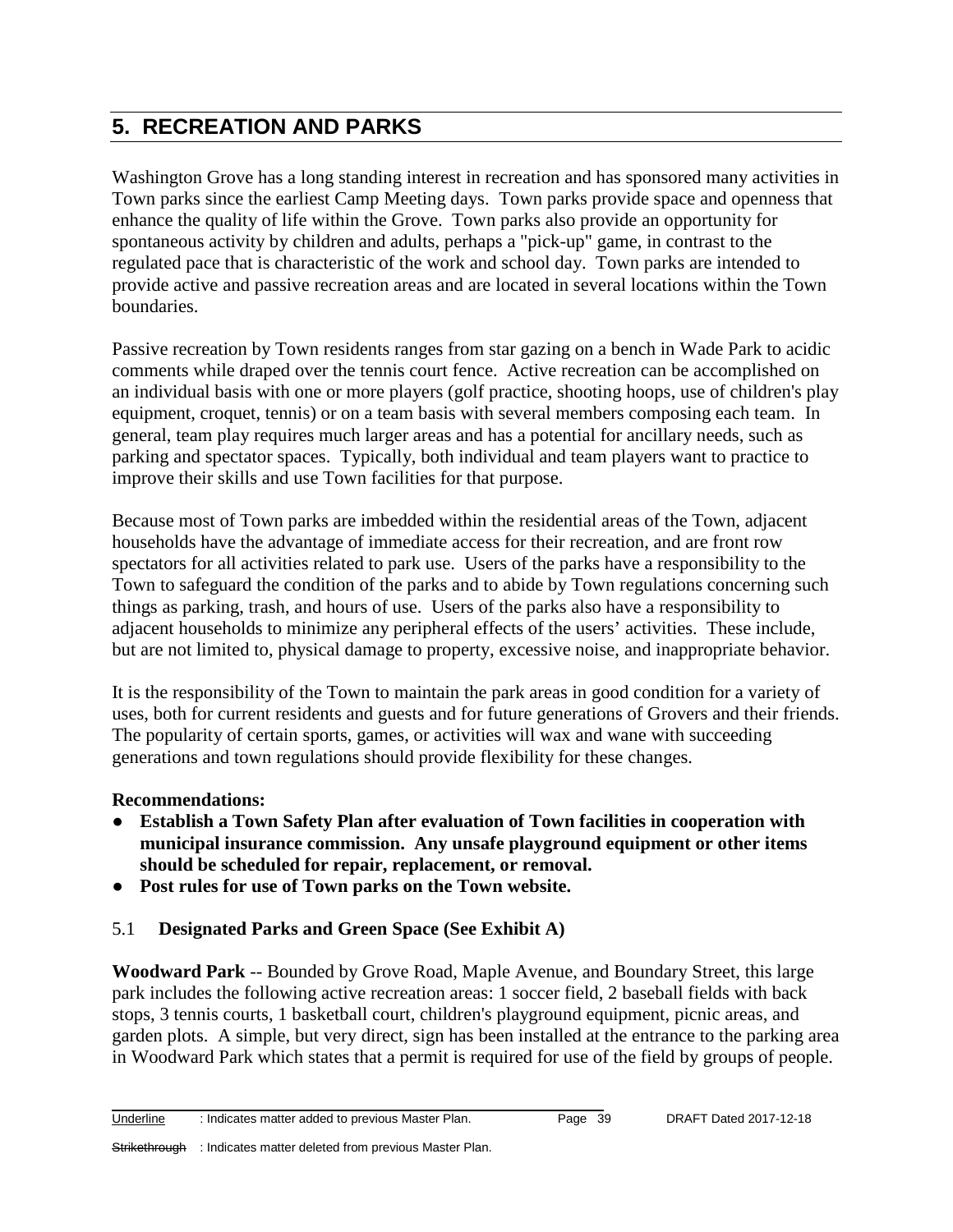**Recommendations:** 

Support a consistent policy for use and maintenance of the active recreation **areas within Woodward Park to ensure their continuing viability for present and future users.**

● **Examine tennis court fence condition and repair accordingly.**

● **Enforce permitting process for use of the soccer field. The sign indicating OPEN or CLOSED needs to be removed or clarified as it is misinterpreted to mean that it is O.K. to use the field.** 

**Evaluate Woodward Park fireplace for safety and require a permit for a fire.** 

● **Monitor and upgrade playground equipment, including safety issues, as needed.**

Consider erecting signs which state that trash must be removed by users of **the Park.**

**Evaluate continued use of the community garden plots; consider reversion to use as part of the active recreation area.**

**Wade Park** This park is bounded by  $4<sup>th</sup>$  and  $5<sup>th</sup>$  Avenues.

**Knott Park** This park is bounded by Grove and 1<sup>st</sup> Avenue near McCathran Hall.

**Howard Park** This park is bounded by Chestnut Road, Grove Avenue, McCathran Hall and the Woman's Club.

**Zoe Wadsworth Park** This park is bounded by Center Street, Grove Road to the intersection of Locust Lane, and Woodward Park.

**Chapel Park** This park is bounded by Chestnut Road, Grove Avenue, and Center Street.

**McCauley / Washington Grove Lane Park** This park is bound on the south by McCauley Street, on the east by Grove Avenue, and on the north by Washington Grove Lane.

**Maple Road "McCathran" Park** This park is located on the east side of Maple Road between house numbers 105 and 115, and was dedicated as a neighborhood woodland park.

**Jackson Park** This park is bounded by Acorn Lane, Chestnut Road, Grove Avenue, and Miller Drive.

**Morgan Park** This park is bounded by Brown and Railroad Streets between Maple Avenue and Hickory Road.

**Railroad Park** This park is west of the humpback bridge on the south side of Railroad Street between two commercial properties outside of the Town's boundaries. See Section 7.3 for discussion of this park.

# **Recommendations:**

- **These parks should be maintained as open space within the Town.**
- **For Morgan Park, extend the woodlands to the footpath running diagonally from Brown Street to Railroad Street.**
- **Survey all parks and define with standard boundary markers.**

# **5.2 Maple Lake**

Maple Lake, located in the West Woods, continues to be one of the prime sites for recreational use in the Town. Lifeguards are on duty from 12:00 noon to 6:00 p.m. weekends starting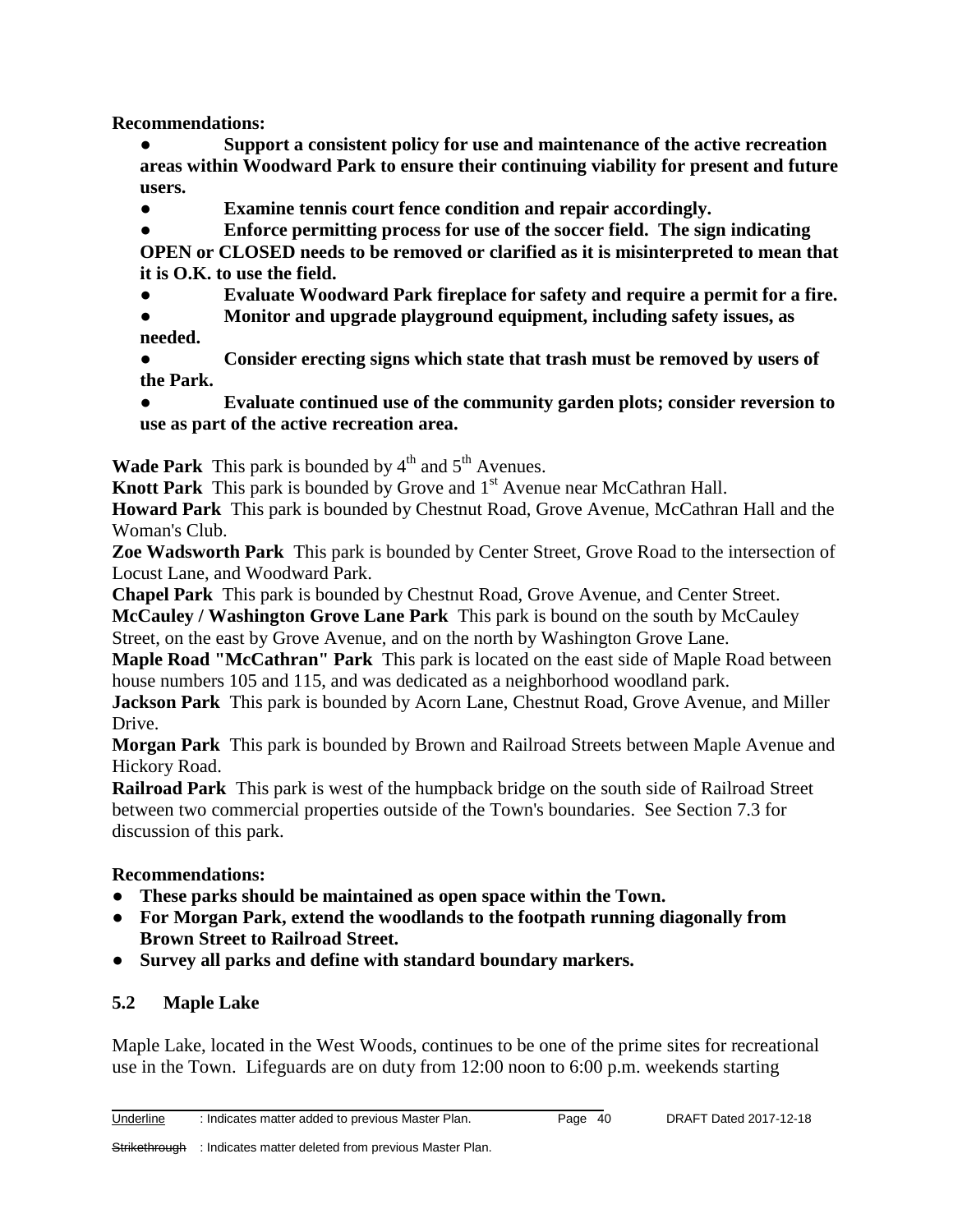Memorial Day weekend, and then daily from the day in June that public schools close for the summer through the Labor Day weekend. The Town has continued to support 4 weeks of swimming lessons in the month of July. The Lake area is also used year round for walking, birding, fishing and quiet contemplation.

#### **Recommendations:**

- **Develop better ways to discourage non-residents from vandalizing the fence, dock, and shed.**
- **Establish a procedure to better protect the town from liability problems by providing increased security at Maple Lake.**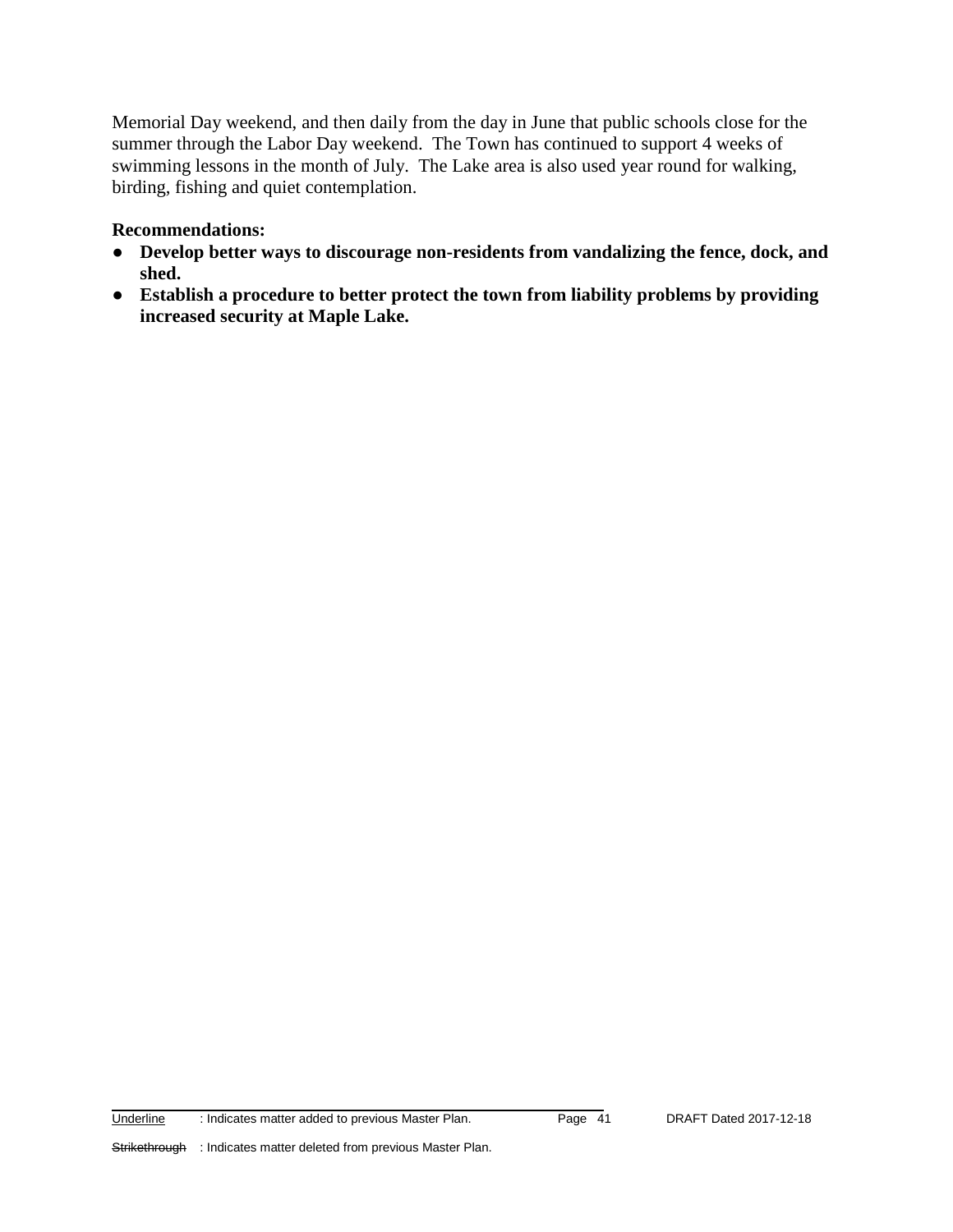# **6. ENVIRONMENTAL CONCERNS**

In accordance with State law, this Plan recognizes the need for goals, objective, principles, policies, and standards designed to protect, from the adverse effects of development, sensitive areas, including streams and their buffers, 100-year floodplains, habitats of threatened and endangered species, and steep slopes.

The abundant and clean water supplies within the 200 acres of the Town were a major attraction for the original purchasers of the Town. Over the years, open and piped drainage systems were installed in the residential and wooded sections of Town.

#### **Recommendation:**

● **The Town culverts and drainage systems should continue to be maintained on a yearly basis and replaced when necessary as roads are repaved. This benefits the quality of the headwaters of three major streams that feed the Potomac River: Rock Creek, Muddy Branch, and Great Seneca Creek.**

# **6.1 Forest Conservation**

The Town's Forest Preserves (see Exhibit A) serve five main purposes. They significantly affect air quality and temperatures; they provide habitat for plants and wildlife in an area of diminishing natural habitat; they help to prevent erosion and degradation of the quality of the headwaters of three significant waterways; they provide places for passive recreation such as walking and birding; and they act as natural buffers from encroaching development. To ensure that the goals of forest conservation also apply to privately-owned properties within the Grove, the Town has enacted a forest conservation ordinance that governs subdivisions, grading, and activities requiring a sediment control permit for tracts of land over a specified size. This Master Plan recognizes that the Town's Planning Commission must administer the forest conservation ordinance as part of its development review activities.

**(1) East and West Woods** The Forest Preserves of Washington Grove total almost one half of the Town's lands and are located on the northeast and northwest sides of Town. They provide significant environmental and aesthetic benefits to the Town, as well as to the external neighborhoods in the area. Water running through the East Woods is part of the Rock Creek headwaters. Water running through the West Woods is part of the Great Seneca Creek headwaters. The Town has an adopted Forestry Policy that is aimed at protecting the East and West Woods and ensuring that their benefits will be available for the foreseeable future.

Since adoption of the 1975 Master Plan, additional housing has been constructed along a portion of both the east and west woods borders (see map). The East Woods now are encircled by housing. The result of the new housing, some with lawns extending to the woods and occupants who look out on and develop concern for the woods, has been to reduce points of entrance to the woods and some of the associated impacts such as trash dumping, motorized vehicles and vandalism.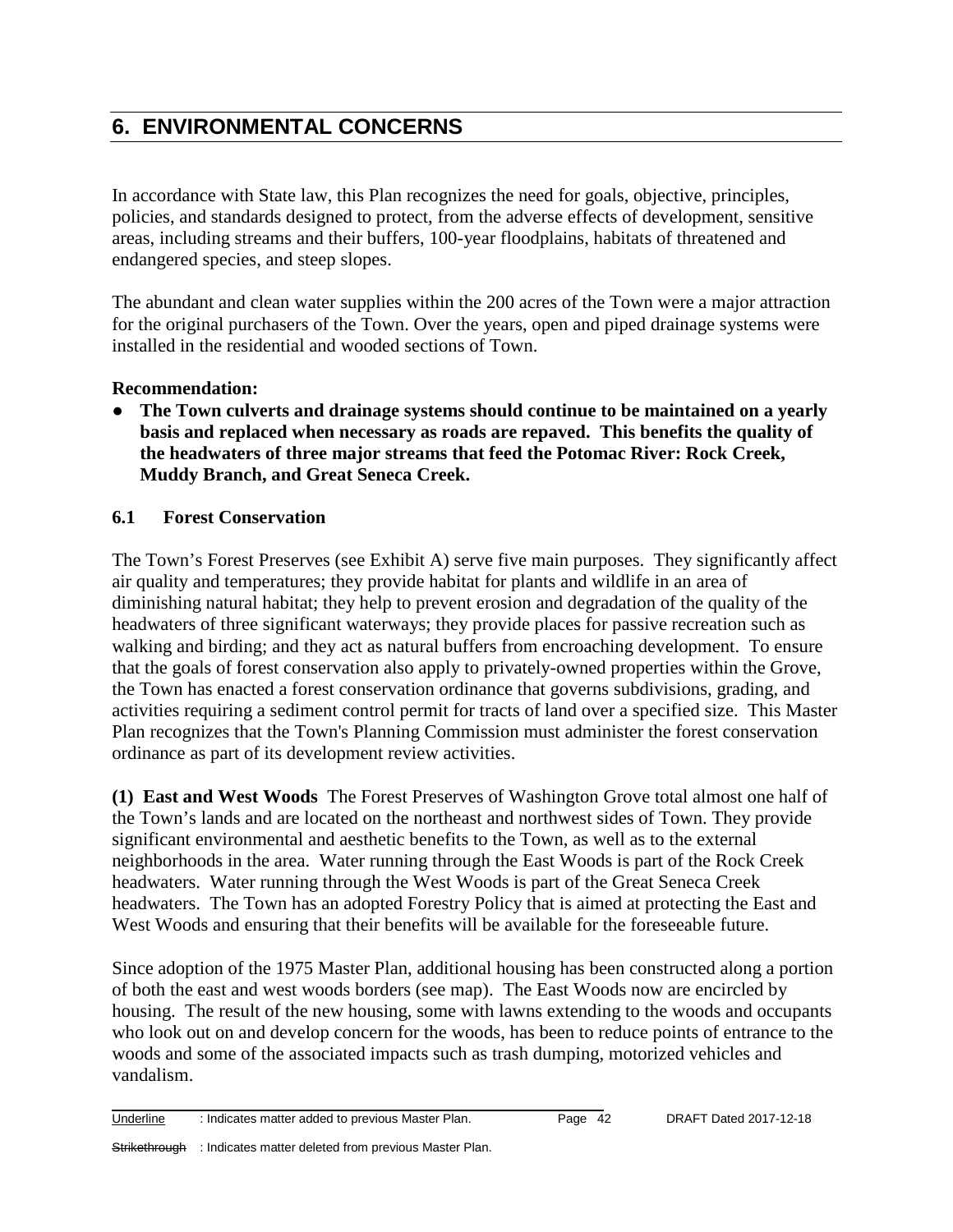Along the West Woods borders, there is new singlefamily housing within Town boundaries along Daylily Lane and two older singlefamily homes with access along Washington Grove Lane, now annexed into the Town; previously constructed multifamily and more recent singlefamily housing beyond the Town boundaries. The only green space adjoining the West Woods that remains is the floodplain associated with Whetstone Run and City of Gaithersburg playfields. Erosion, encroachment by neighbors bordering all woods, invasive plants, and trash dumping continue to have a noticeable negative impact on all woods.

The impact on the Woods and its flora and fauna, as surrounding green spaces have disappeared, cannot be assessed because firm baseline data are not available for preceding years. While the East Woods also suffer from rampant invasive plants and the changes associated with wetweather streams and a deteriorated drainage system dating back to Association days, they continue to enjoy the most regular use by Town residents for dog walking, nature hikes, and exercise.

Walkways within the Town's forest preserves offer a variety of settings and require different levels of maintenance, as opposed to walkways within developed areas. For instance, portions of walkways within the East Woods are currently unusable for days (or even weeks) after inclement weather, but mitigation of several drainage problems could allow easier access into some areas. Within both the East Woods and the West Woods, revising the layouts of some of the walkways and enhancing them by seating areas, by re-plantings that concentrate native plants into lowmaintenance natural gardens, and by naming and mapping the walkways will improve their functions for pedestrians.

Regular removal of trash helps to eliminate the notion that woods should function as dumps. The East Woods currently enjoy a fairly low level of trash impact. The West Woods, however, are the repository of large amounts of dumping, much of which originates from outside Town borders. Using Town maintenance staff time on a regular basis to combat refuse from others is not feasible.

Whether from erosion, run off, invasions of destructive plants, or the assault of motorized vehicles or tree cutters, both woods are sensitive areas and vulnerable to degradation. Maintaining as much environmental diversity as possible to support flora and fauna should be a major goal of the Town. This includes a hospitable environment for those species that appear in Town woods on a seasonal schedule as well as for those that pass through the woods as part of their regular territory.

#### **Recommendations:**

● **Implement plans to revise layout of the woods' paths to remain reasonably accessible throughout the year, and to maintain a variety of habitats for birds and vegetation. Leave existing nature trails/walkways wide enough for access by the Town tractor. Some trimming along designated trails may encourage additional pedestrian use, and also increase sunlight to maintain a variety of habitats for birds and vegetation.**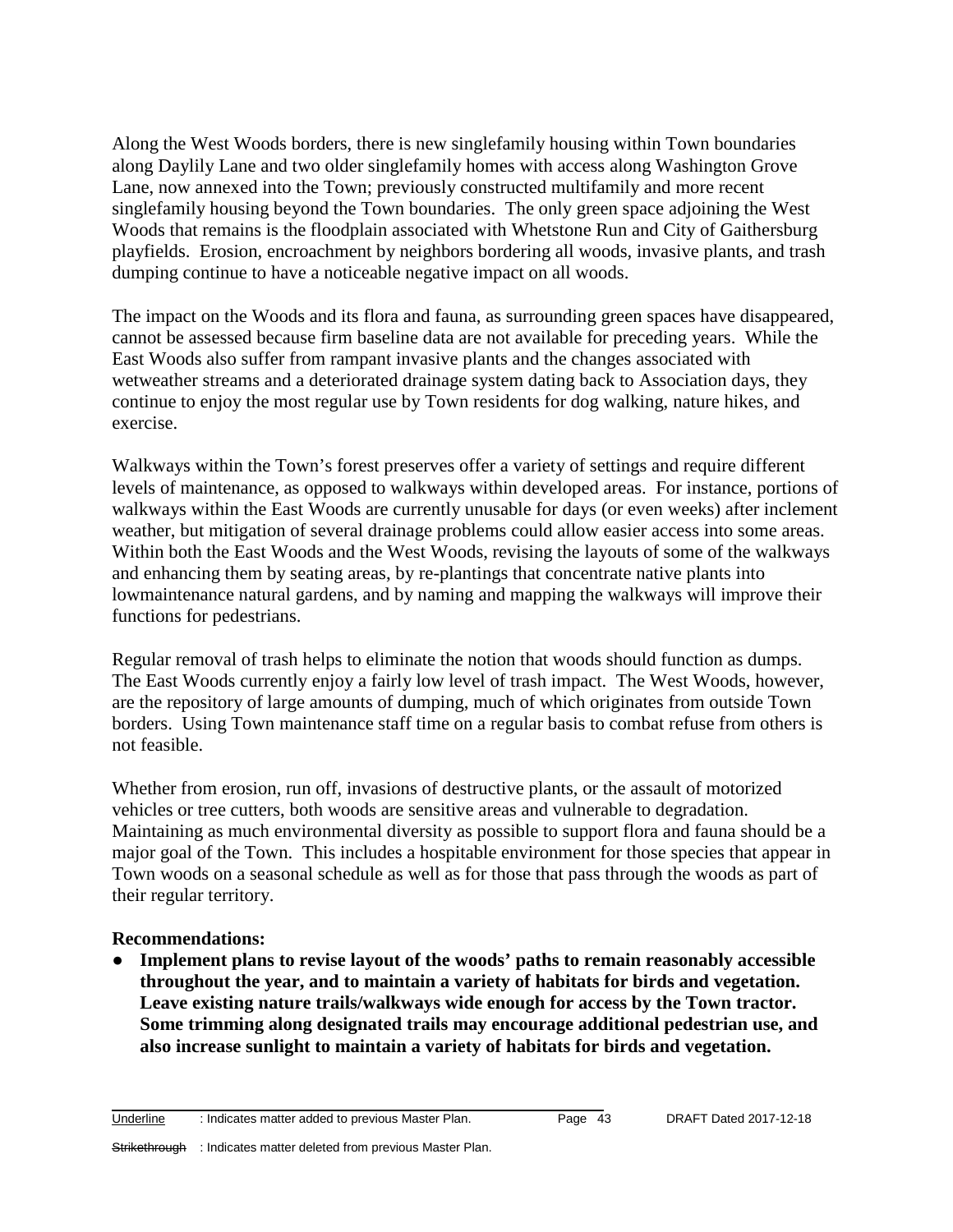- **Schedule regular trash removal from the woods. Utilize community resources and request enforcement assistance from the County offices to help control trash and storm water impacts on the woods.**
- **Any actions related to the future of Washington Grove Lane must mitigate existing and potential runoff and erosion in the West Woods.**
- **Increase plantings on the west side of the Lake for screening, to prevent erosion, and to clearly mark the Town boundary.**
- **Annually, clear rampant growth around Whetstone Spring to enhance its use for passive recreation while safeguarding its natural qualities.**
- **Implement the adopted 5-year plan to remove invasive plants from each woods.**
- **Compile a 3year inventory of existing plants, animals, soils, and water of both woods. Seek professional assistance from local, state, and federal experts in coordination with Town Volunteers.**
- **Following inventory of woods flora and fauna, assess the longterm impact of erosion and invasive plants. Consider whether drainage patterns through each woods should be altered.**
- **Restore names of walkways in the forest preserves, as shown on early maps.**

**(2) Town Trees and Arboretum –** Within the residential portion of town, huge old trees are a complement to the forest preserves. In addition to natural trials such as drought, they have others to contend with, among the most lethal of which are lack of nutrients as they age, air pollution and base wounds.

A Town Nursery, now the Town Arboretum, was established within the Woodward Park boundaries over 30 years ago. Many plantings in the Grove began as small slips and seedlings from the nursery, transplanted over the years by volunteers and Town maintenance staff. There now is considerable older plant stock, however, so big that transplanting cannot be easily accomplished by volunteers with shovels. Many of the trees and shrubs are of high quality and would be real assets, if transplanted successfully in other public areas around Town. The largest plants in the nursery are taking space that could better be used to begin new, young plants for future plantings and replacements.

# **Recommendations:**

- **Maintain the Tree Inventory through regular updates, especially for trees that are removed or for new plantings.**
- **Develop a program for tree health and, when necessary, replacement. A periodic inspection for Gypsy Moth infestation should be part of the program. The program should be the basis to schedule regular feeding of the trees in the Town parks and along the walkways, as well as for the annual safety trimming and tree removal. Include necessary supplies and staff time in the Town's annual budgets.**
- **Review and update the goals of the 2006 Urban Forest Management Plan; the educational component of the Plan should be implemented.**
- **Evaluate plant stock in the Town Arboretum for transplanting or replacement. Seek funds from green and open space programs to successfully relocate trees and shrubs from the nursery to other public areas in Town.**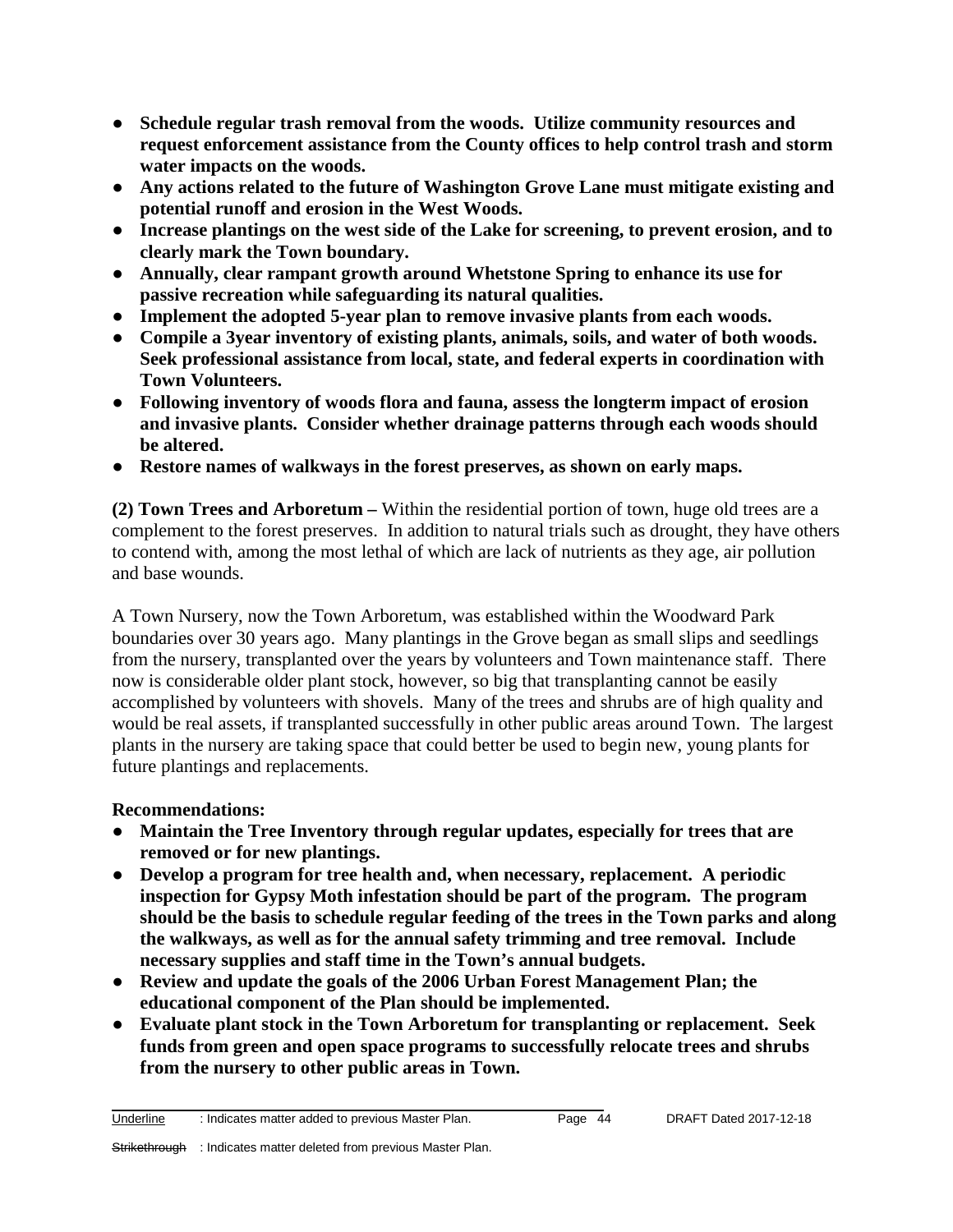- **Control growth of vines, bramble, and other invasive plants around Town trees.**
- **Evaluate and address the impacts of the deer population; seek outside resources to assess and minimize the impacts of the deer population on gardens, plants, and trees.**

#### **6.2 Sensitive Areas**

**(1) Maple Lake** (See Exhibit B) -- Maple Lake is one of the great environmental and recreational treasures of Washington Grove and its source, Maple Spring, is part of the headwaters system of Great Seneca Creek. Originally constructed in 19101911 for swimming, boating, and iceharvesting, the Lake later was neglected and gradually filled in with silt, plants and decayed organic material. In the 1950's it was revived by cleaning out and deepening the basin, building the earth berm on the east side and improving the drainage and outflow systems. In 1974 and again in 2000, the Lake was drained and dredged by a bulldozer to remove the silt, mud and organic decayed material. The sludge was heaped and left at the southeast side of the lake, where it became covered with overgrowth.

A deep drainage ditch was constructed outside the entrance to the Lake. This ditch carries runoff and storm water from the woods and Washington Grove Lane around the area of the Lake. A wooden bridge spans the ditch and has survived the recent passage of a large drilling rig.

In the late 1980's significant water flow was lost from Maple Spring (the Lake's source) due to construction outside of Town west of the Lake. With support from the City of Gaithersburg, the Town was reimbursed by the builder for the construction of a deep well and pumping system which is now adding cool, clear water to the lake on a timed basis each day during the summer months.

**Monitoring and Management:** The primary goal is to prevent eutrophication, the process by which excessive nutrient enrichment (including increased nitrogen and phosphorus) due to decomposition of organic materials, including algae and submerged rooted pond weeds, depletes oxygen levels in the water. Lakes then gradually fill in with new plant growth and silt and become swamps or small streams. This process is what happened to Maple Lake after 1912. In recent years, algae and submerged rooted pond weeds have been controlled fairly well with algaecides and herbicides, but the decomposition of algae and weeds as they fall to the bottom increases the nutrients in the water, causing further growth.

The Town must continue to maintain the delicate ecological balancing act that allows the use of the Lake for safe swimming, and keeps it safe and hospitable for water creatures including fish, turtles, muskrats, frogs and birds both on site and as headwaters for Great Seneca Creek. This balance can best be accomplished by continued water quality testing and by continued use of safe herbicides and algaecides while we consider and investigate long-term plans. The fecal coliform count has been well below the standard acceptable level.

With the availability of the well water at Maple Lake, an opportunity exists for constructing toilet facilities (Exhibit B, item 1). This possibility should be explored with WSSC to determine if the existing sewer line at Maple Lake is still active. A connection permit and some form of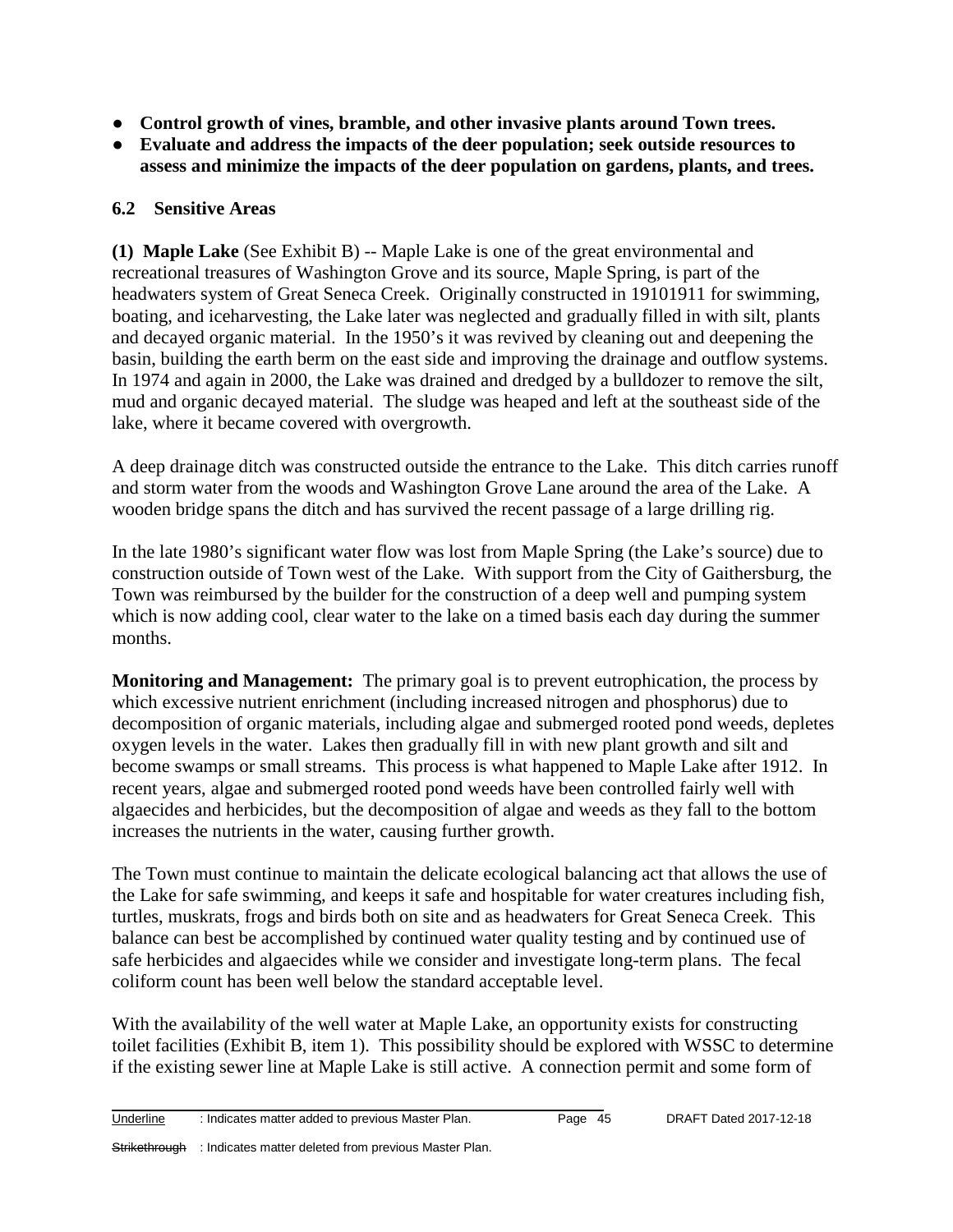metering system would be required. The bathroom itself should be a simple block structure, vandal proof to the extent possible. It should be located away from the open area, so as not to become a prominent landmark of the Lake.

# **Recommendations:**

- **Continue water testing and appropriate use of safe herbicides and algaecides to protect and maintain this headwater of Great Seneca Creek.**
- **Compile a data base of water quality parameters and plant, animal and fish characteristics to monitor for signs of degradation of the Lake's ecology; seek advice and assistance from environmental experts, in addition to Town volunteers.**
- **Increase planting of trees and shrubs on the west side of the Lake for visual screening and to prevent erosion. The Forestry and Beautification Committee should be consulted for ideas and recommendations.**
- **In conjunction with the Town block surveys, clearly mark the Town boundary on the west side of the Lake beyond the fenceline; use plantings to help define the property line.**
- **Inspect the bridge over the drainage ditch to determine its weight capacity and remaining life; install handrails along the span of the bridge.**
- **Eliminate erosion of the Lake fence post anchors by some means, such as reinstalling the fence farther into the Lake compound area and away from the drainage ditch or, in conjunction with the ditch inspection, analyze the cost of piping the ditch along the limits of the Lake fence. Alternately, consider stabilizing the ditch with rip-rap or gabions to curtail further erosion.**
- **Investigate the possibilities of installing toilet facilities at a location near the old pumping station for use only during hours of Lake operations.**

**Prevention of Future Eutrophication:** To increase depth and remove the rooted pond weeds and accumulated organic debris, the Town should plan for periodic dredging of the accumulated silt, mud and organic debris from the Lake bottom as was done in 1974, 1998, and 2002. The problem of disposal of the sludge also must be looked into with attention to legislation since the earlier dredging work to determine if any restrictions now apply to the process of dredging or disposal of sludge from the Lake. In 1998, an aeration system was installed at the Lake to decrease turbidity and improve oxygen flow throughout the water.

# **Recommendations:**

- **Establish a schedule to dredge Maple Lake to prevent future eutrophication. Maintain the aeration system and monitor its effectiveness for increasing dissolved oxygen levels in the Lake.**
- **Following any dredging project that may be undertaken, extend the sand beach from its present location as far as practical to the island bridge.**

**Maple Spring and Whetstone Spring:** Maple Spring is the primary source for Maple Lake and, along with Whetstone Spring (also located within the West Woods), are headwaters to Great Seneca Creek. In order to enable Town residents to enjoy the springs that were so much a part of the leisure activities of the original residents, the spring box at Maple Spring should be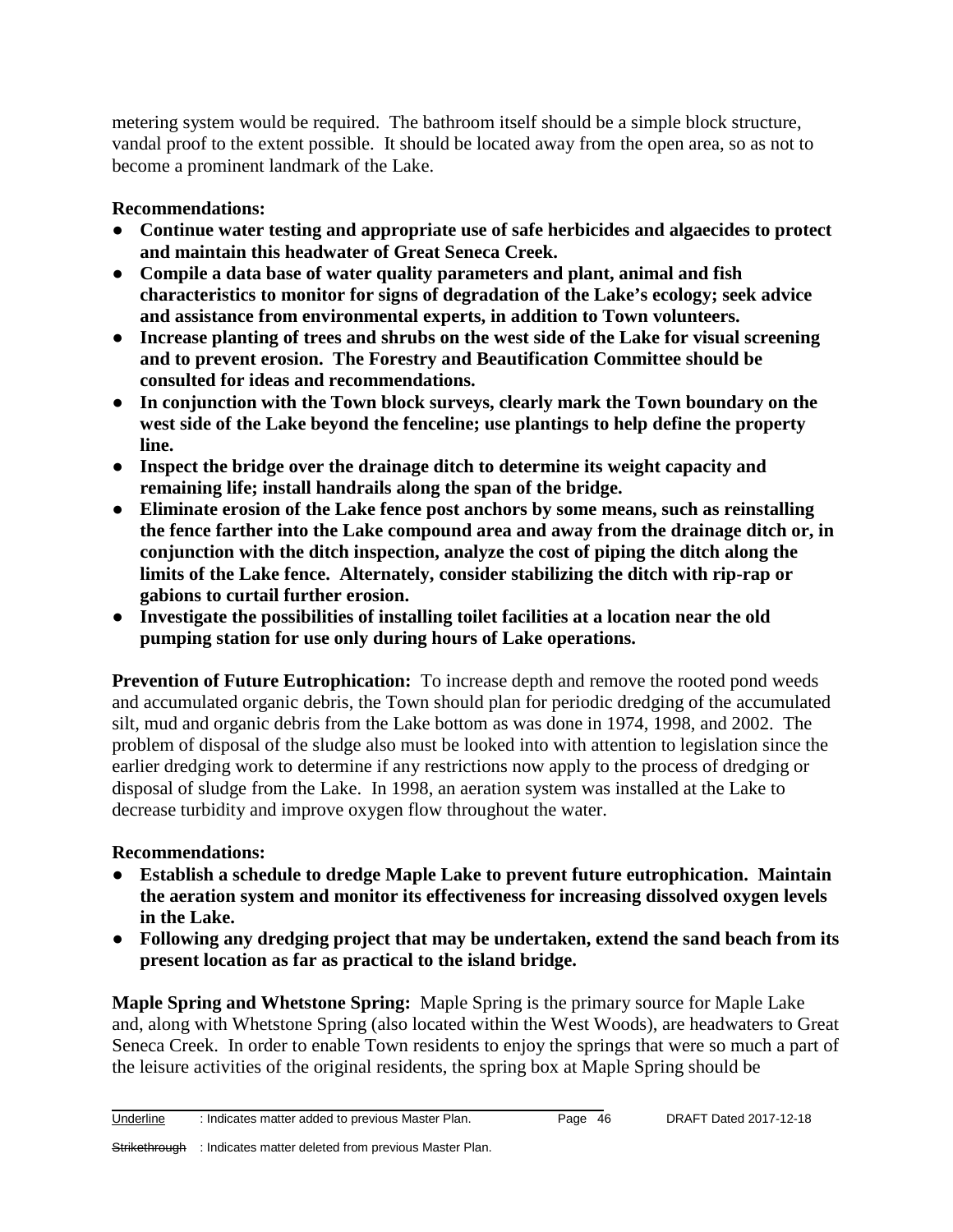refurbished and an elevated boardwalk provided (see Exhibit B, item H). Because the environment is sensitive, access to this new nature area should be limited. Therefore, the fenced perimeter around Maple Lake should be enlarged to incorporate this area.

# **Recommendations:**

- **Refurbish the spring box at Maple Spring. Erect a raised boardwalk nature trail up to and around the spring. Erect a fence so that Maple Spring is included within the present Maple Lake compound. Install rustic log benches at the Spring. Maintain the rest of the area as open space and natural habitat.**
- **Annually clear silt and undesirable growth around Whetstone Spring to enhance its use for passive recreation while safeguarding its natural qualities**.
- **(2) Brown Street Corridor --** The Brown Street Park corridor extends from Maple Avenue westward to the intersection of Railroad Street and Hickory Road. A gate at this intersection restricts vehicular access to Brown Street between Hickory and Chestnut Roads. A major portion of this corridor, Morgan Park, extends from Maple Avenue westward to Grove Road and borders Railroad Street. Water flowing through this area is one headwater of the Muddy Branch tributary to the Potomac River. Approximately two-thirds of Morgan Park is an emerging woodland. The remainder is semi-wooded and includes two memorial gardens. A drainage ditch traverses the park near Pine Road to a culvert at Railroad Street.

The Brown Street park corridor is a major buffer zone between the Town and the traffic along Railroad Street and along the railroad tracks. The completion of possible extensions to Metro, in addition to the steady growth in railroad and vehicular traffic, will increase noise and air pollution in the Town. The emerging woodlands has potential to ameliorate these, as would berms along Railroad Street. If the wooded area is extended, the standing committee for Forestry should review security control experiences of other park systems to determine if strips or baffles should be mowed within the wooded area.

# **Recommendations:**

- **Extend existing woodlands in Morgan Park to the present footpath running diagonally from Brown Street to Railroad Street. Consider increasing wooded growth as a shield along the remainder of the Brown Street Park corridor.**
- **Maintain the ditch in Morgan Park to ensure drainage of both residential and wood areas and to safeguard the quality of water draining into Muddy Branch. Consider the use of Town equipment contrasted to contracted excavation. County officials should consider correcting drainage flow problems under Railroad Street to support the Town's efforts.**

**(3) Ridge Road Corridor** -- The Ridge Road corridor extends north and east from the intersection with Brown Street to the easternmost end of Ridge Road. Residential lots cover the west side of Ridge Road, while the east side is as yet undeveloped, except for four homes within the Town. Waters from this area drain to Rock Creek. In 2002, 13 acres of the former Casey Field on the east side of Ridge Road were designated for protection as Legacy Open Space.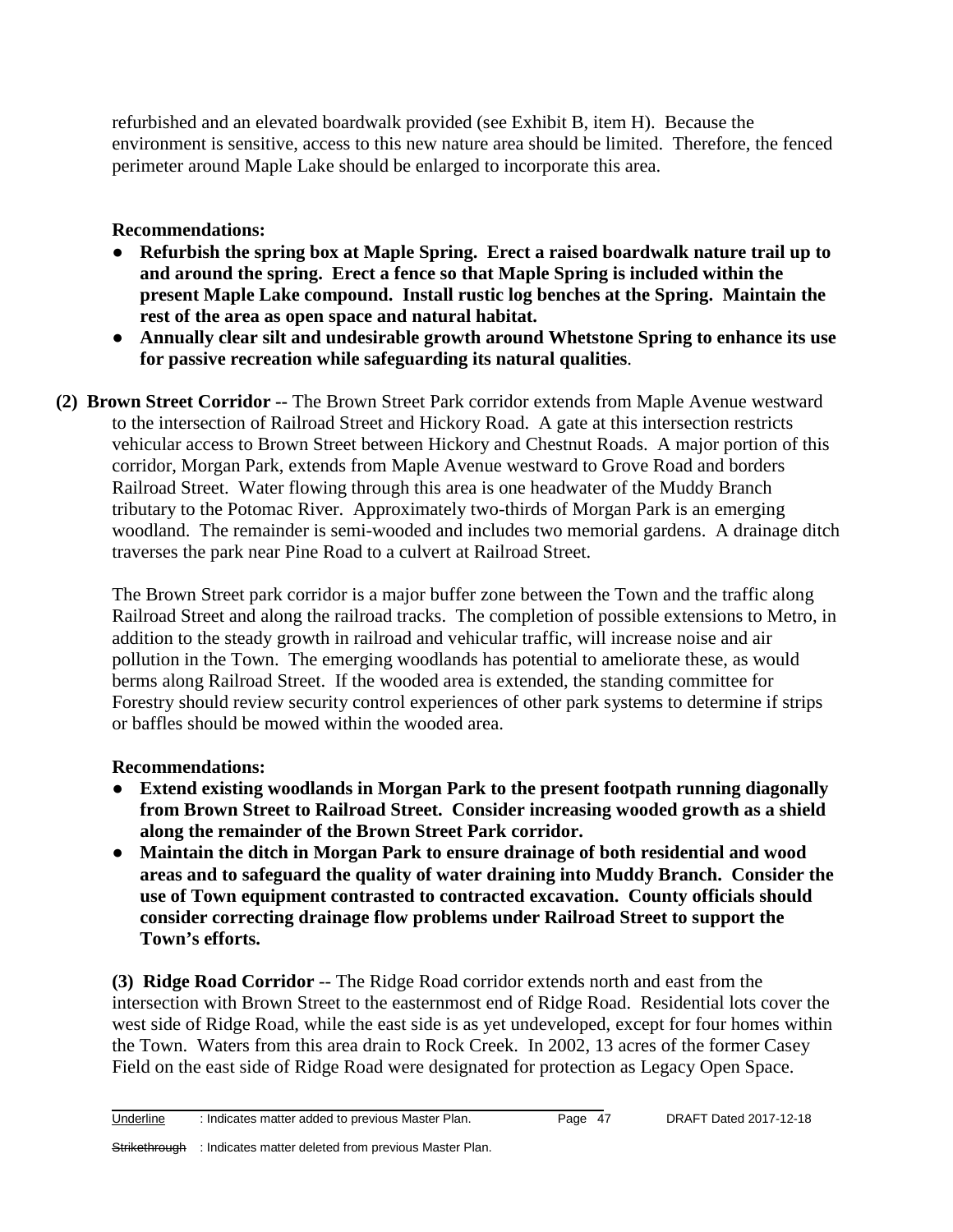The Town's highest priority for the Legacy Open Space portion of Casey Field is that it be preserved as public open space; any development approved for the former Casey Field, must protect the historic character of Washington Grove and the Town's forests, recreational and park facilities, and must be compatible with Washington Grove.

A strip of land on the south side of the easternmost portion of Ridge Road is owned by the Town, and east of that a 15-foot wide wooded buffer and an intermittently wooded drainage bed are proposed to buffer the new housing development.

#### **Recommendations:**

- **Protect the a portion of the former Casey Field on the east side of Ridge Road via permanent inclusion in the Legacy Open Space program under County control, or via Town control, to help maintain water quality of headwaters for Rock Creek and for passive recreation needs as the greater Shady Grove area becomes fully developed.**
- **Negotiate with Montgomery County, the Maryland-National Capital Park and Planning Commission, and the developers of Piedmont Crossing to establish a significant diverse wooded buffer zone along the southern side of the easternmost portion of Ridge Road rightofway to help mitigate the sight and noise impacts. Utilities for all new development should be underground and planned for as the buffer zone is planted.**
- **Collaborate with developers of the Piedmont Crossing community to explore finding and relocating box turtles impacted by the development.**
- **Protect the easternmost portion of Ridge Road and the Town-owned strip of land on the south side of that portion by delineating and maintaining that strip as a wooded barrier and buffer.**

**(4) The Emmons Property** – In 1994, the Town purchased the Emmons property, about 1/3 acre along the east side of the fourhundred block of Grove Road, for the purpose of establishing a continuous line of Town owned open space from the ball field to the Town's northern border and to control and direct the future use of the land, in keeping with the 1975 Master Plan (see map). Only one small parcel along Grove Road still remains privately owned. Town ownership of the Emmons property now precludes private development, a potential prospect that Grove residents wanted to prevent, and allows its incorporation into the planning and management of the Woodward Park / East Woods tract.

The parcel has remained fallow for decades and as a result of being unused and not maintained by its owners, has become overgrown with volunteer trees and shrubs consisting predominately of tulip poplar and locust trees and wild rose bushes. No trees of significant stature grow on the property except for a large oak at the eastern edge. Additionally, the rear of the property near the woods walkway is very wet each spring and after long wet periods. Remnants of a previous garden are evident, predominantly in the spring when many bulb flowers are in bloom. The flowers, however, are losing their ability to thrive because of the uncontrolled undergrowth and the heavy shade.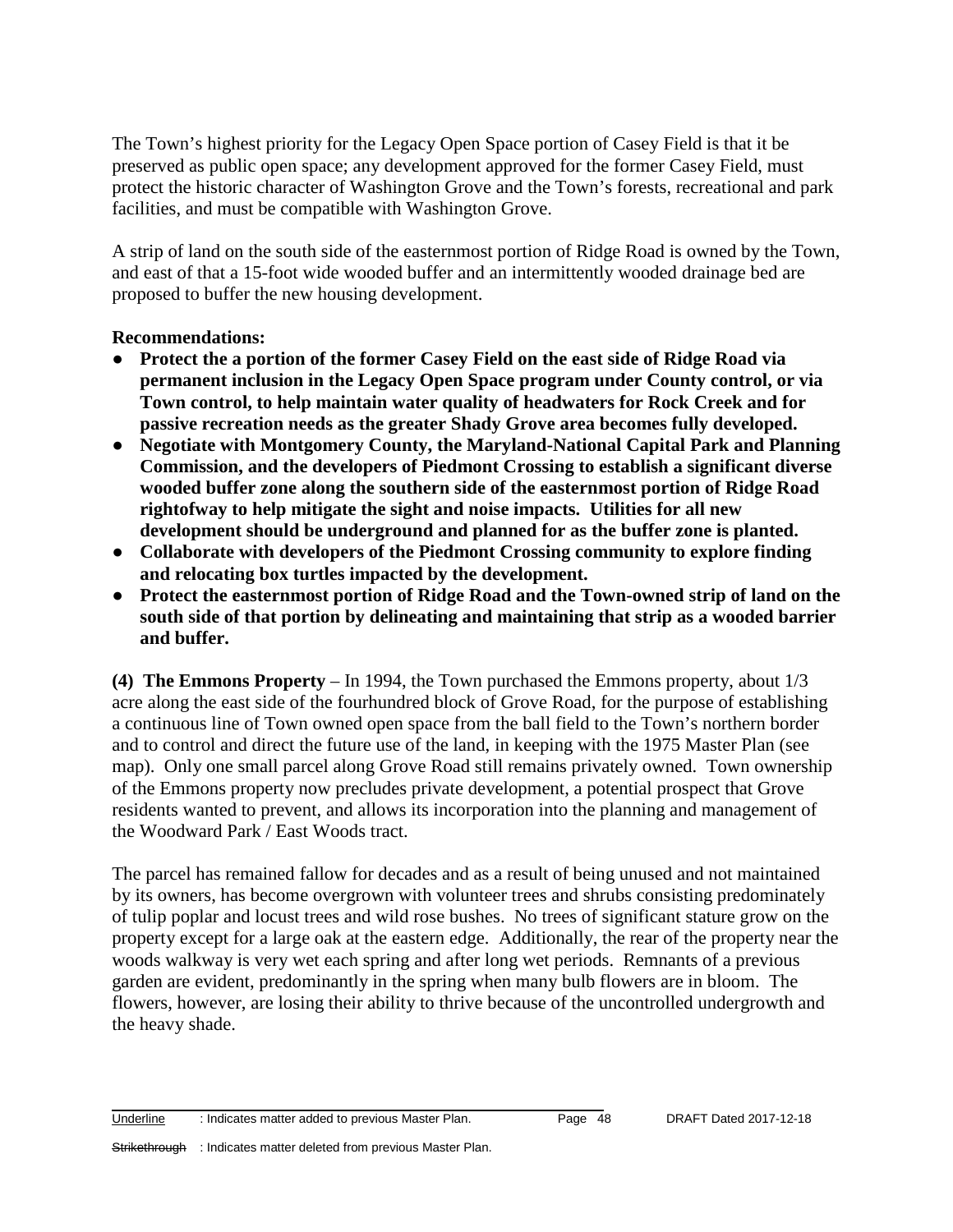Some Town residents remember when the property was a meadow attracting and providing habitat for a variety of song birds, and have suggested that the property should be returned to a similar state. Many Town residents would like to see this area along Grove Road managed as a different environment, not allowed to continue growing haphazardly.

Certainly this and other areas of Washington Grove could be maintained for particular purposes. A more controlled and planned management of this and adjoining tracts along Grove Road would provide opportunity to create a different habitat and support more diversification of species. Any project directed at reclaiming and managing the area, however, would be a major effort. It would require a commitment of Town resources either through volunteer help and/or paid-for services.

#### **Recommendations:**

- **Assess and evaluate the area generally east of Grove Road to the fire lane, and from the wooded area north of the Gazebo extending to the fire lane opposite Dorsey Street. Assessment and documentation should include:**
	- 1. **description of the boundaries to be studied;**
	- 2. **documentation of the current flora and fauna;**
	- 3. **description of other characteristics and the appearance of the land, noting any significant features and problems and changes that might be occurring; and**
	- 4. **evaluation of potential problems, trends, and opportunities for changes and improvements.**
- **Develop a plan for Town consideration to convert a portion or all of the study area to a managed area that would result in a greater diversification of plant and animal life.**
- **Continue to seek ways to secure for public use the last piece of privately-owned property north of the Gazebo on the east side of Grove Road.**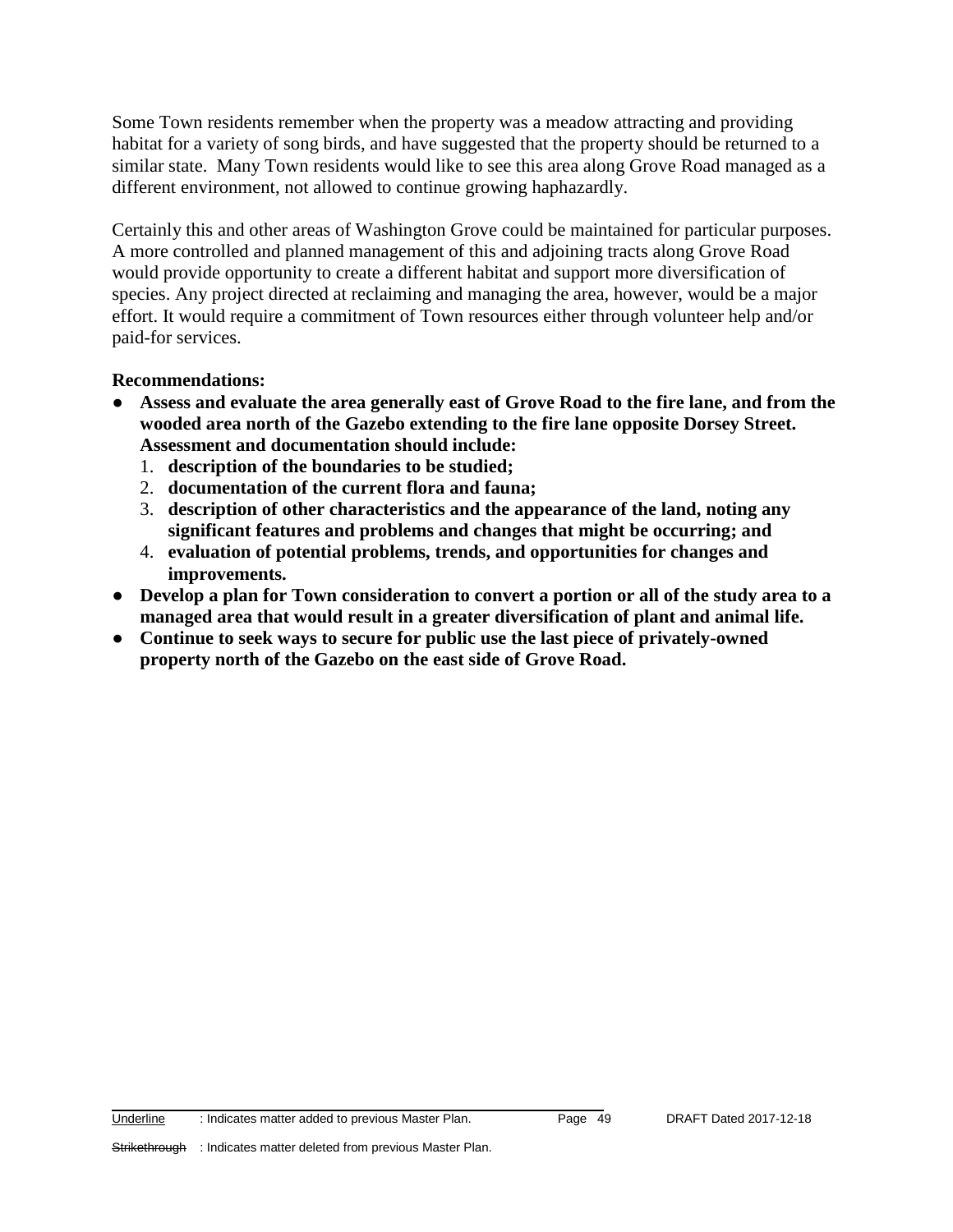# **7. WATER RESOURCES ELEMENT**

The Town of Washington Grove is within the area serviced by the Washington Suburban Sanitary Commission (WSSC). The WSSC was established in 1918, but the concept of a bicounty water/sewer agency was first suggested in 1912 following a strong complaint from the neighboring District of Columbia about the streams within the Nation's Capital being fouled by waste from Montgomery and Prince George's Counties. Over the years, small existing community systems, some run by municipalities like Hyattsville and others privately operated by land companies such as those in Chevy Chase and Edgemoor, were acquired and eventually integrated into the WSSC regional system. Among the early acquisitions were the water systems of Takoma Park (1919), Mount Rainier and Kensington (1922), and Glen Echo (1926). Washington Grove, served in its earliest times by a collection of springs and wells (and honey wagons), approved joining the WSSC system at an annual meeting in 1923, thus initiating a major construction effort that resulted in the first hookups in 1927.

# **7.1 Water Supply System**

With regard to water supply, the Patuxent Plant was the WSSC's principal supply facility during the last half of the 1940s and in the 1950s when rapid post-World War II suburban growth was taking place. During the 1950s, the WSSC pursued the study, design, and construction of what is today its principal water supply facility, the Potomac River Filtration Plant in western Montgomery County. When the first 30 MGD (million gallons per day) stage of the Potomac Plant was opened in 1961, the WSSC was in a position to operate a dual source system, drawing on both the Potomac and Patuxent Rivers. The Potomac Plant was expanded progressively during the 1960s and now has a nominal capacity of 250 MGD with the ability to produce at a rate of 285 MGD for short operational periods.

Further expanding its resources, the WSSC completed construction of the Little Seneca Creek Dam and Reservoir in northwestern Montgomery County in 1985. The Reservoir, containing 4.25 billion gallons of water, is available to supplement flows in the Potomac River during dry periods and serves as a recreational resource along with the other two WSSC reservoirs. The WSSC also has access to water stored in the 30-billion-gallon Jennings Randolph reservoir, located further upstream on the Potomac in Bloomington, Maryland, and operated by the U.S. Army Corps of Engineers. These resources ensure adequate water supply for the Town of Washington Grove for the foreseeable future, including the maximum potential of 54 additional homes from re-development within the current municipal boundaries. (Capacity confirmed via communication from Roland Steiner, WSSC, 24 October 2008.)

However, many homes located along the easternmost portion of Ridge Road still rely upon wells for their water supply. With the proposed development of the former Casey Field, there are concerns regarding impacts on the water table that supports these wells. As part of the development process, plans and funding contingencies have been proposed for the possible extension of the WSSC water lines to serve these homes along Ridge Road within the Town.

There is also significant concern for the condition of the aging water delivery systems within the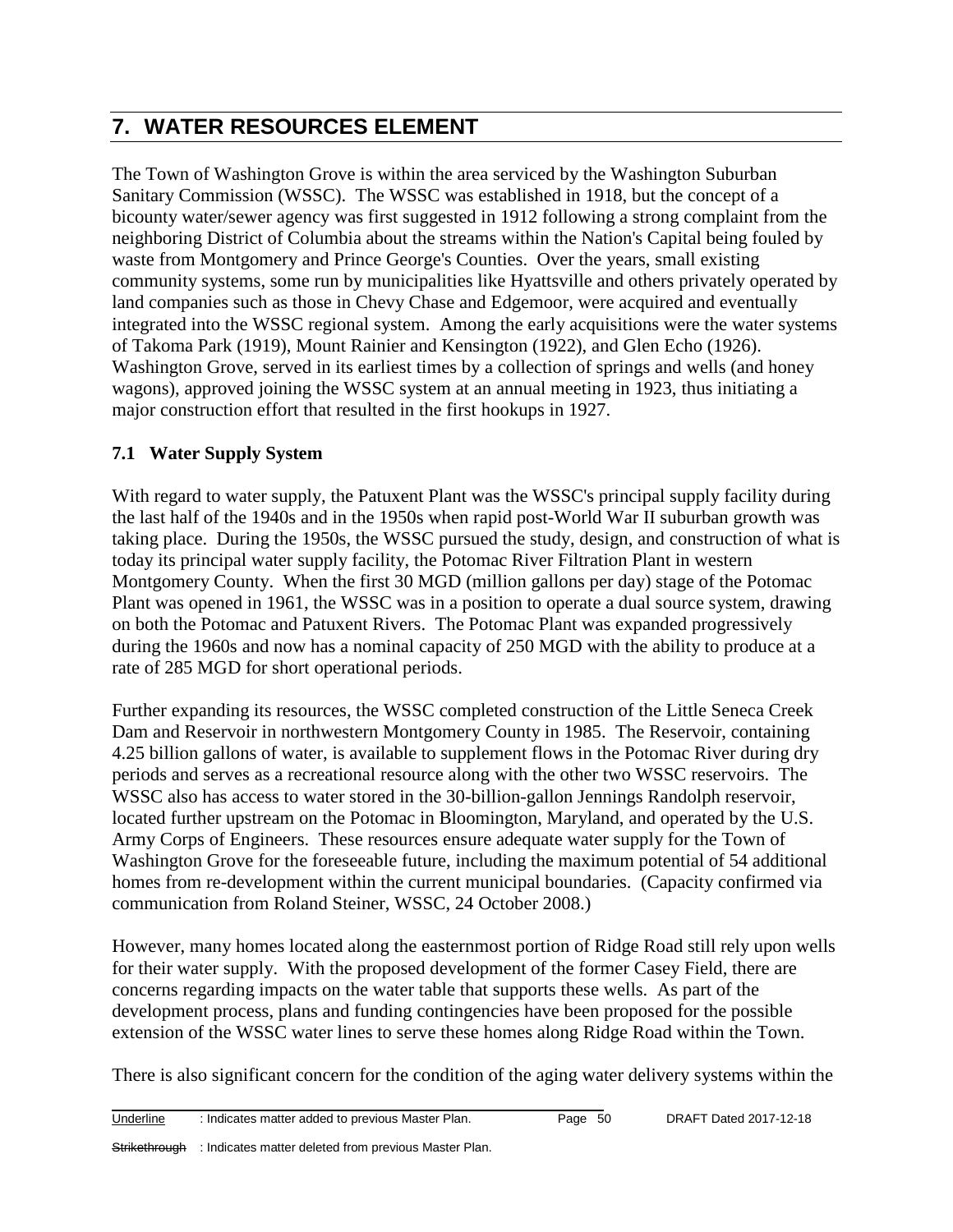Town. The frequency of water line assessments and rehabilitation work has increased, as well as the impacts of such work on public roads, walkways, and parking areas. As noted in the July 2007 WSSC Utility-Wide Master Plan, the renewal of buried assets is WSSC's most immediate challenge, with approximately 85% of the buried water distribution system piping reaching or exceeding its useful life by the year 2020. Considerable Town diligence will continue to be required to ensure that WSSC contractors and crews restore the disturbed areas in an acceptable manner.

#### **Recommendations:**

- **Monitor contingency plans, water assessments, and funding commitments to support extension of WSSC water lines to serve all of Ridge Road.**
- **Coordinate with WSSC representatives to plan ahead, when possible, for water line rehabilitation work; ensure follow up tracking of restoration work needed for both public and private areas disturbed by WSSC pipeline repairs and rehabilitation.**

#### **7.2 Wastewater System**

While the water supply system was being developed, progress was also being made on the regional integration of the wastewater system. The first sewer constructed by the WSSC was installed in 1919 in Riverdale, Prince George's County. The early backbone of the Commission's wastewater system was formed by the acquisition of municipal networks in Hyattsville, Takoma Park, Kensington, Mount Rainier, Chevy Chase and Edgemoor. Direct connections, under agreements with the District of Columbia, were made with the Washington system for the Little Falls, Rock Creek, and some other tributary trunk facilities in the 1930s and 1940s as the WSSC was able to complete connecting lines. Shortly after the end of World War II, negotiations began with the District of Columbia for the joint, Maryland-D.C. development of the Blue Plains Water Pollution Control Plant, which was designated as the regional facility for both Washington, D.C. and the Maryland suburbs. Today, all major trunk sewers in Montgomery County, with the exception of the Great Seneca Sewer Basin, are connected to the regional Blue Plains System, which have a present-day capacity of 370 MGD, of which just under 170 MGD has, by agreement, been allocated to the WSSC.

It was not until the late 1950s and the 1960s that the WSSC began to develop some major new permanent sewage treatment facilities of its own. In the 1970s, the WSSC developed the 5 MGD interim Seneca Treatment Plant in Montgomery County and two lesser facilities with capacities under 1 MGD, the Horsepen Wastewater Treatment Plant near Bowie (no longer in service) and the Damascus Plant in Upper Montgomery County. The Seneca Wastewater Treatment Plant was expanded to 20 MGD in 2003 and is currently being expanded to 26 MGD. In recent years, all plants receiving sewage from the WSSC's wastewater collection system have been equipped with some form of advanced treatment. The WSSC service area is generally ahead of the rest of the nation in the development of facilities which have taken a big step (tertiary treatment) beyond the conventional primary-secondary processing of wastewater. Consequently, it produces an exceptionally high quality of effluent (treated wastewater) at all of its plants.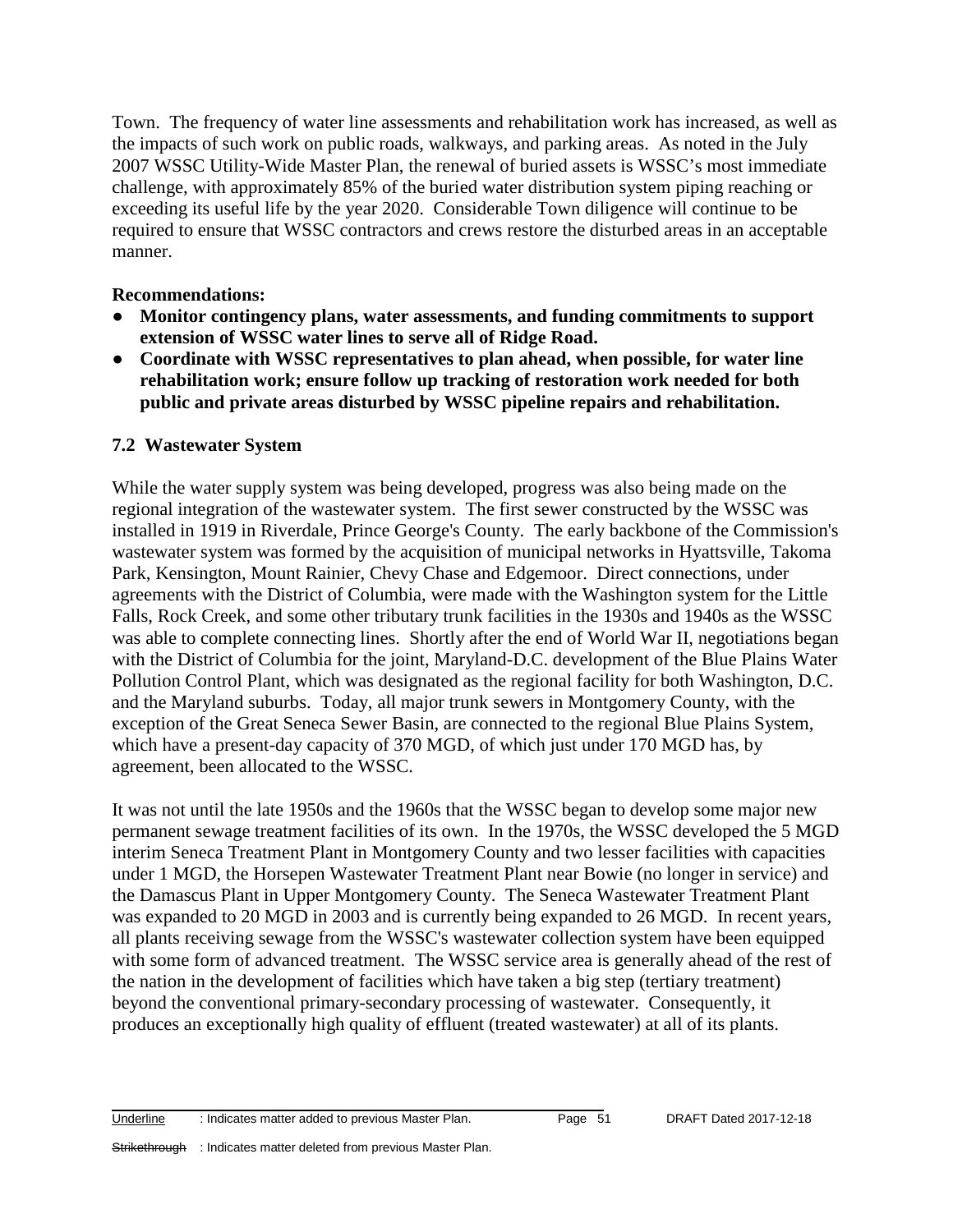The advanced capabilities of these WSSC facilities, and the associated programmed expansions as documented in the WSSC Utility-Wide Master Plan, will ensure adequate sewerage treatment capacity for the Town of Washington Grove for the foreseeable future, including the maximum potential of 54 additional homes from re-development within the current municipal boundaries. (Capacity confirmed via communication from Roland Steiner, WSSC, 24 October 2008.) With regard to the possibility of annexing parcels for low intensity industrial/research uses, any water supply and local wasterwater collection system capacity issues would be identified and addressed during the preliminary planning process and under WSSC's Development Services Process.

With the connection of the last home on McCauley Street to a WSSC sewer in 2007, the only homes in Washington Grove still using septic systems for waste disposal are among the properties along Ridge Road that were annexed into Town in 2000. The Town's Building Permit Regulations require that every plan for the erection of a new building must show suitable provisions for connection to the WSSC wastewater system.

# **7.3 Stormwater Management and Pollution Reduction**

In its years of operation, the WSSC has taken on other responsibilities as well, such as the promulgation and enforcement of plumbing regulations (licensing and inspection) in suburban Maryland, and the development and maintenance of storm drainage facilities within its boundaries. In the late 1960s, Montgomery County assumed responsibility from WSSC for storm drain facilities within its boundaries. But Washington Grove was established as a planned community, where the practical art of stormwater management was best tested in the presence of the water itself. Early experience as a campground led to placing tents and cottages (and ultimately home sites) on the higher elevations within Washington Grove, with ongoing community investment in stormwater management. Today, the Town has a network of almost a mile of installed and maintained storm drain pipes and channels, more than half being grass swales and open ditches that allow for absorption. These drainage pipes and channels convey the Town's stormwater runoff to the Town's East Woods and West Woods, historically located and preserved to absorb the stormwater.

The topography of Washington Grove provides a structure for analysis of the pollution associated with stormwater runoff. The Town is located at a high point between watersheds with all drainage from Town leading ultimately to the Potomac River via three distinct paths. Within Town, each of these paths includes Town-owned properties that absorb and initially filter the runoff.

**1. Morgan Park/Oakmont Park/Muddy Branch** – A number of years ago, the Town undertook an aggressive multi-species planting effort within the parkland between Brown Street and Railroad Street to jumpstart re-growth of woodlands in this former mowed portion of Morgan Park. Besides establishing a visual and noise buffer, the re-growth has successfully increased absorption of runoff from Brown Street and adjacent private properties. However, once the stormwater runoff leaves Morgan Park, there are significant hindrances to stormwater flow that need attention, all within County jurisdiction. First is the drainpipe under Countymaintained Railroad Street—this needs to be replaced and lowered about 6 inches. Next is the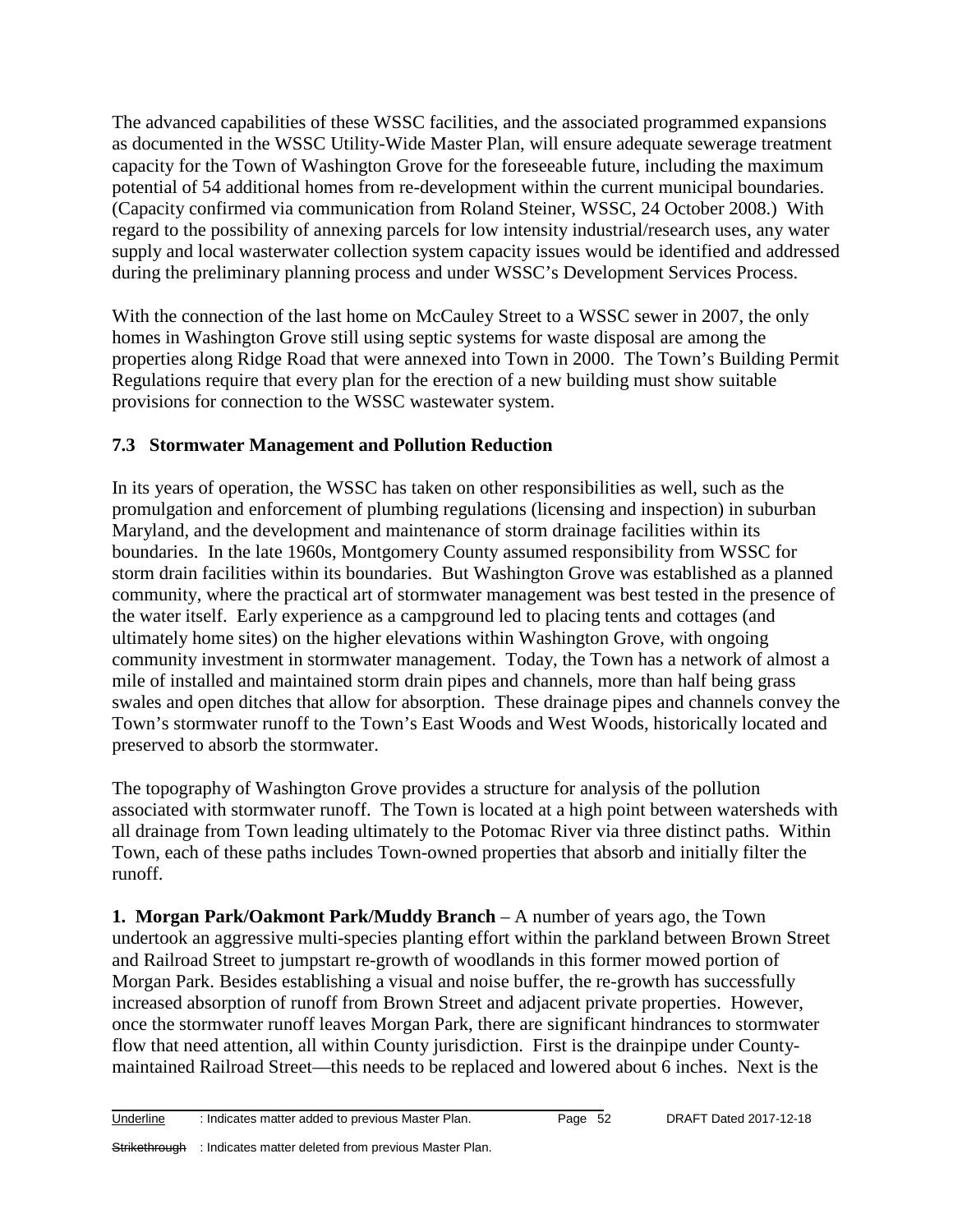larger drainpipe under the railroad tracks—where accumulated gravel and silt have filled about half of the pipe's diameter. Next, stormwater flow through the drainpipe under Oakmont Avenue and into County-owned Oakmont Park is hindered by the excessive accumulation of wood chips. These wood chips, dumped in the last decade in Oakmont Park by trucks of the Asplundh Corporation, have inhibited water flow and killed trees and other vegetation that should be helping to absorb and filter the runoff. Some cleanup of these drainpipes has been done over the years by Town volunteers, but much more work is needed by the County to restore flow capacity and filtering of this stormwater that drains into Muddy Branch.

**2. East Woods/Mill Creek/Rock Creek** – Some of the most historic stormwater drainpipes convey runoff from The Circle into the East Woods, where almost all runoff is absorbed within this property of more than 40 acres. Originally laid out with walkways and waterlines, the East Woods is preserved and enjoyed as a Forest Preserve of mature trees, with renewed efforts to enhance the trails with pedestrian bridges over the wandering swales and wetter areas. There is also a renewed focus on controlling invasive species within the East Woods to help ensure that trees and other vegetation continues to thrive. While excessive runoff from the East Woods would conceptually flow towards Rock Creek, little runoff leaves the East Woods and thus there is effectively no pollution contribution from this path.

**3. West Woods/Whetstone Run/Great Seneca Creek** -- The greatest stormwater challenges come not from within Town, but from properties outside the Town boundaries that have been allowed by the County to dump their stormwater into the West Woods. The tremendous outflows of stormwater (and trash) from Towne Crest and the surrounding County jurisdiction have plagued the West Woods with significant erosion, tree damage, and trash accumulation. The Town and the County have renewed their collaboration to improve management of this intrusive flow from adjacent properties and to conduct remedial restoration for natural streambeds suffering from the erosion. The County's contractor installed a 2-level catchment basin to lessen the velocity of the runoff and catch trash in basins accessible from the Towne Crest parking area for trash removal. Boy Scouts, Town volunteers, and young residents of Towne Crest tackled erosion areas and trash removal within the West Woods. While some of the stormwater leaving the Town via Whetstone Run originates from springs within the West Woods, the greatest threat to Whetstone Run is from sediment and trash-related pollution associated with this Towne Crest influx. Increased community awareness will assist, as will continued collaboration with County experts, and more frequent volunteer efforts to remove accumulated trash.

In 2006, the Federal Emergency Management Agency (FEMA) completed a Flood Insurance Study of Montgomery County, Maryland, and incorporated areas. This study revises and supersedes previous Flood Insurance Study reports and/or Flood Insurance Rate Maps for these areas including Washington Grove. This study developed flood risk data to be used to establish actuarial flood insurance rates. The information is also to be used by local governments to update floodplain regulations and to promote sound land use and floodplain development. This study concluded that Washington Grove is among the incorporated areas of Montgomery County that are non-floodprone.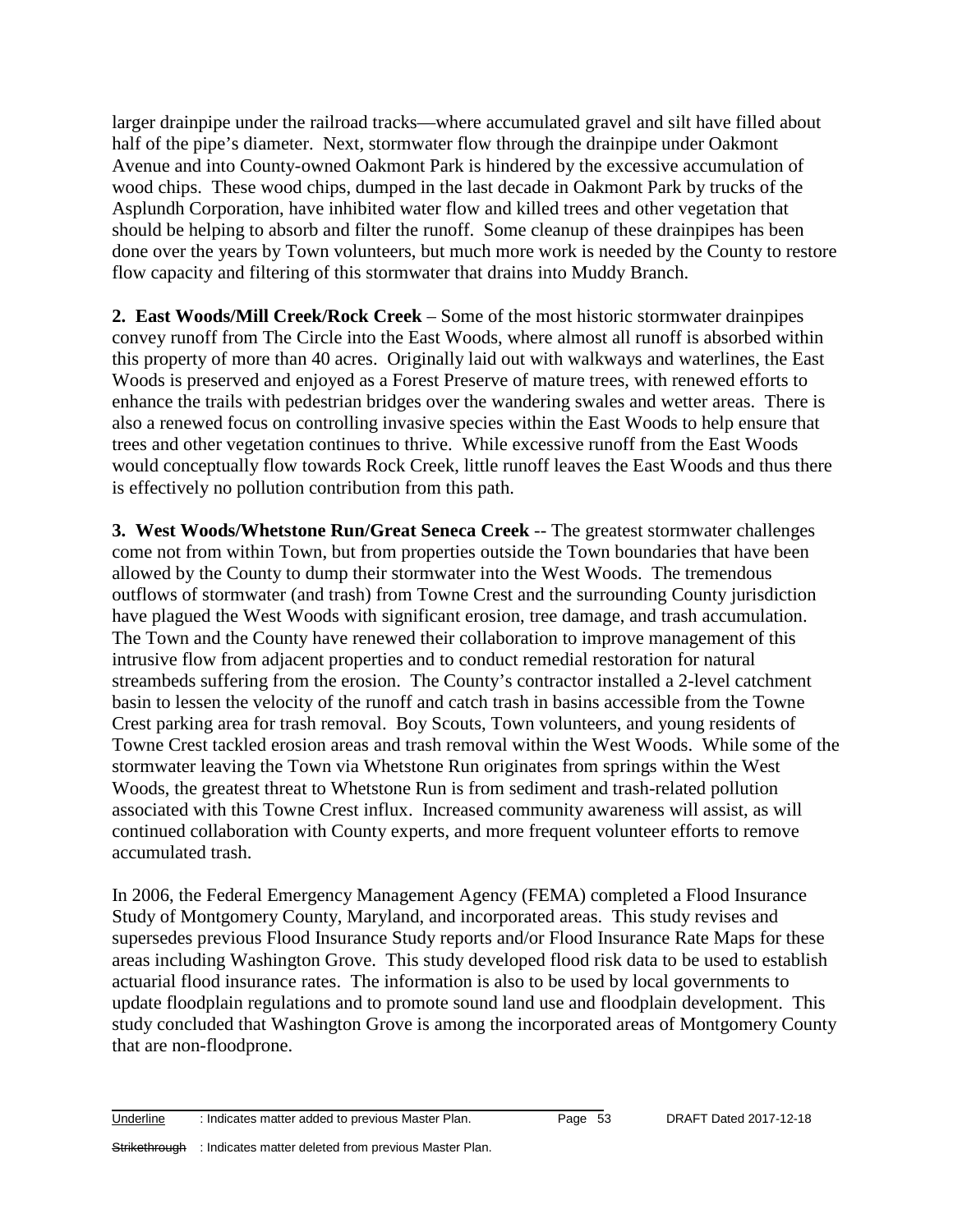**Recommendations:**

- **Continue seasonal removal of leaves and debris from drainage swales.**
- **Conduct periodic inspections of swales and critical drainage points, with additional inspections particularly prior to predicted heavy rainfall.**
- **Convert paved swales to grassy swales, where practical and with due consideration of possible impacts on basements of adjacent homes, to promote natural filtering.**
- **Work with County to increase stormwater flow capacity under Railroad Street and the railroad tracks to improve drainage for Morgan Park.**
- **Monitor effectiveness of recently installed stormwater catch basin intended to slow the heavy flow of stormwater and waterborne debris entering the Town's West Woods from the neighboring apartment development under County jurisdiction.**
- **Schedule periodic trash collections in West Woods to remove debris along borders and from improved stormwater catch basin on the Town's northern boundary; coordinate efforts to include volunteers from Town and the apartment development.**
- **Continue to consult with experts in streambed restoration to develop and implement restoration in the West Woods necessitated by years of excessive stormwater flows resulting from Countyapproved development; evaluate lessons learned by other jurisdictions; implement and enhance streamflow controls using downed wood and other heavy natural materials.**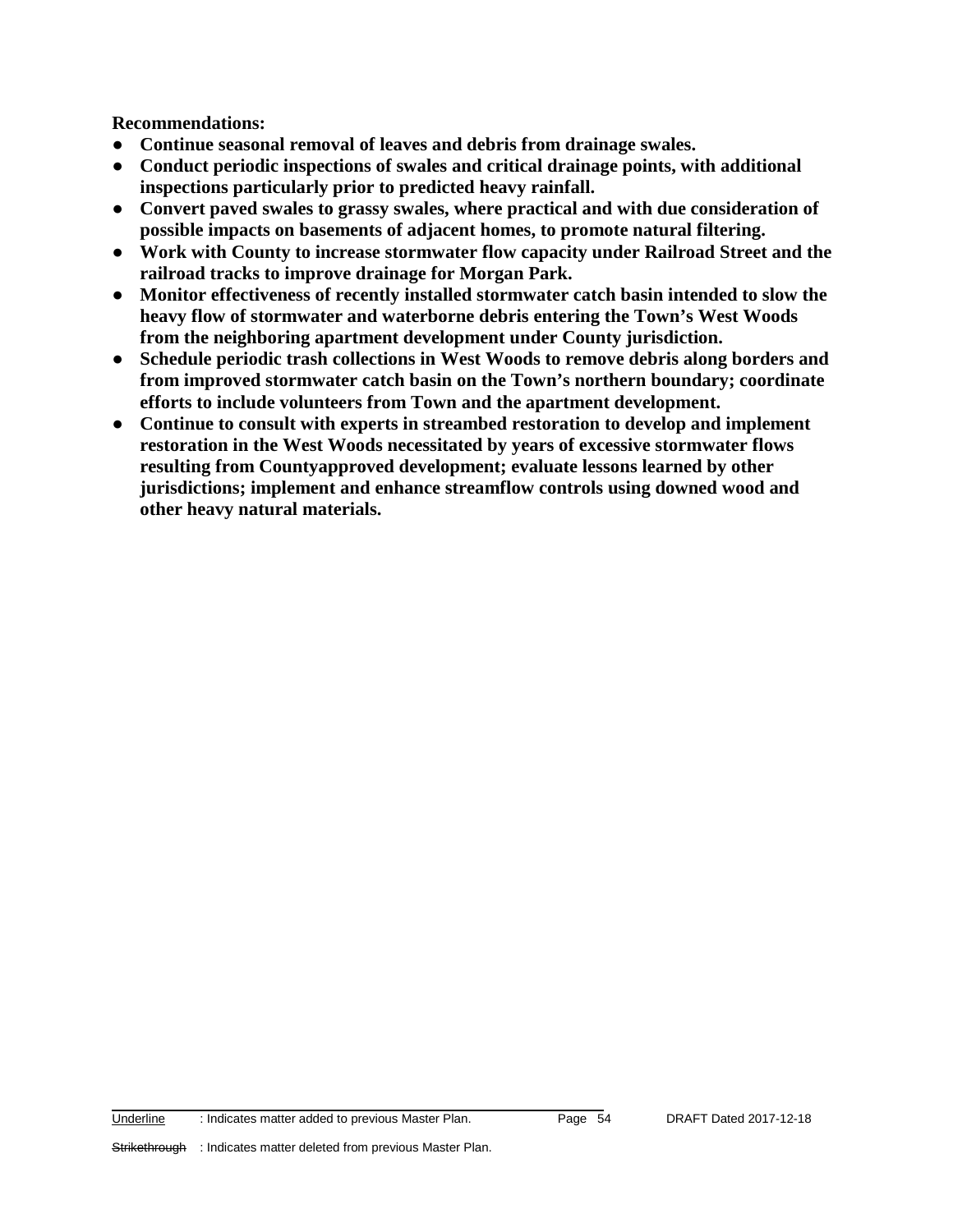# **8. COMMERCIAL CORNER**

The Town of Washington Grove is essentially residential in nature. In its early days, the Town was separated from adjoining communities by open space. At that time, there was some need to have easy access to food and supplies, and a small general store filled these needs. In addition, the Town's postal needs have been provided over the years by a local post office rather than home mail deliveries. Through much of its history, the Town has had a single local commercial zone of approximately 40,000 square feet at the southwest corner of the Town known as the commercial corner.

The Town's residents continue to need and want a local post office which functions as one of the focal points for the community. The postal facility now housed in the commercial zone well serves that need. For many years, Town residents have had access to an ever-increasing number of commercial centers outside the Town where they can fill their commercial needs. Businesses at the commercial corner, therefore, have become less critical for meeting the needs of Town residents. This change in importance of the commercial corner to Town residents calls for new thinking on the relationship of the corner to the Town.

In the past decade, the Town has attempted to address, through ordinance revisions and discussions with the property's owners, the commercial needs of Town residents regarding the types of businesses housed at the corner, and improvements to the physical environment of the commercial corner. Although progress has been made, the corner continues to require significant attention of the Town Council and Planning Commission in monitoring and intervening to improve the relationship between the commercially zoned property and the Town's primarily residential character.

As a major gateway to Washington Grove, the commercial corner and businesses adjacent to the corner across Railroad Street and Washington Grove Lane do not positively project the vision of a predominantly residential "Town Within A Forest" of quiet, sylvan beauty and charm. Any effort to improve the commercial corner will ideally include the entire gateway, including the adjacent business areas. While the Town's ability to influence or control commercial development outside its borders is limited, the Town can have significant influence and control within its borders.

# **8.1 Long-term Vision for Commercial Corner**

The Town should move in the coming years to develop and implement a plan for improvements at the commercial corner that will be more compatible with the sylvan beauty and quiet residential nature of the Town. The overarching goals should be to create an environment inside and around the commercial corner that will result in increased green space, more pedestrianfriendly walkways, automotive-friendly roads, and building façades that better reflect the residential nature of the Town.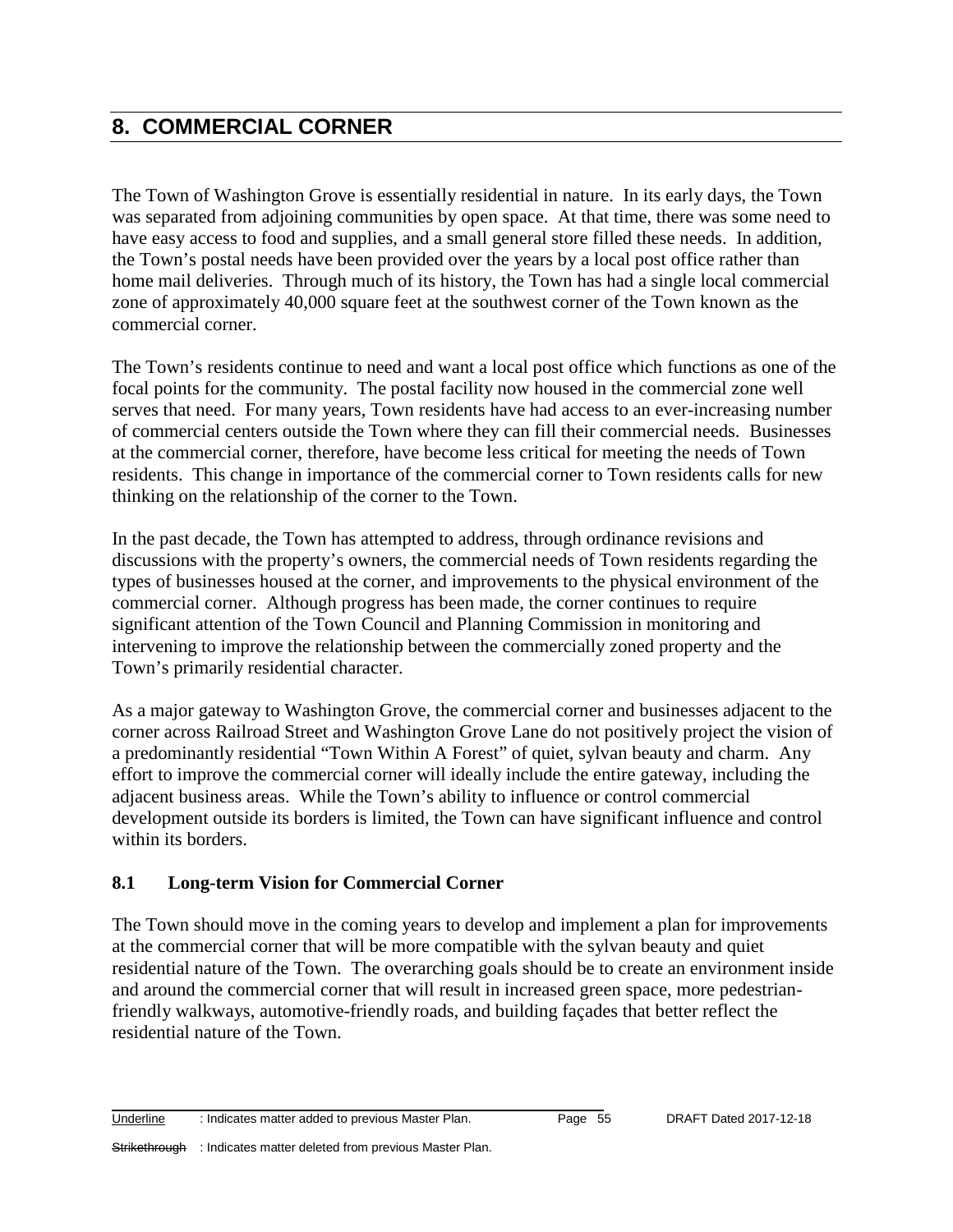The commercial corner exists in an area that has potential impacts from ongoing outside stresses, such as plans by the Montgomery County Department of Transportation for the future of the Humpback Bridge, potential developments in areas adjacent to the Town, possible changes in Washington Grove Lane, and the potential impact of the Inter-County Connector on surrounding roads. Areas that must be monitored include changes in roads or road patterns in the area, zoning issues in Gaithersburg that may impact the commercial corner, annexation issues in properties adjacent to the Town and Gaithersburg, and the development of strategies to address issues proposed by Montgomery County that could potentially impact both municipalities. The Town must be vigilant in staying involved in these issues to monitor their impact on future plans for the commercial corner.

#### **Recommendations:**

- **Develop a future plan for the commercial corner that includes the property within Town limits, the roads and businesses adjacent to the corner, and development and construction plans in the area that may impact the corner, such as the future of the Humpback Bridge.**
- **Focus on development of beneficial relationships with the owner of the commercial corner, as well as proprietors of businesses housed therein.**
- **Institute a more formal relationship, at the level of Town Council, with the City of Gaithersburg, and work with the City to develop and monitor plans for compatible land uses for properties in the vicinity of the commercial corner.**
- **Work with the Montgomery County Department of Transportation and the City of Gaithersburg to redesign the intersection of Railroad Street and Washington Grove Lane in concert with proposed changes to the commercial corner.**

# **8.2 Zoning Issues**

The Zoning Ordinance appropriately provides that the purpose of the local commercial zone is to protect both nearby residences and local retail enterprises. The Zoning Ordinance presently sets out an appropriate mix of permitted and special exception uses that meet this goal. The ordinance should continue to prohibit food preparation uses; these uses produce unacceptable byproducts such as trash, odors, and traffic that make food preparation uses incompatible with nearby residential uses.

The Zoning Ordinance continues to evolve regarding issues related to the commercial corner. While this has been effective to a point, it has not resulted in entirely satisfactory solutions for maintaining a positive relationship between the commercial corner and the Town. It is incumbent that in the next decade the Town revise the ordinances to improve this relationship, with the goal of revisions to benefit both the Town and the owners and proprietors at the corner. The Town should be consistent and vigorous in enforcing applicable Town ordinances to the commercial corner. If the Town will not enforce an ordinance, the ordinance should be reviewed and repeal considered.

A creative approach to help address improvements at the commercial corner is to create a special Tax District for commercial properties, designed to provide a source of funds that in conjunction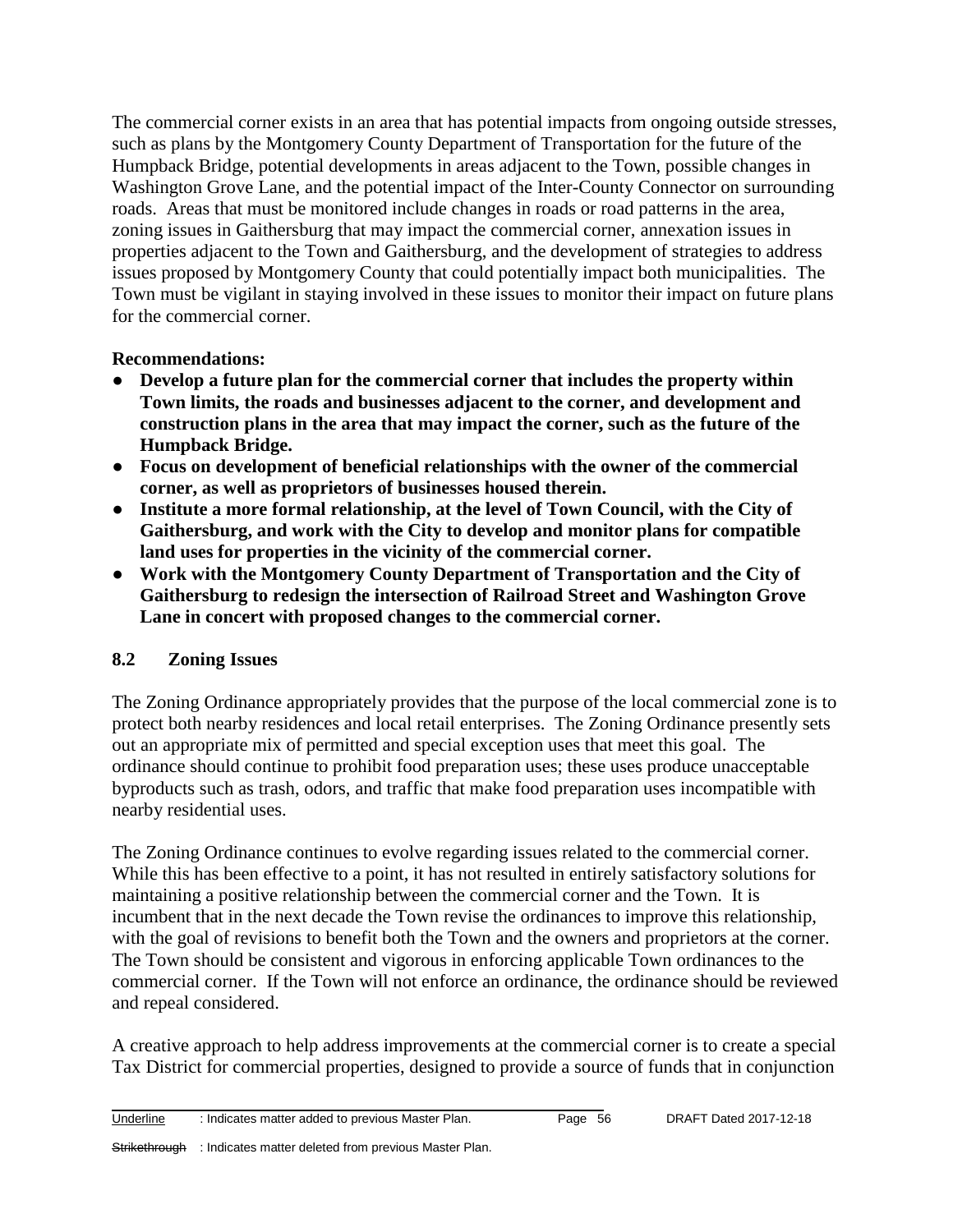with general tax revenues could be used to provide for the establishment of more green space with emphasis on well-maintained gardens, much needed façade improvements to the commercial structures, traffic, and safety improvements. These improvements will reduce the adverse impacts of the commercial corner on adjacent residential.

# **Recommendations:**

- **Regularly review the commercially zoned property for compliance with Town ordinances and tenant agreements, in coordination with the Town attorney.**
- **Involve the code compliance official in issues regarding compliance with Town ordinances at the commercial corner including attention to issues along Hickory Road.**
- **Work with the owner of the commercial corner to ensure compliance with existing ordinances and/or agreements.**
- **Evaluate the extent to which impervious area at the commercial corner could be converted to green space and what sort of façade enhancements would reduce the negative visual impacts of the present commercial structures on adjacent residential uses.**
- **Create a special Tax District for commercial properties to fund, in conjunction with general tax funds, improvements that will reduce the impervious area of the corner, create and maintain more green space improved with appropriate plantings creating a more park/residential setting, improve and maintain the façade of the commercial structures, and improve traffic/pedestrian safety in and around the corner.**

# **8.3 Beautification and Safety Issues**

An inviting commercial area attracts desirable tenants as well as customers and beautification of the commercial corner requires cooperation of the owner and tenants. The Town supports and encourages those permitted uses which motivate the landlord to make improvements to the property, including creation of a special Tax District to encourage visual enhancements.

Beautification of the commercial corner should begin with a focus on the area within Town limits, but should include discussions with adjacent businesses that are not within the Town limits. With the creation and ongoing maintenance of Railroad Park, the Town has begun the process of improving areas adjacent to the commercial corner. An effort should be made to assist businesses adjacent to Railroad Park in making visual improvements along Railroad Street and Washington Grove Lane.

The focus of changes at the commercial corner to improve the visual and safety profile of the corner should begin with the following:

1. The area behind the commercial corner, along Hickory Road, should be altered to eliminate or reduce the existing impervious parking spaces and replaced with green space (for example, raised soil beds for plantings). Improvement of the façade of the commercial structure, especially along Hickory Road and the north side, is important to protect the residential character of the west side of Town.

Underline : Indicates matter added to previous Master Plan. Page 57 DRAFT Dated 2017-12-18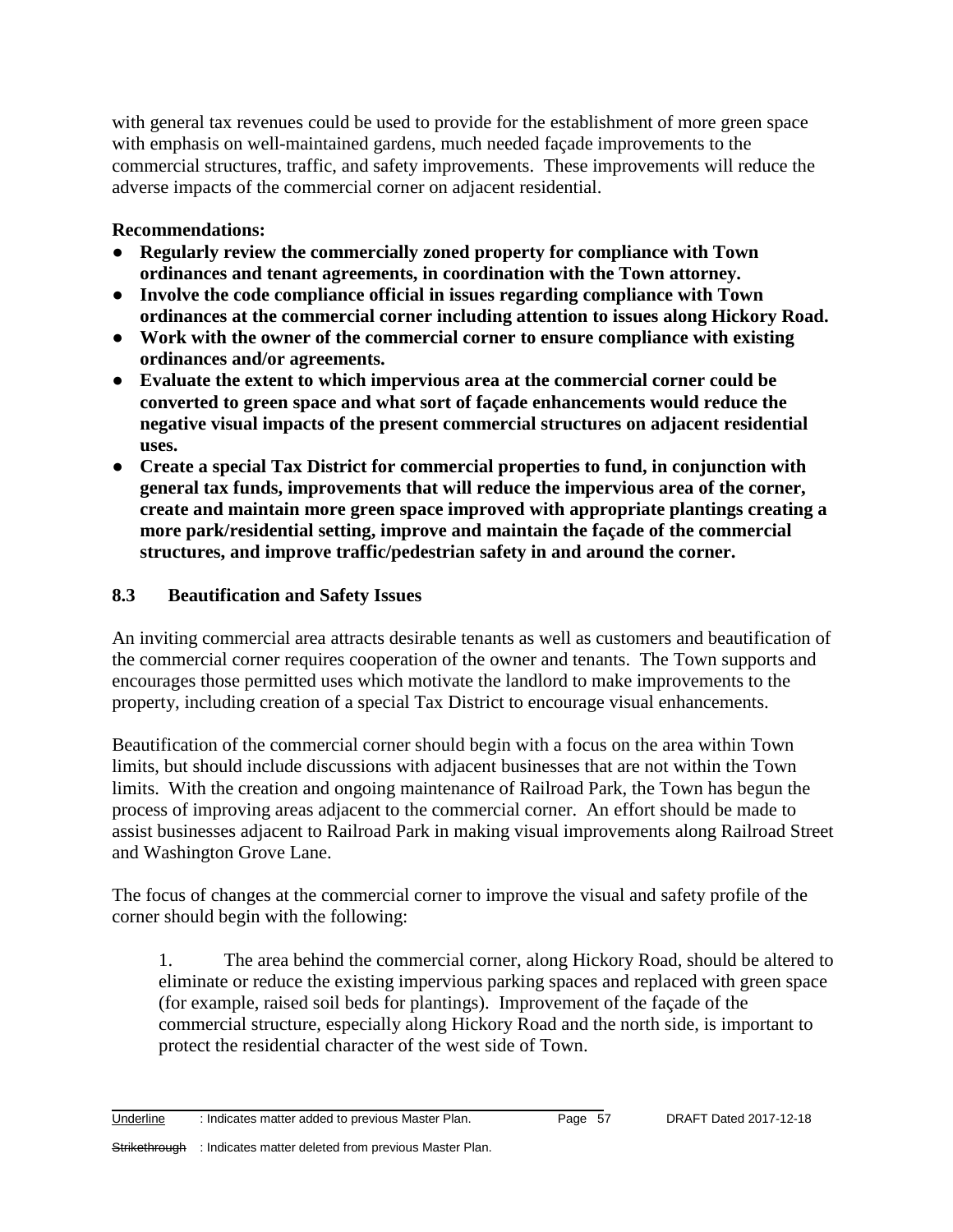2. The front parking area of the commercial corner should be modified by the reduction in parking spaces, added green space, and de-emphasizing the current dumpster site.

3. In the area around the commercial corner, improving safety of pedestrians and automotive traffic will depend on improvements to the traffic patterns at the adjacent stop light. Construction of a traffic circle to replace the stop light or use of a 3-way stop should be investigated. This will alleviate the current safety issues regarding left turns out of the entrance to the commercial corner onto Washington Grove Lane, as well as the dangerous right and left turns out of the entrance onto Railroad Street.

4. The façade of the four buildings should be unified visually and designed more compatibly with near-by residences.

5. Signs throughout the center should have a continuity of design. Maximum safety should be a major pedestrian and traffic sign consideration. Placement of signs regarding pedestrian and automotive traffic should be studied within the scope of larger issues regarding changes to roads abutting the commercial corner.

**Recommendations:** 

- **Work with the owner of the commercial corner to address sight and distance problems that now affect both pedestrian and vehicular traffic along Hickory Road. Work to solve parking alignment issues in the area on Hickory Road and in the front parking area of the commercial corner.**
- **Study if elimination of food preparation business at the commercial corner could allow a smaller dumpster site or its elimination.**
- **Enforce existing ordinances and review them for potential changes within a special Tax District for beautification strategies to be applied to the commercial corner.**
- **Maintain Railroad Park and encourage adjacent business owners to participate in visually enhancing the corner. Establish landscape treatment along Washington Grove Lane to establish a visual/psychological sense that one is entering a community that cares about itself.**
- **Maintain regular contact with the City of Gaithersburg and the Montgomery County Department of Transportation to provide visual enhancements in the area surrounding the commercial corner.**
- **Include the front area of the commercial corner in the Town's regular maintenance schedule, seeking assistance from the County for assistance in the area of the bus stop.**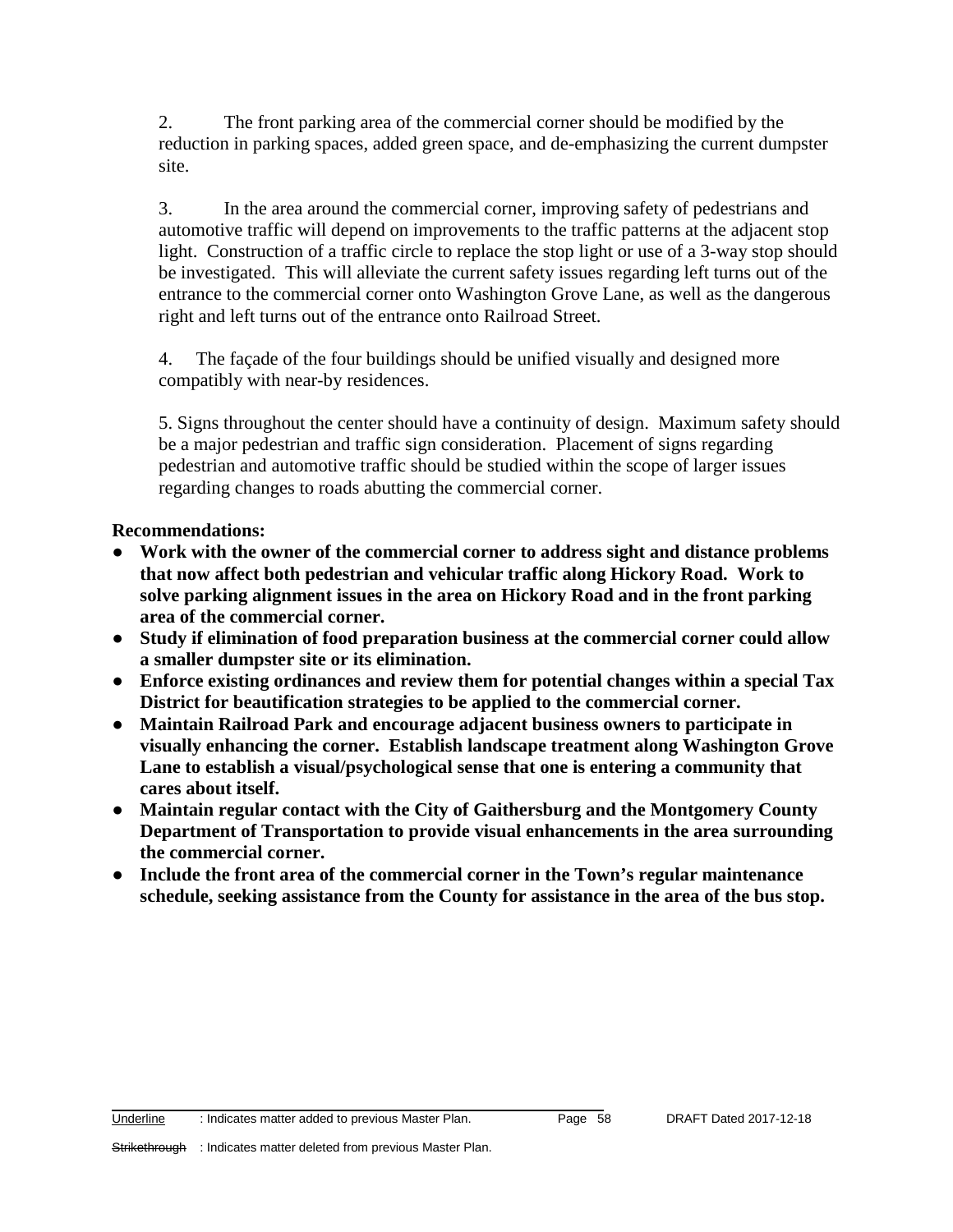# **9. DEVELOPMENT AND PRESERVATION STRATEGIES**

The Town maintains both its economic and historic vitality because its structures and setting retain and amplify the overall sense of place that placed it on the National and State Registers of Historic Places. Its commonwealth and way of life depend on retaining the character-defining elements of its structures and setting while encouraging appropriate augmentation to its built environment.

# **9.1 Infill Development and Re-development**

Although most of the Town's privately-owned parcels are already developed, the analysis provided in Section 2.1 demonstrates the capacity for further internal growth is significant. Section 2.1 deals with the adequacy of the infrastructure in the face of two types of possible internal growth. The challenges to preservation from both potential infill development and redevelopment are highlighted.

The first type of development essentially retains the current placement of existing homes and subdivides lots only on that basis. This infill development can potentially increase the number of residential houses by 36 units. This would represent additional growth of more than 15%. The second type of potential development for growth is substantially greater using a re-development scenario. When taking into account the possibility for demolition of existing homes and then resubdividing the lots to maximize the number of allowed units, the number of homes could increase by up to 54 units. This would represent growth of 25% above the current size. Either of these two scenarios would significantly impact the Town's character.

The threat of this occurring may not be immediate or imminent, but many older neighborhoods in the County today are struggling to retain their original character in the face of the pressure of increasing land values and the resulting spread of mansionization. Washington Grove is not immune. It faces the same pressures driven by the vanishing space available for new development. The attractiveness of infill and re-development will only increase as development in the surrounding sectors that is already planned or approved becomes reality. This indicates a need to re-examine Town ordinances and to explore a wide range of alternatives to assure further infill and re-development is compatible with the historic character of the Town.

The Town has chosen what some might characterize "a live and let live" attitude when it comes to placing limits on the kinds of buildings that are erected within its borders. The Zoning Ordinance regulates lot area and width, building coverage, set backs and height only. There are manifold and complex reasons for this. Many are compelling and are historically rooted in longstanding traditions, such as reliance on the strong sense of volunteerism within the community, and have served the Town well. Any action taken to promote or enhance preservation must balance public and private needs. Any action must reflect the individualistic attitude of Town residents and recognize the need to accommodate older structures to contemporary standards and modern amenities.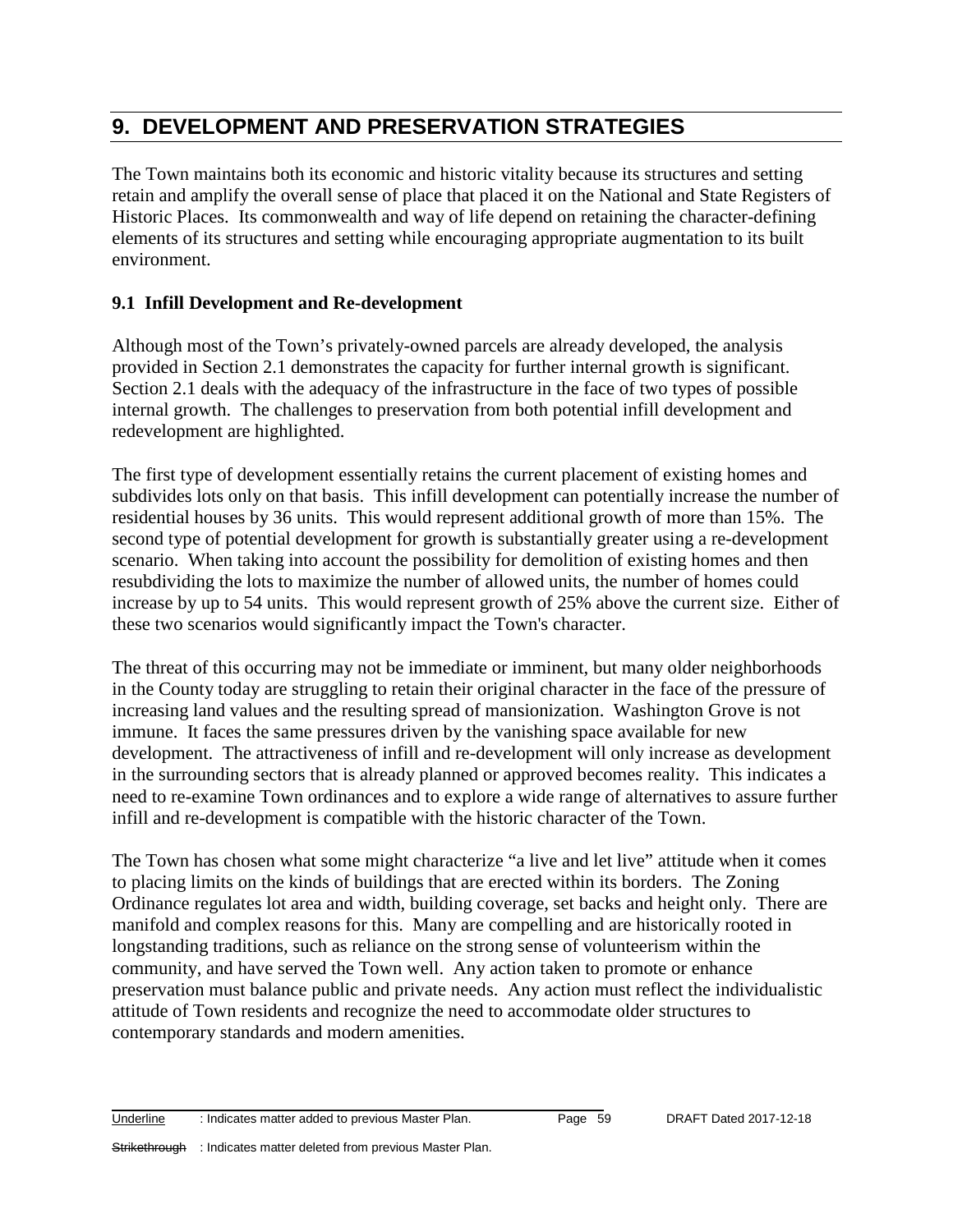## **9.2 Historic Character**

This quality that strongly binds the Town together is best described in the document that nominated it for inclusion on the National Register:

"*Washington Grove is an incomparable town – unique in its roots, in its initial land use plan, in the design of its dwellings, in its determination to retain more land in a natural state as forests and parks than developed property, and in the character of its history."*

In November 2001, the Town established a Historic Preservation Commission (HPC) with the task of helping to safeguard the heritage of the Town by encouraging the preservation of the historic nature of the Town and the elements of its cultural, social, economic and architectural history. The HPC reviews and comments on plans and proposals, and all such reviews are advisory only. The HPC also serves as an official archival body of the Town and a resource and clearinghouse for information regarding historic preservation.

The elements identified below combine to produce what is viewed as critical to the preservation of the Town's character.

# **9.3 Overall Layout and Walkways**

The Town's original land plan - encompassing all but the newer portions of the Town - was built upon two spatial forms: 1) the Circle with seven radiating avenues designated as walkways, and 2) a regular grid of alternating roadways and walkways. This common network of maintained but un-paved walkways provides a unique physical organizing element for the community and, as most of the original houses are oriented to face the walkways with a welcoming porch, a social organizing one as well. There are no sidewalks along the vehicular roadways running behind the houses, reinforcing the communal space created by the walkways in front.

As this represents a unique quality that binds the community, it is important to retain and enhance it wherever possible as a character-defining element. While the grid system has not been put in place in the newer annexed areas of Town, it could be pursued in any additional subdivision.

#### **9.4 Structures and Special Venues**

The structures described in Community Facilities (Section 4) constitute the principal components and locations of the Town's common activities that define the sense of place. Each has its unique contributions supporting the setting, legacy and common functional aspects of community character.

In addition to the physical structures are the following venues that enhance interaction with the natural environment:

- Tree Nursery/Arboretum
- Woodward Park, Morgan Park, McGregor Park, Chapel Park, Wade Park, Wadsworth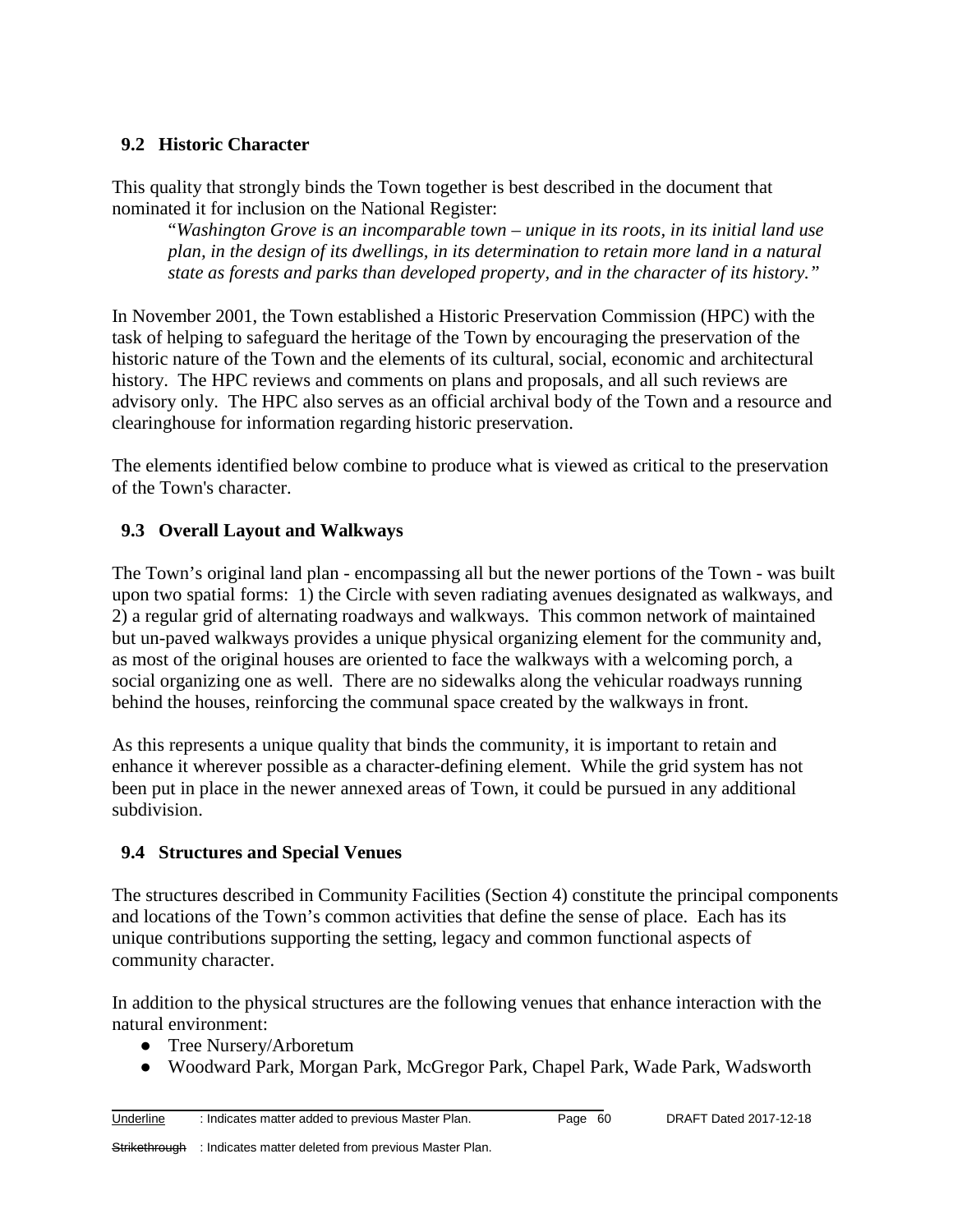Park, Howard Park, Knott Park

- Dedicated benches and the Gazebo
- Maple Spring and Maple Lake
- East and West Woods
- The Circle

Recommended actions for sustaining and enhancing these venues are contained in this and other sections of the Master Plan.

#### **9.5 Scale and Character of Homes**

The National Register of Historic Places Nomination Form outlines elements of the original houses contributing to the unique sense of place which justified the Town's inclusion on the Register. The most important of these elements are the modest scale and compatible character of the houses and their easy integration with the natural landscape.

The first of these, modest scale, is the perceived size of a house or addition in relation to its surroundings, both natural and constructed. Along with actual small size, modest scale can be reinforced by multifaceted roof arrangements, use of porches, separate garages, and other design elements breaking up the mass of the house.

The second, compatibility of character, is the recognition of those common aspects of Grove houses that both contribute to their shared identity and that distinguishes them from other communities. Though dominated by the Early Methodist Cottage Style, it is described more broadly in the Nomination Form as one of "adaptive re-use coupled with eclectic spirit".

The last, integration with the natural environment, is achieved by preserving native trees and plants and accommodating the built environment to them rather than the other way around. This has given rise to the motto "a Town within the forest".

These elements are critical to any effort to retain and enhance the historic character of the Town.

#### **9.6 Neighborhoods**

The Town is composed, as well, of neighborhoods that share common characteristics that in many cases distinguish them from other neighborhoods. These common characteristics can be age, scale, house character, density, shared public elements, or combinations thereof. This eclectic composition is a contributing aspect to the sense of place.

Delineation of neighborhoods is not always clear or easily defined and can be characterized in different ways. The area along Washington Grove Lane and Chestnut Road has a general character distinct from the Circle and its environs, which is different again from the neighborhood bounded by Cherry and Maple Avenues. Many neighborhoods in the Grove have their own charm and intrinsic value and can be appreciated for their distinguishable attributes, yet each has at least some diversity of design.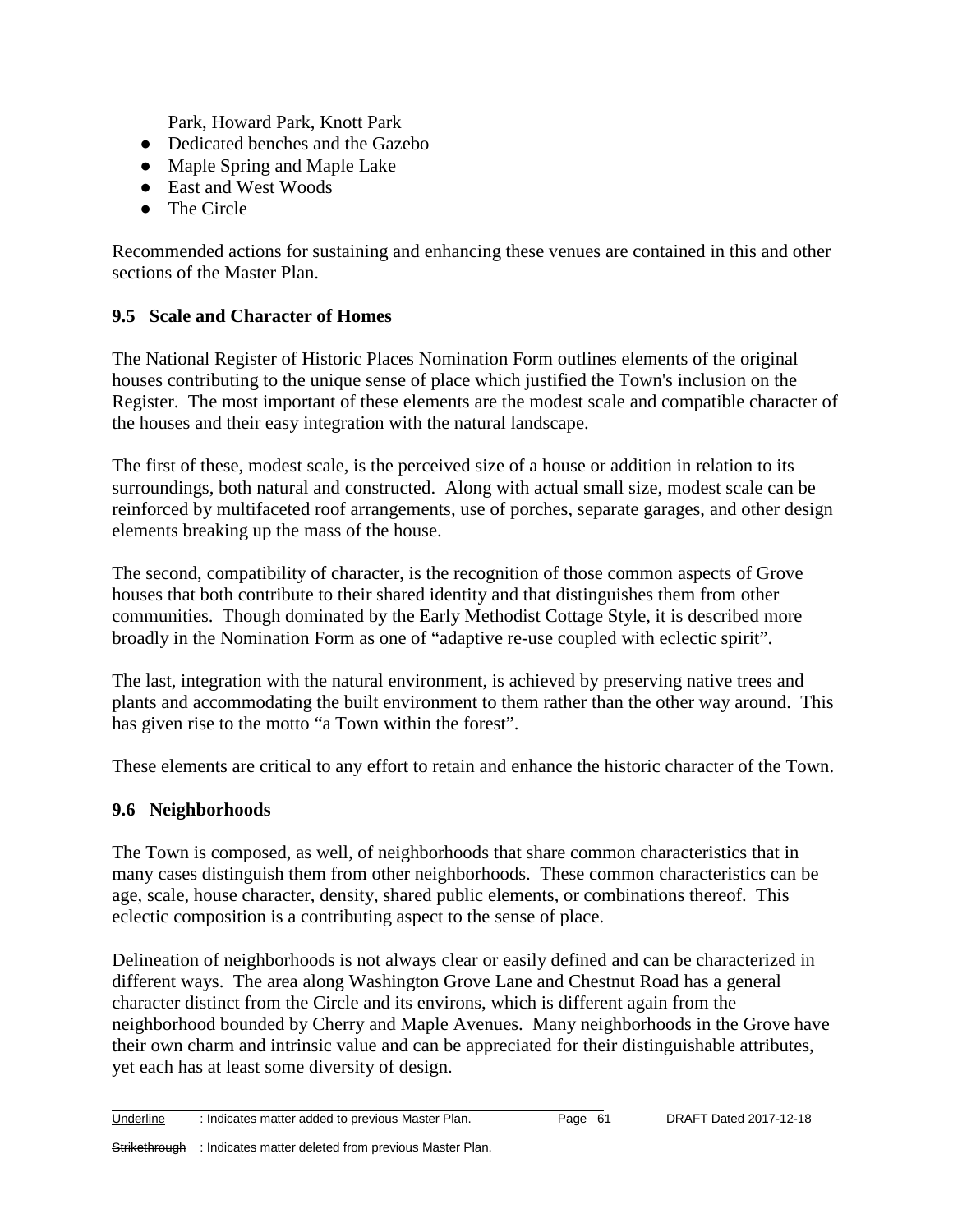## **9.7 Financial Incentives**

Most homes in Washington Grove are located within the registered historic district, and there are financial incentives available to those homeowners. The following outline demonstrates the tax credits that may assist with rehabilitation and restoration.

A. Maryland Historic Rehabilitation Tax Credits

- Provide Maryland income tax credits equal to 20% of the qualified capital costs expended in the rehabilitation of a "certified heritage structure"
- Are available for owner-occupied residential property as well as income producing property
- The rehabilitation expenditure in a 24-month period must be substantial, exceeding \$5,000 for owner-occupied residential property, and the greater of the adjusted basis of the structure or \$5,000 for all other property
- B. Federal Historic Rehabilitation Tax Credits
	- Provide federal income tax credits equal to 20% of the qualified capital costs expended in the rehabilitation of eligible properties
	- Is only available for income producing properties
	- The rehabilitation expenditure in a 24-month period must be substantial, exceeding the greater of the adjusted basis of the structure or \$5,000
	- Must be performed in accordance with the *Secretary of the Interior's Standards for Rehabilitation*

# **9.8 Connections with Neighbors and Viewsheds**

Washington Grove has longstanding historic connections to its neighboring landscape and the associated vistas. Maintaining connections that are mutually beneficial has been a consistent objective of the Town. Oldest amongst these is the tie to the railroad and the string of railroad communities spawned by it. This connected Washington Grove to the City of Washington through daily commuter trips, provided a common focus with the Oakmont neighborhood, and instigated the commercial activity at the corner of Washington Grove Lane and Railroad Street. Oakmont developed a more suburban character of housing, but the layout focused on the Train Station, the original General Store and Post Office (now Hershey's Restaurant), and the Washington Grove Elementary School. The Oakmont viewscape from Town includes a Commercial-Transition zoned parcel, developed and undeveloped residential parcels, Hershey's Restaurant, Oakmont Park, and the Oakmont School, which viewed across the railroad, is of a compatible scale and density.

The Commercial Corner sprang up near one of the few crossing points of the railroad, the Humpback Bridge, and became a transfer point for agricultural goods from wagons to the railroad. The Corner provides an important connection and transition area between the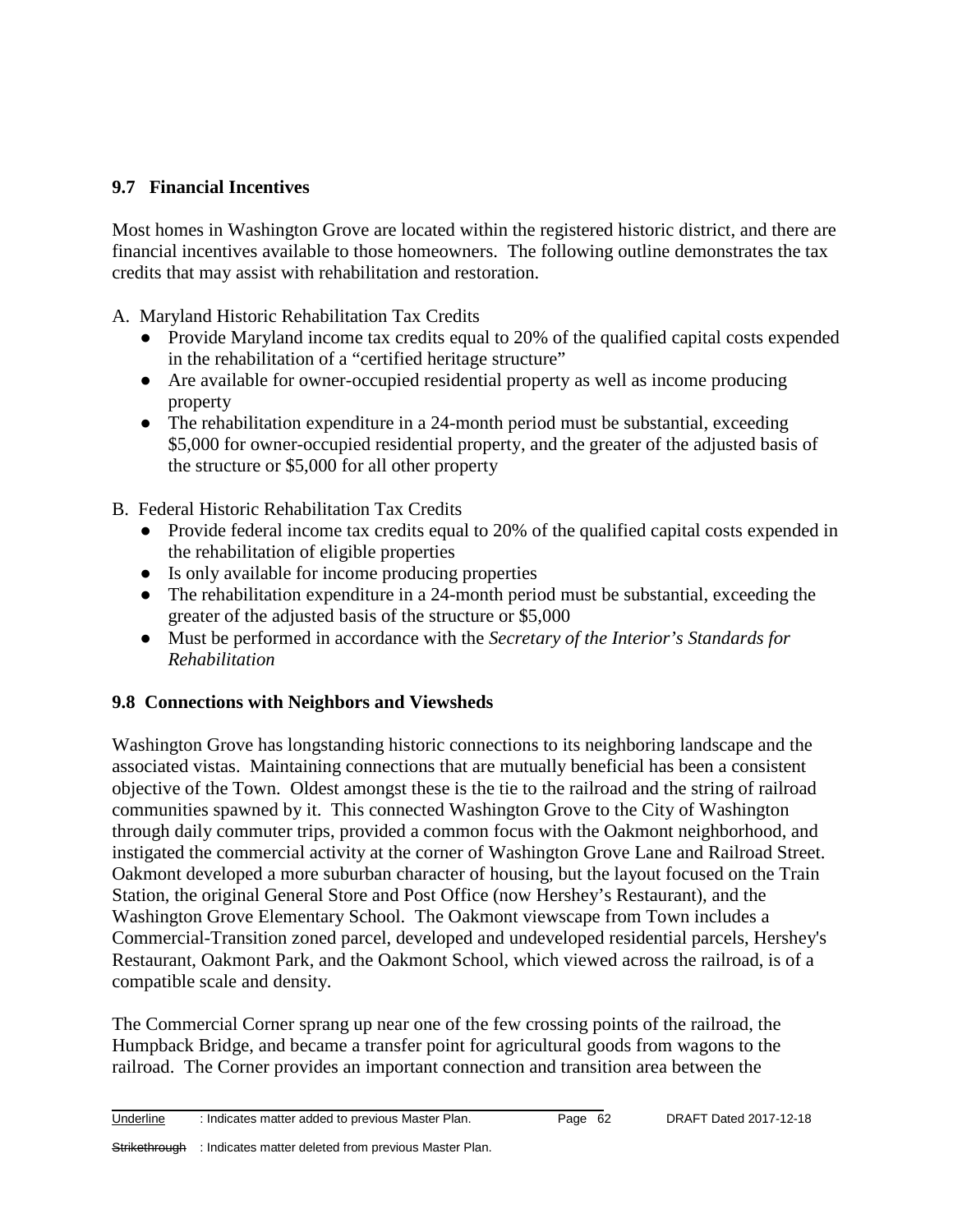residential Town and the commercial East Diamond entrance into Gaithersburg. Gaithersburg historically functioned as the "downtown" destination for purchase of goods and materials for the Washington Grove summer residents. The elements of the agricultural character are retained in the southwest vista with the former silos and feedstore, and the current tractor store. The Amity community presently shares only the frontage onto our forest preserve areas and walking connections, but there are strong historical connections deriving from the parallel development of the African American Emory Grove Community. While the Town's vistas to the more intensively built areas to the northwest and northeast are mostly buffered by the forest preserves, the proximity of the adjacent neighborhoods and the walking connections invite interactions and use of the recreational amenities. The Town is committed to keeping its park facilities available for enjoyment by its neighbors.

The farmland and woods to the southeast of the Town have always afforded the residents a chance to experience the founders' desire to "sojourn" within a rural agrarian environment as an escape from the urban environment of the city. This property is undergoing approval for residential development, but 10 acres of the 'upper field' may be preserved. The proposed dense neighborhood of single-family houses and townhouses is designed to face the houses along Ridge Road across a parallel road and a buffering hedgerow. It is hoped that much of the character of a country road will survive the development. The Town's vista to the southeast is imperiled by the planned InterCounty Connector with its multi-level traffic loops and associated lighting of the roadway, vehicles, signs, and toll facilities.

The last connection is an inappropriate one represented by the industrial yard of Roberts Oxygen, the adjacent multi-use open storage clutter, and the industrially zoned Oakmont strip. This development replaced the original landscape of farms and houses, has no positive connection, and provides a viewshed that is detrimental to the character of the Town.

#### **Recommendations:**

- **In all planning efforts, consideration should be given to sustaining the historic character of the Town as an important attribute and a key aspect of its economic vitality.**
- **Any effort to promote or enhance preservation must do so through a balance between preservation efforts and respect for private property and accommodation of private needs.**
- **Individuality of design contributes to the eclectic composition of the Town and should be encouraged.**
- **To counter the trend towards mansionization, a re-examination the Town's ordinances is underway, including a proposal to realign building coverage standards to help assure that further infill, redevelopment, subdivisions, and re-subdivisions are compatible with the character of the Town.**
- **Historic preservation efforts should feature educational initiatives that expand public awareness and build on the Town's rich history and the appreciation of that history by residents.**
- **The Historic Preservation Commission should expand its role to collect and disseminate relevant historic information, to promote the appropriate storage, display, and**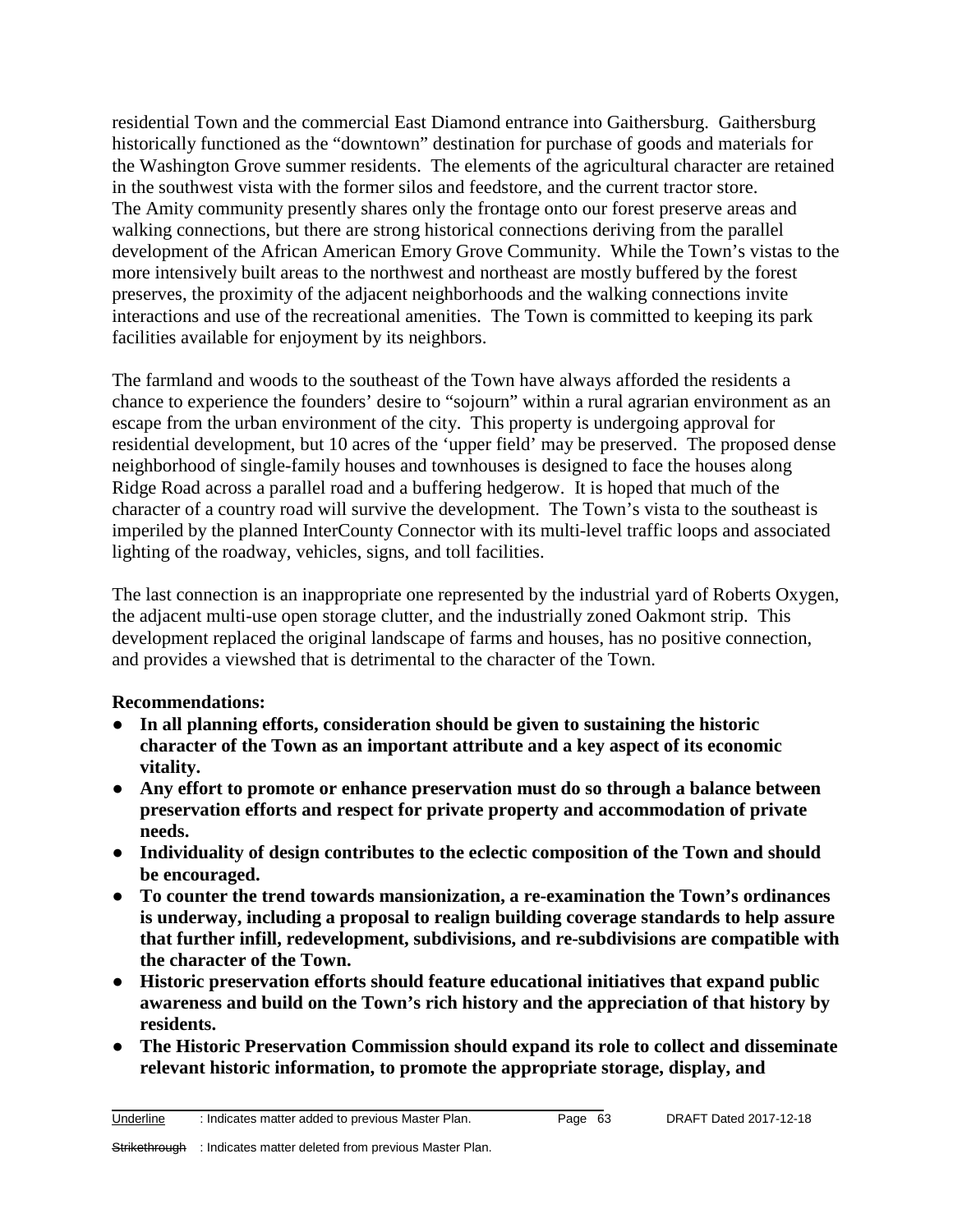**availability of archival material, and to conduct workshops on financial and other incentives associated with historic preservation.**

- **The Historic Preservation Commission should enhance the effectiveness of its advisory role by promoting to residents the value of it design review early in the proposal process.**
- **The expanse of The Circle, the historic center of the community, should be reinforced by restoring the open character of the public areas and removing encroaching undergrowth and plant material on the publicly-owned segments of The Circle consistent with an emphasis on the hardwood canopy over an open, mowed environment.**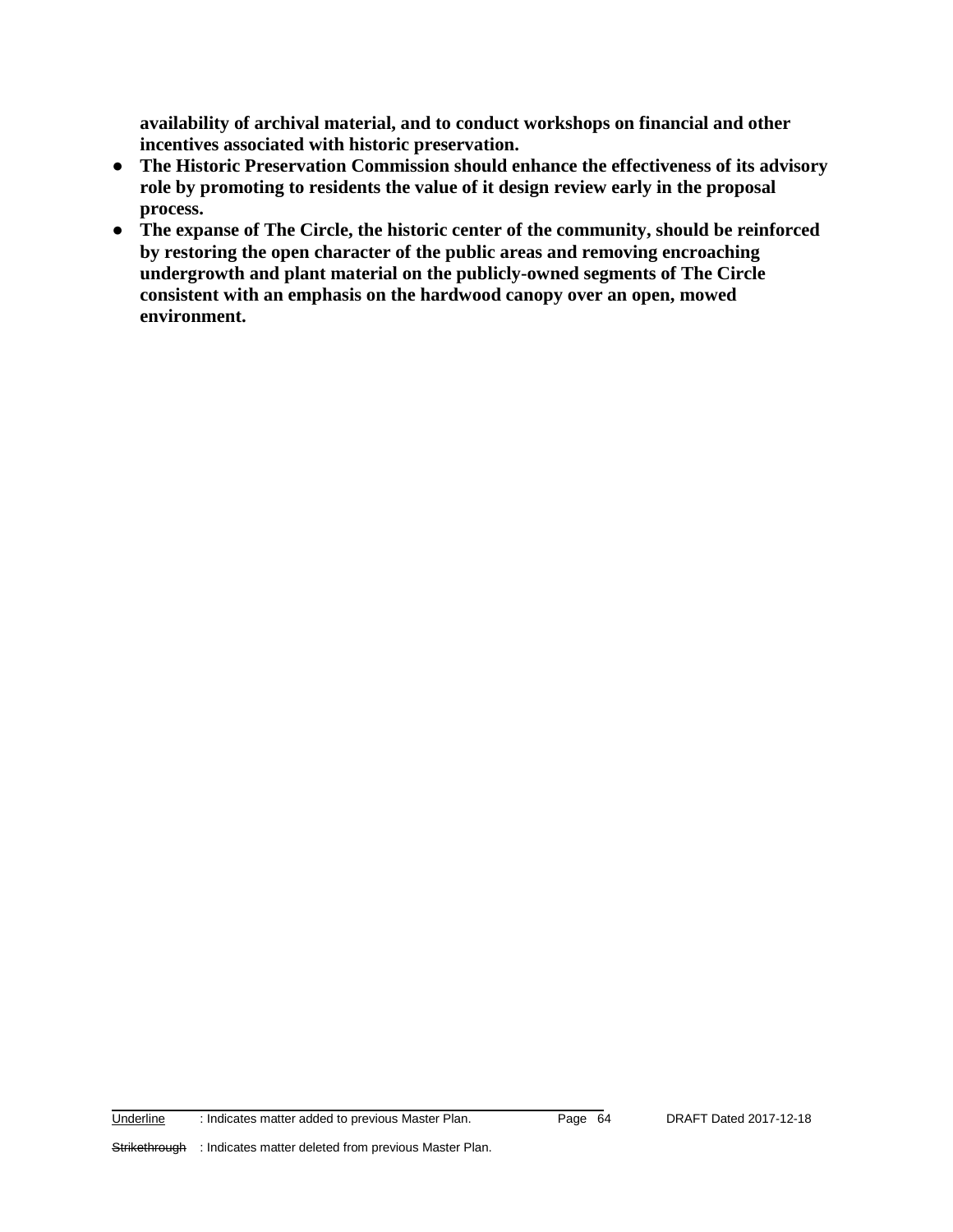# **10. INTERJURISDICTIONAL ISSUES**

The Montgomery County Planning Board developed the 1977 Shady Grove Sector Plan and the 1985 Gaithersburg Vicinity Master Plan which were adopted by the County. These planning documents delineated the County's earlier general design for the area surrounding Washington Grove. The area in the Shady Grove vicinity is serviced by: the extensive County Service Park located at Crabbs Branch and Shady Grove Road; the terminus of the Red Line of Metrorail abutting the Service Park; and the Central Processing Facility, which allows a rail transfer of trash, at Shady Grove Road and Route 355.

In 2006 the Board radically shifted their vision for the area and adopted a new Sector Plan that instead focused concentrated mixed-use development on the land adjacent to the Metro Station as part of the State and County priority for Smart Growth Development. In reaction to previous creation of a surplus of employment growth, the Board decided to facilitate development of housing to re-balance the jobs/housing ratio and reduce future traffic increases generated by job growth. In order to accomplish this, the Board has re-zoned much of the property surrounding the Station to accept up to 6,500 of attached single-family and mid and high-rise multifamily residences, over 1 million square feet of commercial space, additional parking and a library and recreational space. This amount of growth requires that a new elementary school be located either as part of the immediate development or on the alternate site on the "lower field" portion of the 65-acre former Casey property adjacent to the Town. Also in order to accomplish this, all or part of the above-mentioned County Service Park must be relocated. Among the sites identified for this are the Casey properties flanking I-370 along the future extension of Crabbs Branch Way planned to connect with Amity Drive through the planned development southeast of Town.

Since 2001, this property adjacent to the full length of Ridge Road and Brown Street extended has been in the active planning stages for residential development. Zoned R-90 for quarter-acre lots in the 1977 Sector Plan, a complex phased Preliminary Plan utilizing the cluster option was approved in 2005. The first of three phases allows for 65 single family detached and attached dwellings including 12 mandated Moderately Priced Dwelling Units to be concentrated along Amity Drive and adjacent to lower Ridge Road, the transfer of 11.3 acres of the field along upper Ridge Road to the County as passive open parkland, and a small active neighborhood park adjacent to the stream. The second phase allows either an additional 89 detached and attached dwellings or a reservation for the elementary school required in the Sector Plan. The third phase allows for an additional 43 attached and detached single-family dwellings on the InterCounty Connector (ICC) ramp reservation adjacent to the ICC right-of-way property. These two phases require the completion of the connection between Amity Drive and Crabbs Branch Way through the adjacent Casey property. The Town has been actively working with the County, the Board, and developers to minimize the impact and maximize the compatibility of this development. These, and development of the King property along Route 355, exert enormous pressures on dayto-day living in the Grove.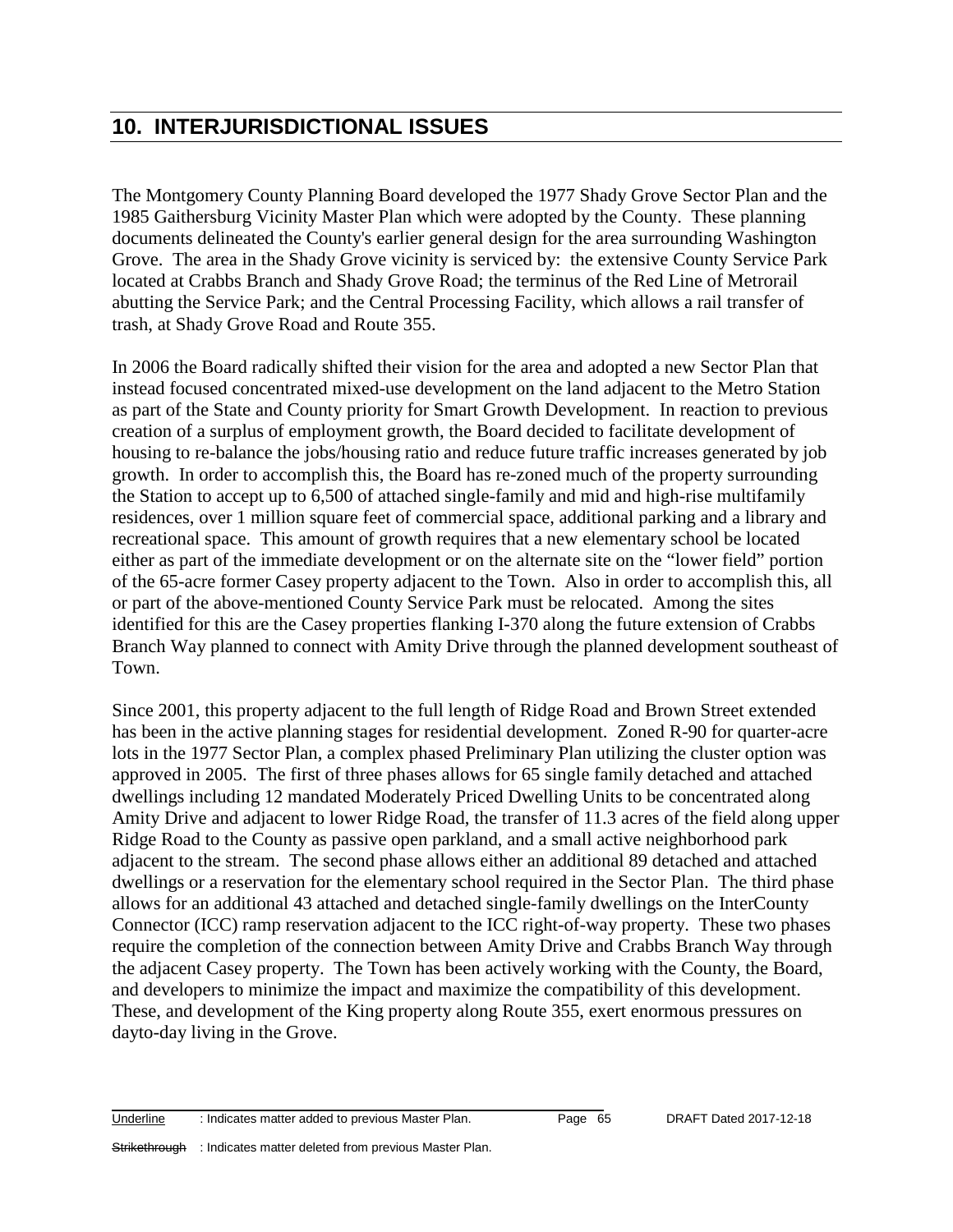A large and varied employment area continues to expand from the Metro station at Shady Grove to Route 28/Shady Grove West. Workers from all parts of the County and beyond commute in and out of this area. There are growing and unmet needs for transportation, recreation, and such basic job amenities as sidewalks from bus stops. Traffic noise from the highways that encircle the communities in this area is now almost as intrusive at night as during the day. In 2006, the Final Environmental Impact Statement and the Record of Decision were approved for the ICC. A design/build contract has been awarded for the westernmost portion of the ICC, and construction has begun. The adopted concept plan included connecting the ICC/I-370/Metro Access Road with a complex three-level cloverleaf interchange located in the southeastern portion of the "lower field", and the elevation of the top-level roadway at the level of the existing hedgerow separating the upper and lower fields. Besides the expected loss of this hedgerow, virtually all of the existing forest separating the lower field from the Crabbs Branch Shopping Center will be eliminated. Lights, signs and toll gantries are planned to rise above the roadway. No noise barriers are planned for the portions of the new roadway or existing I-370 facing the Grove. Substantial efforts have been and continue to be made to pressure the State Highway Administration (SHA) to recognize and mitigate the negative visual and auditory impact that will result. Further efforts are being made to induce the County to address the same issues for the county-regulated properties between the ICC and the Town. Location of the SHA ICC road maintenance complex on one of the Casey properties adjacent to Robert's Oxygen is also a common concern.

The cities of Gaithersburg and Rockville provide much needed stability and a number of amenities for the areaat-large. Their recreation program and facilities are carefully controlled but available for use by many workers and residents in the greater Shady Grove area. The cities have an exemplary approach to landscaping and maintaining their roadways, many of which feed into the County employment area. Beyond city boundaries, the County has required local recreation facilities as part of the development process.

The needs in this part of the County, however, outstrip local amenities. Review of the heavy impact traffic and roads have had on this area must be a prime restraint whenever the County considers more employment opportunities or new development. The demands for major recreational areas for adults as well as children should be resolved.

Between the ever-increasing development pressures this area of the County has been experiencing, the proposed "urban village" for 15,000 people at Shady Grove Metro, and the effects of the ICC, the neighborhood is on the verge of radical transformation, losing the last vestiges of its rural character and becoming an attraction for a housing market with values revolving more around transportation opportunities than the peaceful contemplation of nature. This will inevitably affect the future of the Grove in ways that will require ever more efforts to protect its unique community values. Cooperation among neighborhoods, municipalities, and county decision makers is an important ingredient to the successful resolution of these large issues that span such jurisdictions. A Town liaison should be identified for such purposes. Examples of such cooperative efforts are the Town's active participation in the Maryland Municipal League and such intergovernmental groups as the Gaithersburg-Washington Grove